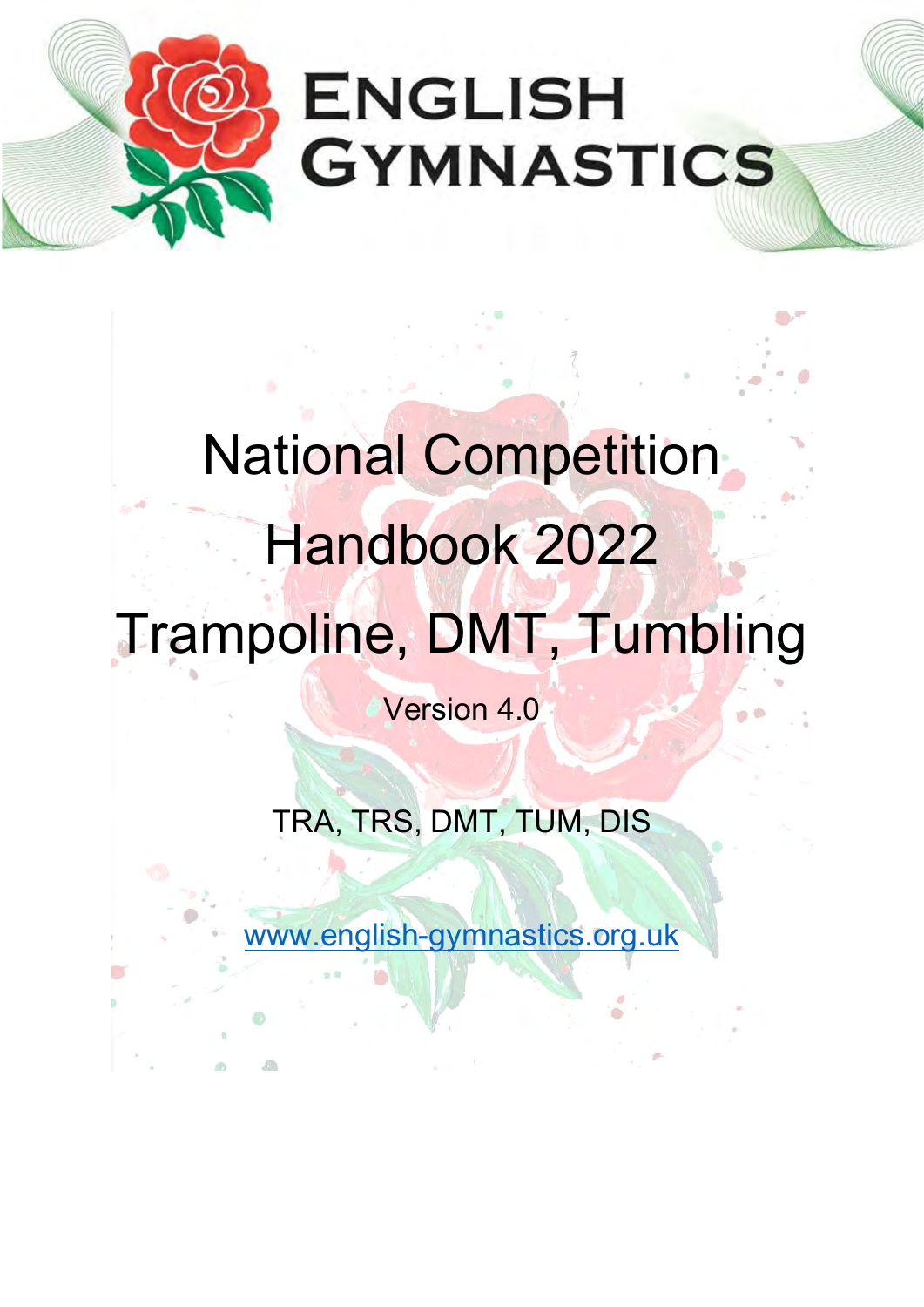![](_page_1_Picture_0.jpeg)

### Version History

English Gymnastics reserves the right to make amendments to this handbook.

Notification of a change to the handbook will be communicated through the EGA [Gymnastics Website.](http://www.englishgymnastics.org.uk/) All updated versions will be made available to download at the time of change.

All versions will be listed on this page, regarding amendments made:

### **Version 2.0**

| <b>Title</b>          | <b>Amendment</b>                                         | Page range    |
|-----------------------|----------------------------------------------------------|---------------|
| Event category        | Removal off 9-10 Gold Level in TRA, DMT, TRS and DIS     |               |
| Nationality           | Change to Nationality Criteria in line with commonwealth | 8             |
| Dates                 | New competition dates for 2022 and 2023                  |               |
| Competition structure | Change of competition structure TRA, DMT                 | 11 & 37       |
| Criteria              | Changes to Routine Criteria                              | $36 - 37$     |
| Criteria              | Changes to TUM Silver Championships                      | $21 - 22, 39$ |

### **Version 3.0**

| <b>Title</b>            | <b>Amendment</b>                                              | Page range     |
|-------------------------|---------------------------------------------------------------|----------------|
| About                   | Inclusion of an About section                                 | $\overline{2}$ |
| Covid-19                | Inclusion of Covid-19 Related Preface                         | 3              |
| Welcome letter          | Welcome Letter - changed from 1 to 2 Qualification events     | 6              |
| Dates                   | Amendment of dates for 2022 and removal of greyed area        | 10             |
| Nationality             | <b>Update Nationality Clause</b>                              | 10             |
| Trans People in Sport   | Inclusion of the Policy for the Participation of Trans People | 12             |
| Judge, Coach & Gymnast  | Update Judge, Coach & Gymnast requirements                    | 12             |
| requirements            |                                                               |                |
| Criteria                | WAG removed from all Tables                                   | $18 - 24$      |
| Criteria                | Paragraphs relating to DIS removed - separate document to     | 18, 21, 22, 42 |
|                         | be issued                                                     |                |
| Criteria - TUM          | Minimum DD in Silver Level - add except 17+                   | 19, 22         |
| Criteria                | Amend paragraph 4/last line to read 'single Salto with single | 26             |
|                         | twist'                                                        |                |
| Entry requirement - TUM | Amend Process of Application (Gold Level TUM)                 | 27             |
| Entry requirement       | DIS Qualifier Nos removed - To Be Confirmed                   | 27             |
| <b>Entry Fees</b>       | Entry Fees - Cost reduced to £10/extra Discipline             | 28             |
| Attire                  | Update to Competition Attire (Gymnasts)                       | 30             |
| Privacy policy          | Update to Privacy                                             | 35             |
| Photography policy      | Update to Photography                                         | 35             |
| Appendix 1              | Appendix 1 - 9-10 Silver - Line one should read three (3)     | 40             |
|                         | instead of (4)                                                |                |
| Appendix 2              | Gold 13-14 & Silver 15-16 - Second Exercise No 1 add Gold     | 43             |
|                         | <b>ONLY</b>                                                   |                |
| Whole document          | Grammatical alterations, links, and page numbering            | Various        |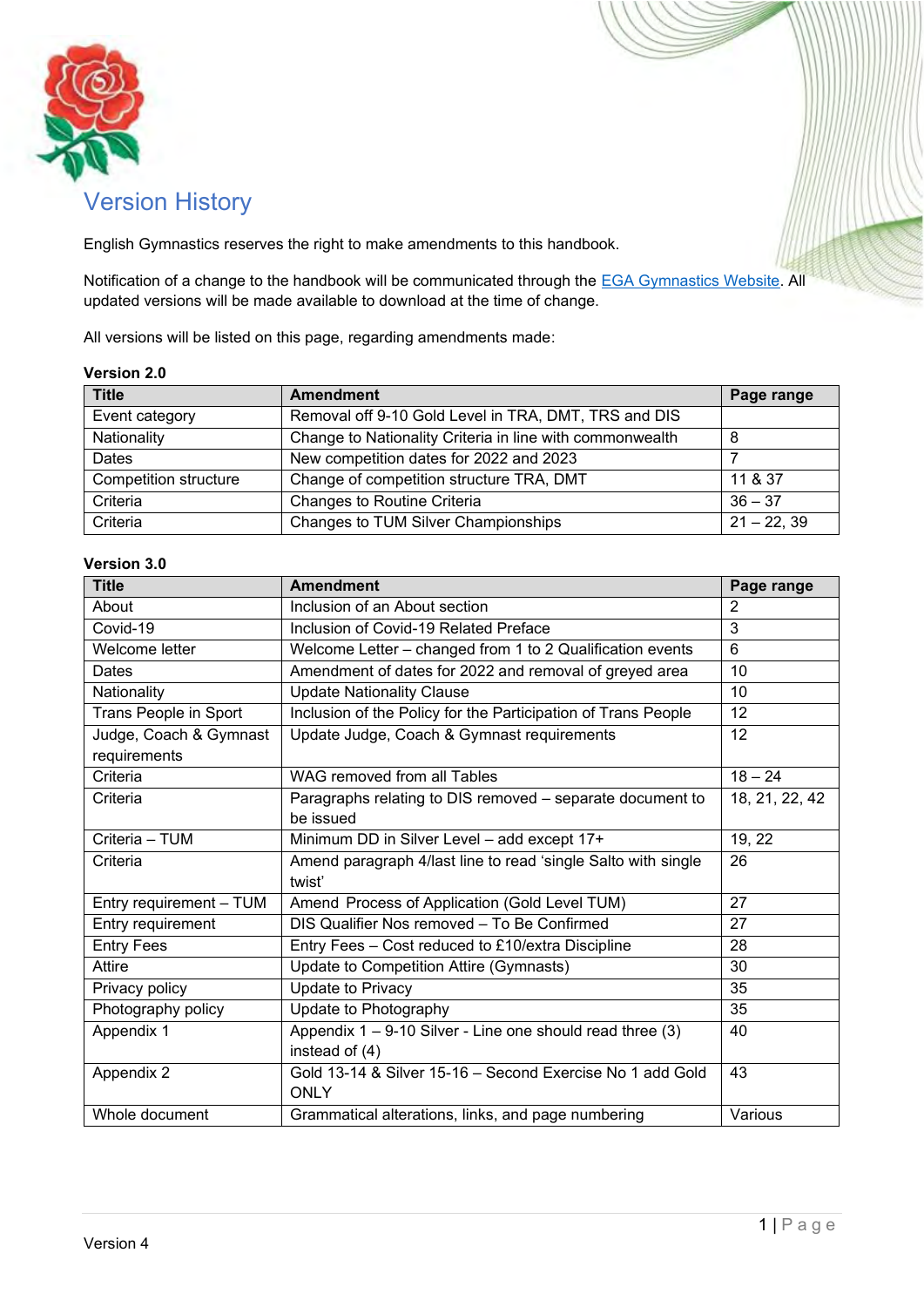![](_page_2_Picture_0.jpeg)

### **Version 4.0**

| <b>Title</b>                      | <b>Amendment</b>                                              | Page range |
|-----------------------------------|---------------------------------------------------------------|------------|
| <b>Event Calendar</b>             | Q2 & Championships entry closing date amends to               | 10         |
|                                   | allow effective technical support.                            |            |
| Tran people in sport              | Link updates for the policy for trans people in gymnastics    | 11         |
|                                   | competition.                                                  |            |
| Order of performance              | Wording re-formatted & links added.                           | 11         |
| <b>Scores &amp; Qualification</b> | Re-formatted and links added.                                 | $12 - 13$  |
| Membership                        | Membership links revised, updated, & wording re-formatted     | $13 - 15$  |
|                                   | for ease-of-use.                                              |            |
| Safeguarding                      | Links updated.                                                | 16         |
| Guests                            | Page links added.                                             | 16         |
| Age Policy                        | Relocated closer to event category pages for ease-of-use      | 19         |
|                                   | Re-formatted wording for clarity. Added clarification on Gold |            |
|                                   | Masters.                                                      |            |
| <b>English Qualification</b>      | Re-formatted layouts, links to pages added, replaced Asterix  | $20 - 24$  |
| <b>Series</b>                     | (*) with bullet points unless refences, Synchronised Silver & |            |
|                                   | Gold Routine Requirements clarified with direct links to      |            |
|                                   | routines.                                                     |            |
| <b>English Championships</b>      | Re-formatted layouts, links to pages added, replaced Asterix  | $25 - 28$  |
|                                   | (*) with bullet points unless refences, Synchronised Silver & |            |
|                                   | Gold Routine Requirements clarified with direct links to      |            |
|                                   | routines.                                                     |            |
| Tumbling                          | Age corrections, re-formatted for ease-of-use, links added.   | $29 - 31$  |
| <b>Entry Process</b>              | Re-formatted the page to ease-of-use.                         | 32         |
| <b>Entry Fees</b>                 | Method of Payment terms clarified. All areas re-formatted for | 33         |
|                                   | ease-of-use & updated links.                                  |            |
| Provision of Officials            | Re-formatted for ease-of-use & clarity required judges.       | $34 - 35$  |
|                                   | Expanded process for missing judges. Links added/ updated.    |            |
| <b>Competition Attire</b>         | Links updated.                                                | $35 - 36$  |
| <b>General Regulations</b>        | Links updated. Spectator ticket fees and links added          | $36 - 42$  |
| <b>Health and Safety</b>          | Links updated.                                                | $42 - 43$  |
| Appendix 1 - Trampoline           | Replaced page number with direct link for max cap.            | $44 - 46$  |
| routine                           |                                                               |            |
| Appendix 2 - TUM Comp             | Age alignment with Section 5 & links added.                   | 47         |
| Appendix 3 - Frequently           | Reformatted.                                                  | 48         |
| <b>Asked Questions</b>            |                                                               |            |
| Appendix 5 - Tie Break            | Reformatted & link updated.                                   | 50         |
| <b>Rules</b>                      |                                                               |            |
| Appendix 7 -                      | Title updated, reformatted page, & updated links.             | 53         |
| Volunteering at English           |                                                               |            |
| Events                            |                                                               |            |
| Appendix 8 - Clothing             | Form added.                                                   | 54         |
| <b>Modification Form</b>          |                                                               |            |
| Whole document                    | Grammatical alterations, links, formatting, page numbering,   | Various    |
|                                   | version number at the bottom of each page.                    |            |
| Whole document                    | Contact details updated to English Gymnastics Events email.   | Various    |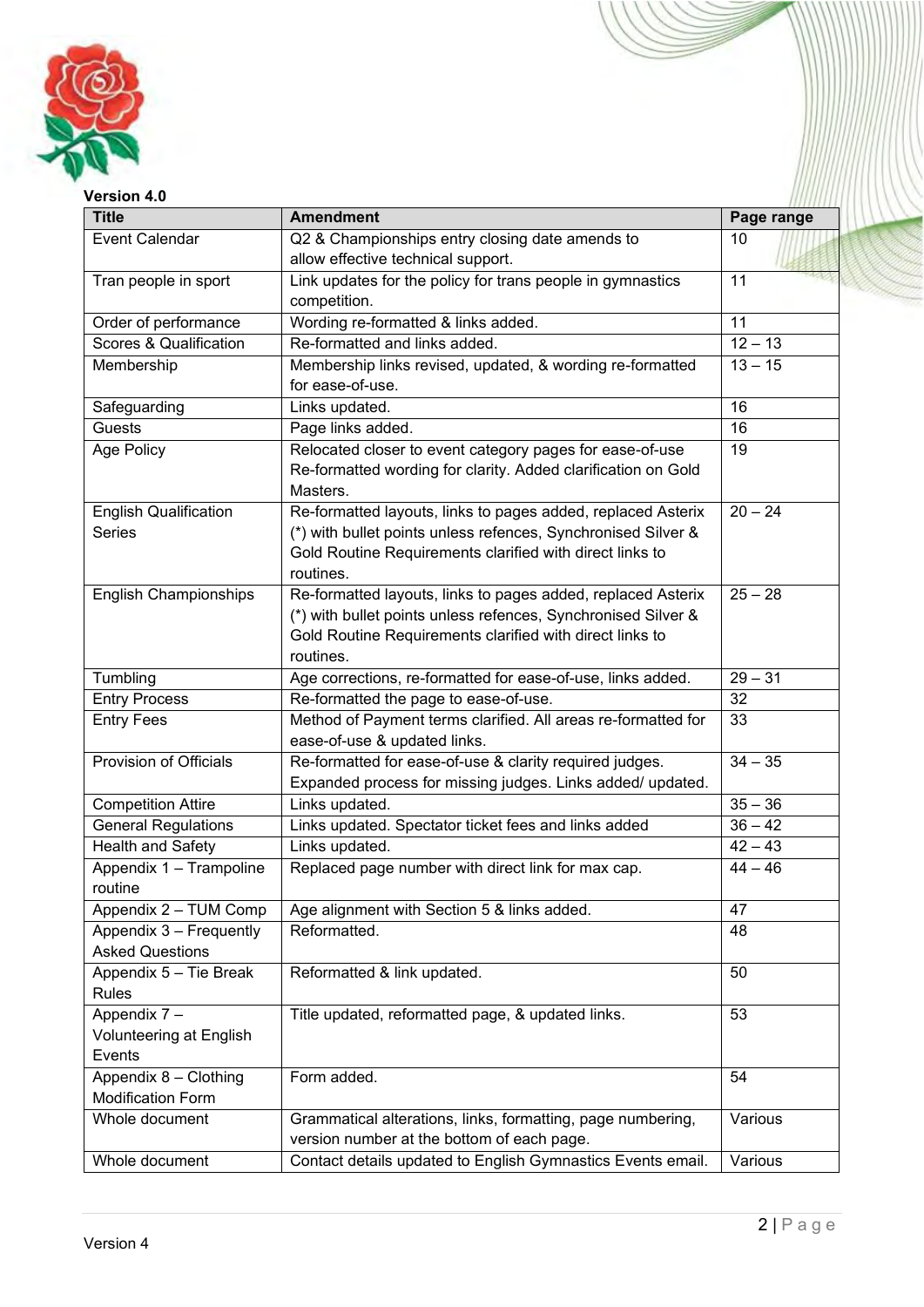![](_page_3_Picture_0.jpeg)

### <span id="page-3-0"></span>About **English Gymnastics**

The English Gymnastics Association Limited (EGA) was originally formed in 1982 by the 10 English Regions, to ensure that England was represented in the Commonwealth Games and other International events. English Gymnastics is recognised by Commonwealth Games England and the Commonwealth Gymnastics Federation. We have also been instrumental in ensuring that English Championships now enjoy a major event status in the British Gymnastics calendar.

The English Gymnastics Strategy aims to meet the following vision and core purpose:

- To unite and reflect the common purpose of the Regions
- To deliver and facilitate opportunities to develop and retain all involved in gymnastics

![](_page_3_Picture_6.jpeg)

### **British Gymnastics**

British Gymnastics (BG) is proud to be the UK Governing Body for the sport of Gymnastics. We exist to support, lead, and inspire all those involved or interested in Gymnastics.

British Gymnastics provides a national directive and structure for the sport; delivering a range of opportunities across the age spectrum to take part and stay in gymnastics, as well as developing talent and delivering toplevel success.

The British Gymnastics strategy aims to meet the following vision and core purpose:

- Gymnastics is a passion shared by millions
- To create and inspire lasting success for Gymnastics

![](_page_3_Picture_13.jpeg)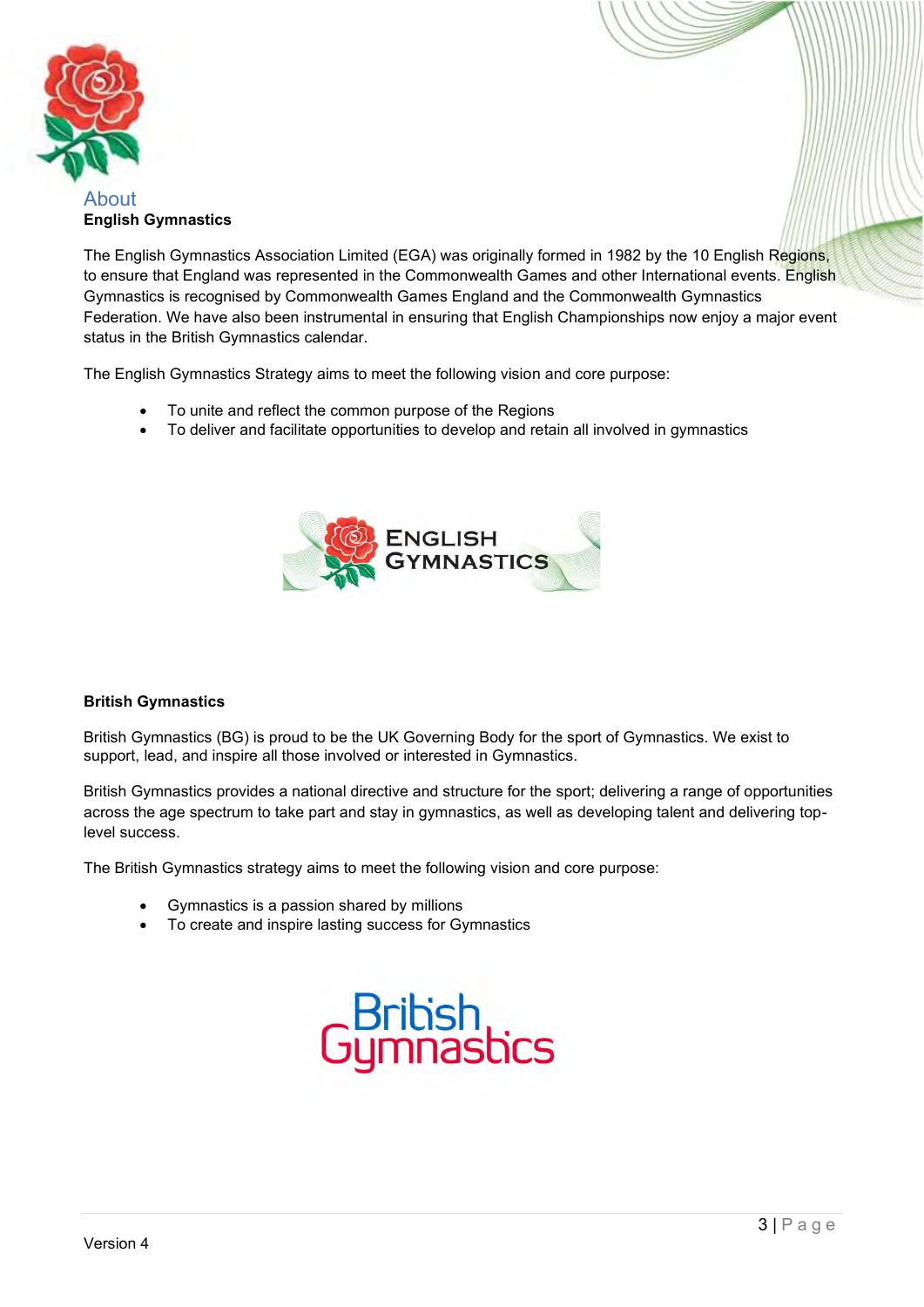![](_page_4_Picture_0.jpeg)

### <span id="page-4-0"></span>Covid-19 Related Preface

Covid-19 and the associated restrictions have had a huge impact upon all our lives and our communities. The implications have been clear in relation to English Gymnastics 2020 and 2021 events, where all planned activity in both years were cancelled.

However, with the vaccine roll-out continuing at pace, it is with greater hope that we look forward to re-starting our events programme in 2022.

Whilst our planning is progressing on the basis that social distancing, to all intents and purposes, has come to an end, we will be taking all reasonable steps to create a Covid-19 secure environment at events in line with current Government guidance.

This may require limiting capacity of both entries and spectators within event venues to ensure social distancing can be maintained, increased cleaning and hand hygiene provision and the implementation of personal protection equipment (where necessary).

It is important that everyone planning to attend an event understands that, although measures will be put in place to decrease the likelihood of transmission or contraction of Covid-19, the risk cannot be eliminated.

As such, there is an increased risk associated with attendance at an event and everyone must consider their own circumstances, which includes (but is not limited to) personal underlying health conditions (of themselves or someone within their household), when making an assessment about attending events.

It is also important that each individual understands the responsibilities they have to keep, not only themselves safe, but to work together to make sure we can create a safe environment for all – we really do need everyone's help!

We ask coaches to make the appropriate assessment of a gymnast's ability level and their readiness, both physically and mentally, to take part in future events, based on your own particular circumstances.

It is fully acknowledged that some flexibility and changes to the normal way events are staged will be necessary for the foreseeable future.

We are, therefore, extremely grateful for everyone's patience, understanding and co-operation in trying to regain some much-needed normality in these incredibly challenging times.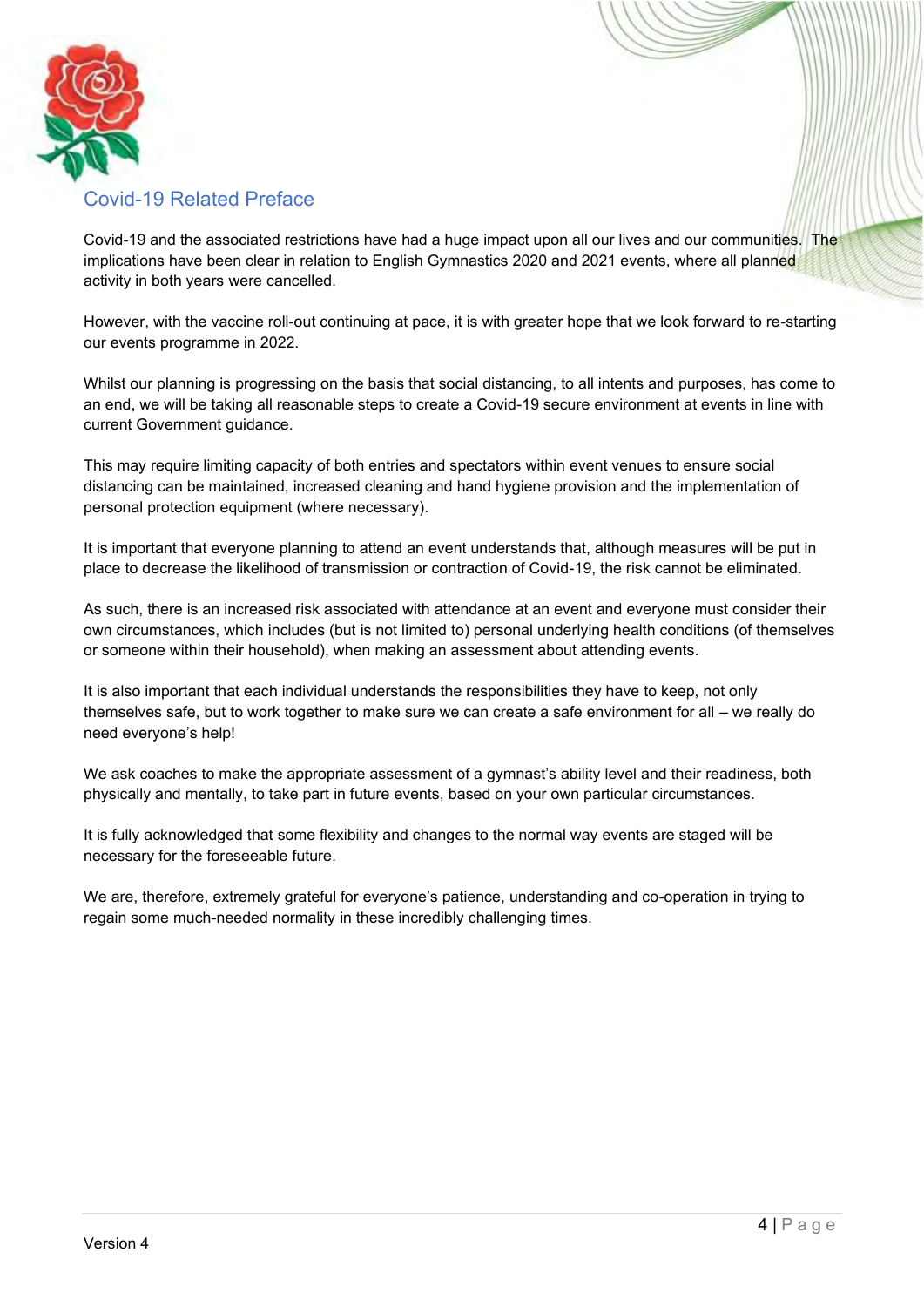![](_page_5_Picture_0.jpeg)

| uulleillo |  |
|-----------|--|
|           |  |
|           |  |
|           |  |
|           |  |
|           |  |
| 1.        |  |
|           |  |
| 2.        |  |
|           |  |
|           |  |
|           |  |
|           |  |
|           |  |
|           |  |
|           |  |
|           |  |
|           |  |
|           |  |
|           |  |
|           |  |
|           |  |
|           |  |
|           |  |
|           |  |
| з.        |  |
|           |  |
|           |  |
|           |  |
|           |  |
|           |  |
|           |  |
|           |  |
|           |  |
|           |  |
|           |  |
|           |  |
| 5.        |  |
|           |  |
|           |  |
| 6.        |  |
|           |  |
|           |  |
| 7.        |  |
|           |  |
|           |  |
|           |  |
|           |  |
|           |  |
| 8.        |  |
|           |  |
|           |  |
|           |  |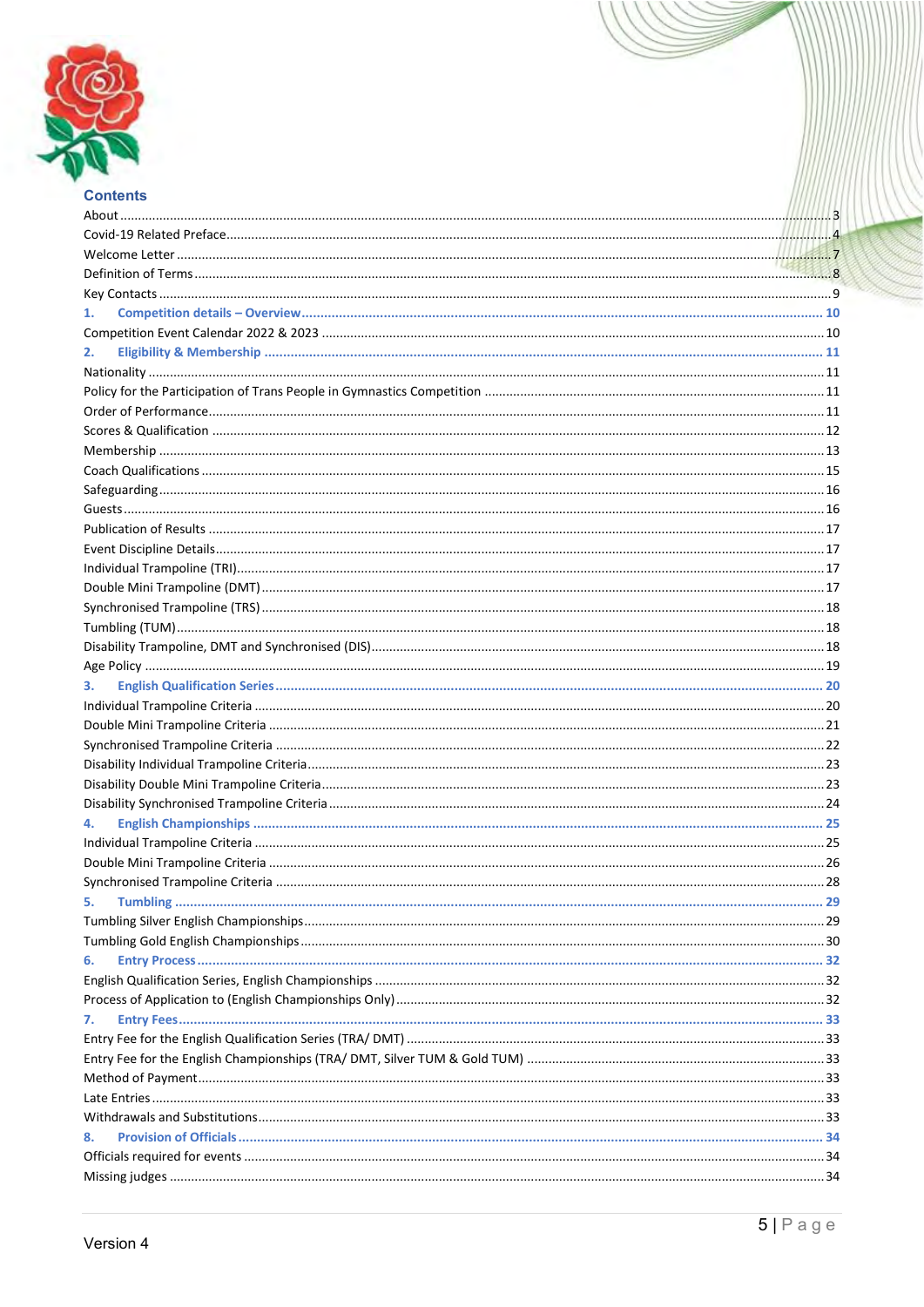![](_page_6_Picture_0.jpeg)

| 9.  |  |
|-----|--|
|     |  |
|     |  |
|     |  |
|     |  |
| 10. |  |
|     |  |
|     |  |
|     |  |
|     |  |
|     |  |
|     |  |
|     |  |
|     |  |
|     |  |
|     |  |
|     |  |
|     |  |
|     |  |
|     |  |
|     |  |
|     |  |
|     |  |
| 11. |  |
|     |  |
|     |  |
|     |  |
|     |  |
|     |  |
|     |  |
|     |  |
|     |  |
|     |  |
|     |  |
|     |  |
|     |  |
|     |  |
|     |  |
|     |  |
|     |  |
|     |  |
|     |  |
|     |  |
|     |  |
|     |  |
|     |  |
|     |  |
|     |  |
|     |  |
|     |  |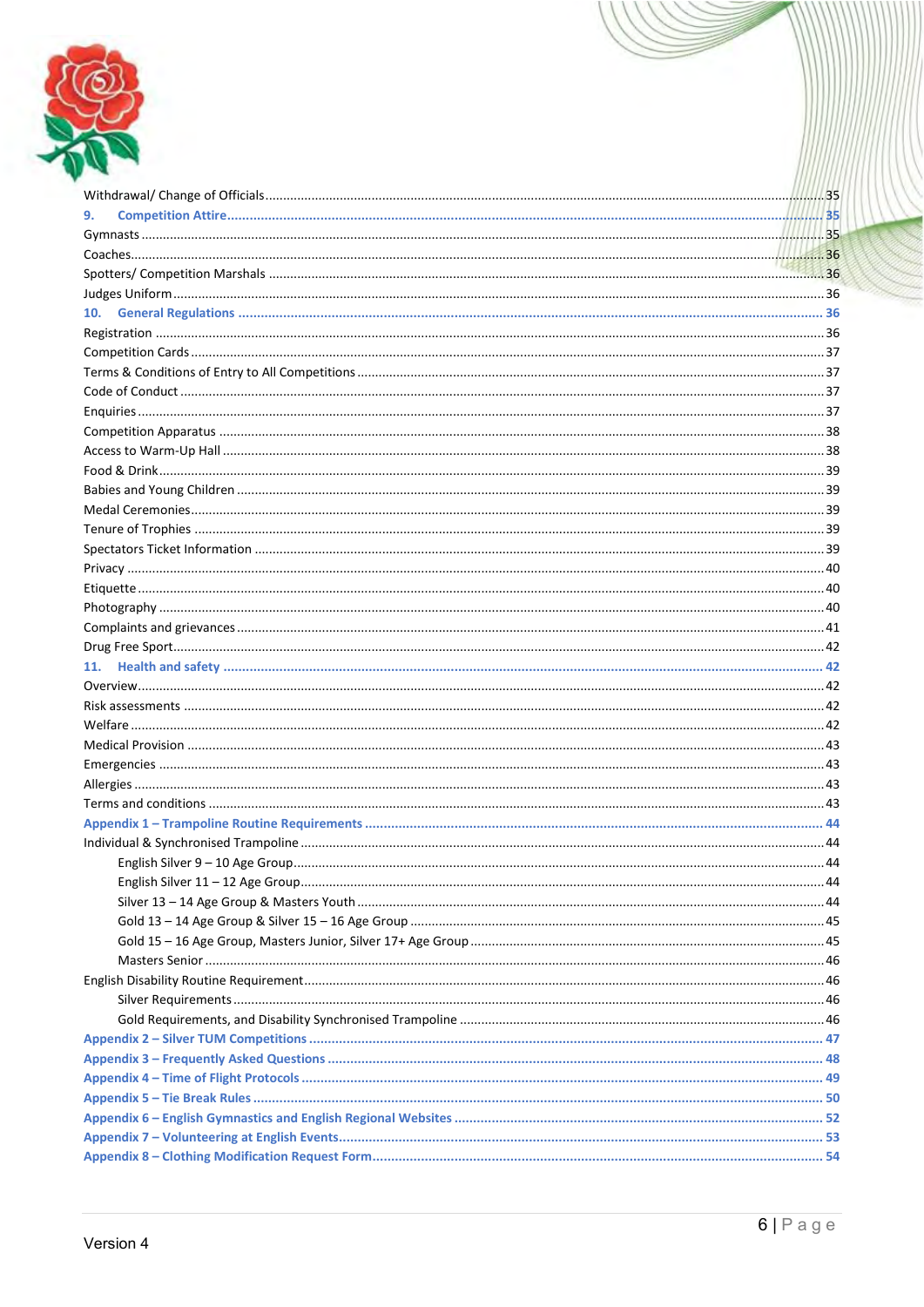![](_page_7_Picture_0.jpeg)

### <span id="page-7-0"></span>Dear All

Welcome and thank you for reading the 2022 English Championship Series Competition Handbook. I apologise about the late publication of this year's Handbook, but we have had venue booking troubles. I am pleased to introduce to you to, the 'English Championships Series'. The competition that underpins the National Trampoline structure provided by British Gymnastics and is based on FIG rules. The competition is based on a two-tier competition structure named Silver and Gold.

The qualification process for the Silver and Gold will be made through two qualifying Events in 2022.

Qualification to English Championships can be made in both gold and silver levels. Qualification numbers vary in each discipline, which will be explained in more details further on in this document. The disciplines that you can compete within the English Championships are Trampoline Individual (TRI), Trampoline Synchronised (TRS), Disability Trampoline individual, synchronised and Double Mini Trampoline (DIS), Double Mini Trampoline (DMT) and Tumbling (TUM).

The qualification for Tumbling silver will be a little different due to the change in the British Gymnastics Regional Challenge Cup. Please carefully read the details of this event on Page 25. Gold will qualify through British Championship Spring Cup Series. Any Gymnast that has qualified to Tumbling British Championships will be invited to compete at the English Championship Gold.

You **cannot** qualify for British Championships through the English Championship Qualifying Series and vice versa (apart from Tumbling Gold)

Changes have been made to the qualification criteria in 2022, so please make sure you read through the document to make sure you are aware of all the new criteria. We ask all coaches to please be mindful of the level you place your gymnast into. If your gymnast is good enough to compete at Gold, they should be entered into that level.

I would like to thank you for taking the time to read this Handbook and look forward to seeing you at the competitions in 2022.

Yours in Sport

Stephen Wood **English Gymnastic Trampoline, Double Mini Trampoline and Tumbling Technical Chair**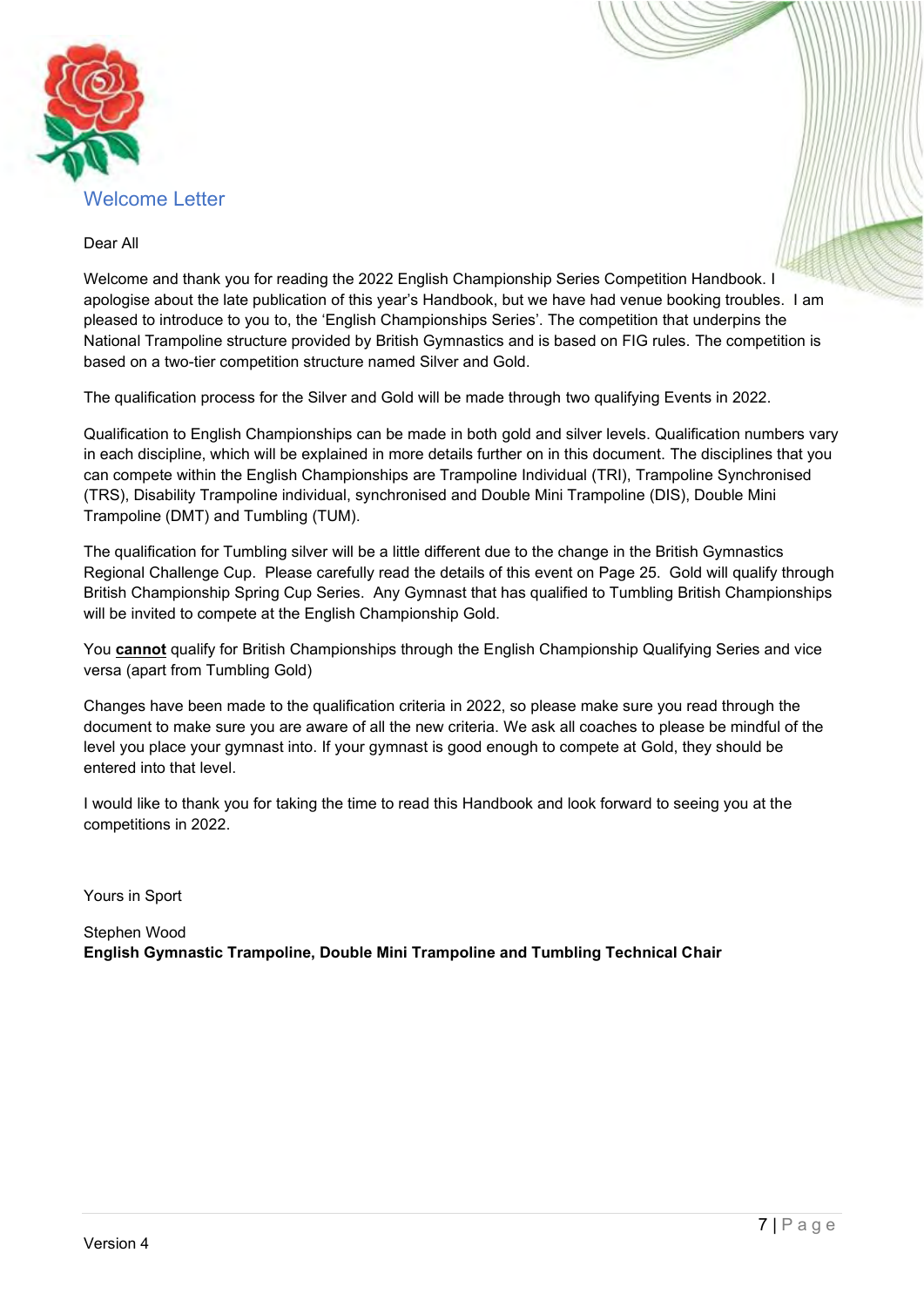![](_page_8_Picture_0.jpeg)

### <span id="page-8-0"></span>Definition of Terms

**Championships** means any English Championships organised by the EGA.

**Code** means the Code of Points used for the competition, from which technical information and regulations are taken such as EGA, BG or FIG.

**DD** means Degree of Difficulty

**DIS** means Disability Individual, Synchronised Trampoline.

**DMT** means Double Mini Trampoline.

**EGA** means English Gymnastics Association.

**EGTTTC** means the English Gymnastic Trampoline and Tumbling Technical Committee of EGA.

**Event** means any National competition and Championships organised by the EGA.

**FIG** means Federation International de Gymnastique.

**Organiser(s)** means the EGTTTC Competition Organiser

**Supervising Coach(es)** are those coaches submitted in the online entry process and who are responsible for the gymnast(s) for the entire event. Any changes to the supervising coach(es) submitted on the [British](https://www.british-gymnastics.org/gymnet/)  [Gymnastics Online Entry System \(GymNET\)](https://www.british-gymnastics.org/gymnet/) must be notified via email to [English Gymnastics Events,](mailto:engevents@englishgymnastics.org.uk) prior to the event and, in exceptional circumstances, if changes are required during the event, these must be notified to the Organisers.

**TRI** means Trampoline Individual.

**TRS** means Trampoline Synchronised.

**TUM** means Tumbling.

**Unattached** means gymnasts who are not members of a British Gymnastics registered club but hold appropriate British Gymnastics membership.

**WAG** means World Age Group.

Where no specific point is addressed in these Regulations, the current FIG Rules apply. However, the Technical Committee and its appointed officials reserve the right to define any Regulation conflict as is deemed appropriate to ensure a fair and equitable competition.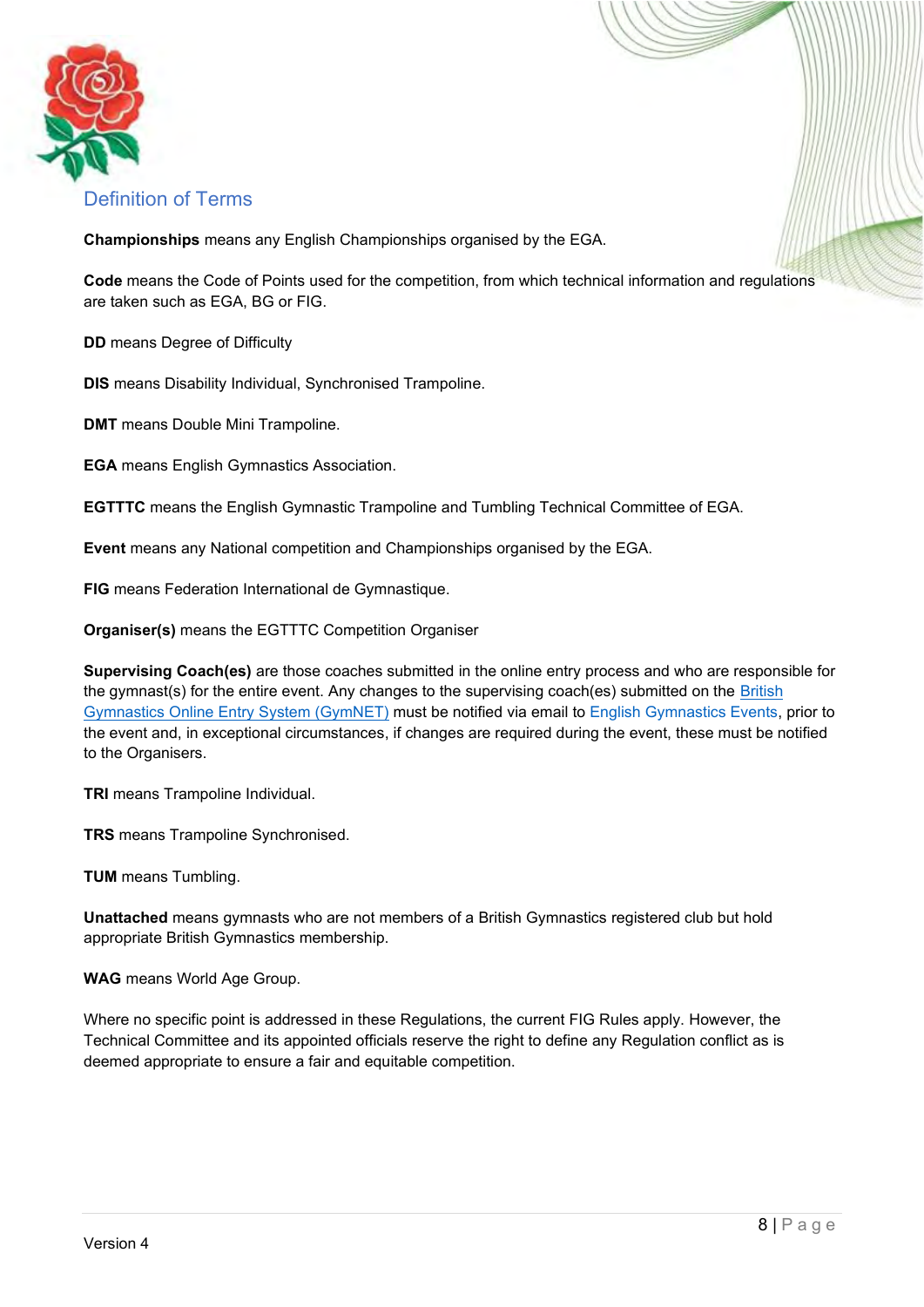![](_page_9_Picture_0.jpeg)

### <span id="page-9-0"></span>**English Gymnastics TRA, DMT & TUM Technical Committee:**

| England Technical Chairman (ETC):                                        | Stephen Wood<br>Email: stephen.wood@englishgymnastics.org.uk                                  |
|--------------------------------------------------------------------------|-----------------------------------------------------------------------------------------------|
| England Judging Coordinator (TRA, DMT):                                  | <b>Steve Sampson</b><br>Email: steve.sampson@englishgymnastics.org.uk                         |
| England Judging Coordinator (TUM):                                       | Pat Briggs                                                                                    |
| <b>England Competition Organiser:</b>                                    | <b>Required</b>                                                                               |
| England Competitions Tech (TRA & DMT):                                   | Dexter Millen                                                                                 |
| <b>England Competition Organiser (TUM):</b>                              | Paddy Lavelle                                                                                 |
| England DMT Squad Manager:                                               | Jason Richardson                                                                              |
| England Talent Officer (TRA/ DMT/ TUM):                                  | Kylie Walker                                                                                  |
| England TUM Squad Manager:                                               | Paddy Lavelle                                                                                 |
| <b>English Gymnastics Contact Details:</b><br>Chairman:                  | <b>Martin Laws</b><br>Tel:<br>01634 855507<br>Email: martin.laws@englishgymnastics.org.uk     |
| EGA Admin Manager:                                                       | Jan Charlton<br>Tel:<br>0345 1297129 Ext 2640<br>Email: jan.charlton@englishgymnastics.org.uk |
| <b>British Gymnastics Contact Details:</b><br><b>EGA Event Enquiries</b> | Email: engevents@englishgymnastics.org.uk                                                     |
| BG Customer Support (GymNET Entries etc.)                                | Email: customersupport@british-gymnastics.org                                                 |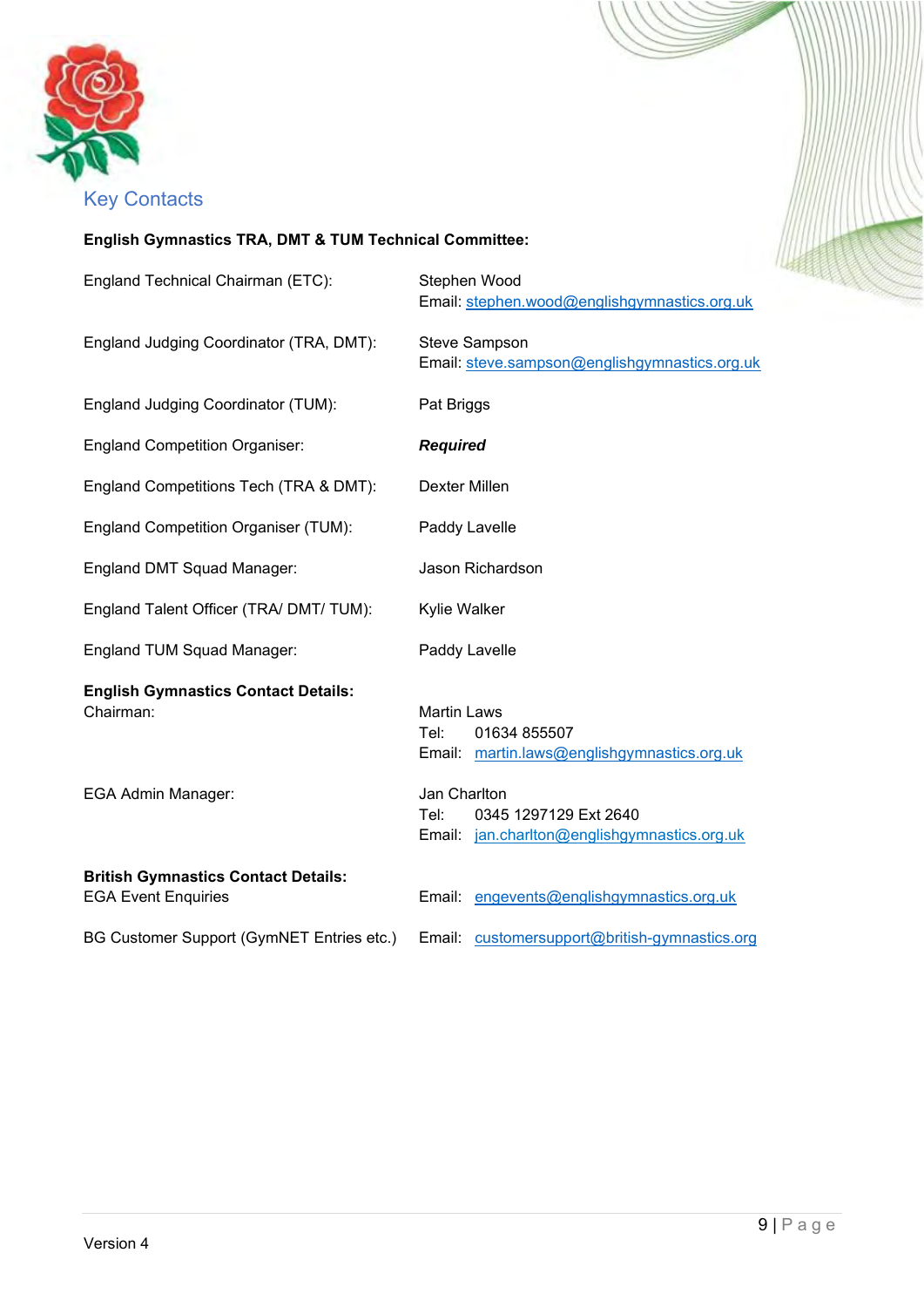![](_page_10_Picture_0.jpeg)

# <span id="page-10-0"></span>**1. Competition details – Overview**

#### <span id="page-10-2"></span>**Date & Venue: Events: Entry Opening Date: Entry Closing Date: Other Information 23rd & 24 th April 2022 Telford International Centre, Telford** TRA/DMT **English** Qualification Series 1 21st February 2022 Noon on the: 30th March 2022 Gold and Silver Levels all age groups TRI, TRS, DMT, DIS **16th & 17 th July 2022 International Centre, Telford** TRA/DMT English qualification Series 2 **'Tumbling Silver Championships'**  $25<sup>th</sup>$  April 2022  $\begin{array}{|c|c|} \hline \text{Noon on the:} \\ \hline \text{Oth, line: } 2022 \end{array}$ 9 th June 2022 Gold and Silver all age groups TRI, TRS, DMT, DIS & (TUM Silver only) **15 th & 16th October 2022 Sheffield EIS** TRA/DMT **English** Championships 2022 **'Tumbling Gold Championships'** 18th July 2022 Noon on the:  $(1<sup>st</sup>)$   $8<sup>th</sup>$ September 2022 (2nd) 16th September 2022 Gold and Silver all age groups TRI, TRS, DMT, DIS & (TUM Gold only) **22 nd & 23rd April 2023 Medway Park, Gillingham** TRA/DMT English Qualification Series 1 20<sup>th</sup> February 2023 Noon on the: 10th March 2023 Gold and Silver Levels all age groups TRI, TRS, DMT, DIS **24th & 25th June 2023 Telford International Centre** TRA/DMT **English** Qualification Series 2 **'Tumbling Silver Championships'**  $31<sup>st</sup>$  March 2023 Noon on the: 12th May 2023 Gold and Silver Levels all age groups TRI, TRS, DMT, DIS & TUM **14th & 15th October 2023 TBC** English Championships 2020 **'Tumbling Gold Championships'** 30th June 2023 Noon on the: 8<sup>th</sup> September 2023 Gold and Silver all age groups TRI, TRS, DMT, DIS & TUM

### <span id="page-10-1"></span>Competition Event Calendar 2022 & 2023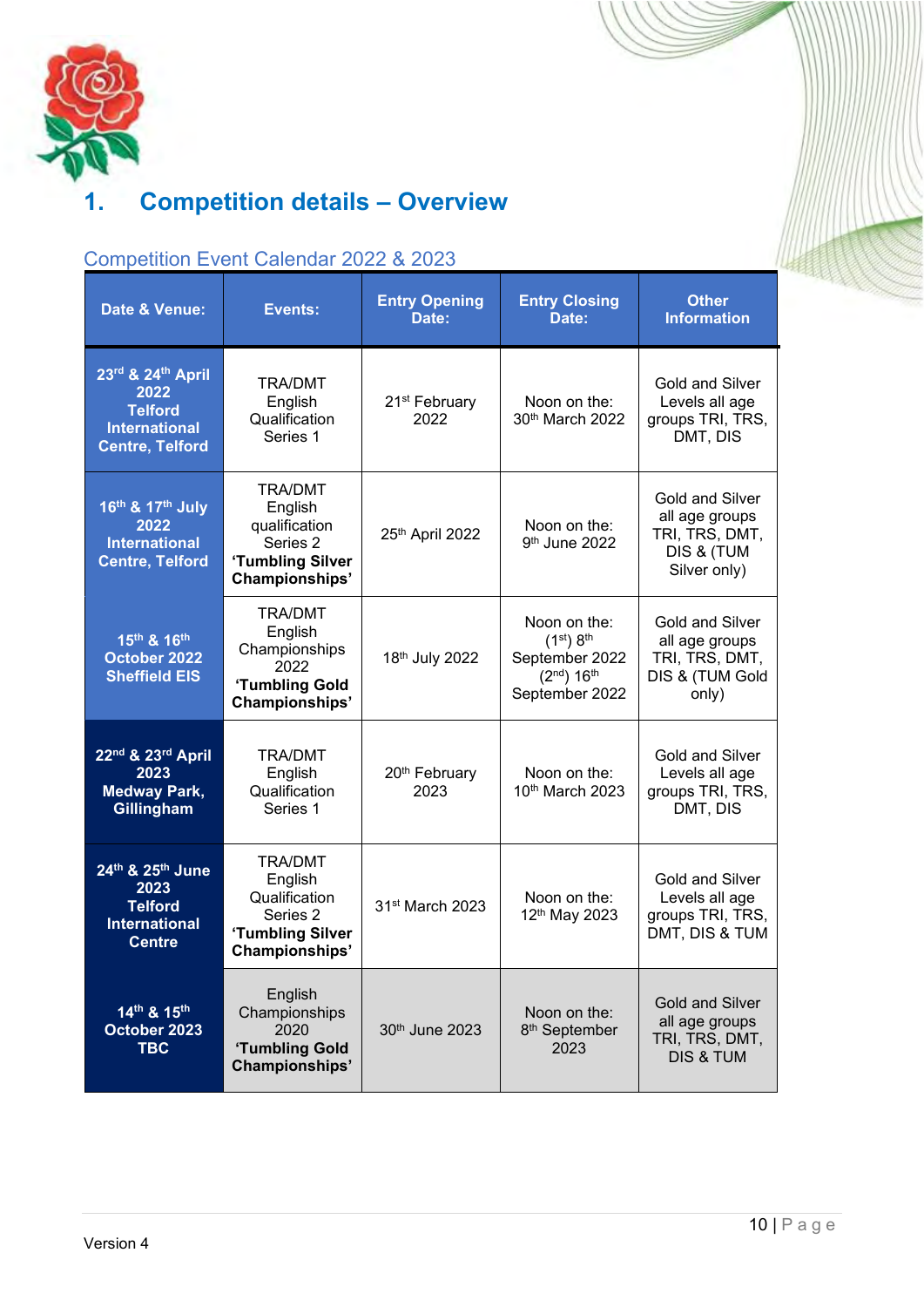![](_page_11_Picture_0.jpeg)

# <span id="page-11-0"></span>**2. Eligibility & Membership**

This is open to all British Gymnastics registered clubs, **who must be affiliated to their respective English region**. All persons attending English Gymnastics events in an official capacity, whether as a gymnast, coach, judge or official, are required to hold current British Gymnastics membership in line with the level of competition entered and/or qualifications held i.e., Complimentary, Silver, Gold, Joint Gold, or Life Membership of British Gymnastics.

### <span id="page-11-1"></span>**Nationality**

- Participants in all English Gymnastics events are subject to the requirements of Membership, Club/ Regional Registration, and other conditions of entry.
- Participants must be a British Citizen, holding a British Passport (or be in the process of obtaining British Citizenship and/ or Passport) **and** have lived in England for a period exceeding 36 months. The mother, father or a grandparent of a Gymnast must have been born in England.
- Participants must not be a member of a Squad of any other Commonwealth country or previously represented another Commonwealth country, unless the consents required by [Byelaw 17\(3\) of the](https://thecgf.com/sites/default/files/2018-03/constitution.pdf)  [Constitutional Documents of the Commonwealth Games Federation \(CGF\)](https://thecgf.com/sites/default/files/2018-03/constitution.pdf) have been obtained.
- If a participant does not meet any of the above Criteria, but nevertheless wishes to be considered for entry, the participant may petition the English Gymnastics Approval Panel in writing, via email to the [English Gymnastics Events.](mailto:engevents@englishgymnastics.org.uk) The Approval Panel's decision in this regard shall be final. The Approval Panel shall be consisted of the Chairman and Vice Chairman of English Gymnastics, together with the individual Chairperson, in England, of the specific Gymnastics discipline within which the participant is seeking to compete. The Panel's decision in this regard shall be final. Decisions on these matters are not open to appeal.
- Disclosure: It is the responsibility of the person making the Competition Entry to ensure that all gymnasts have their Nationality declared within the GymNET Online Entry portal or as soon as possible via email to the [English Gymnastics Events.](mailto:engevents@englishgymnastics.org.uk)

### <span id="page-11-2"></span>Policy for the Participation of Trans People in Gymnastics Competition

For information on trans people in gymnastics competition, please refer to the [Club Hub -](https://clubhub-resources.british-gymnastics.org/lessons/policy-on-the-participation-of-trans-people-in-gymnastics-competition-v2-2/) Resources.

### <span id="page-11-3"></span>Order of Performance

The order of performance will only be confirmed once all entries have been received. All start lists and timetables will be published on the [British Gymnastics Find an Event](https://www.british-gymnastics.org/find-an-event) and the [EGA Website](http://www.englishgymnastics.org.uk/) alongside the official's lists.

The order or performance will also be emailed to all participating clubs at least **one week before the first day** of the competition.

The competition organisers reserve the right to:

- Adjust the timing of the events across the competition weekend if required.
- Run up to one hour ahead of schedule.
- Make changes/ alterations to the groupings and panels to enable the competition to run on time and smoothly.

To maintain a smooth and timely running of the event, or where the safety, security and good performance of the gymnasts is a concern, the ETC reserves the right to alter the grouping of gymnasts and/ or running order of gymnast.

### **Qualification events** – wherever possible: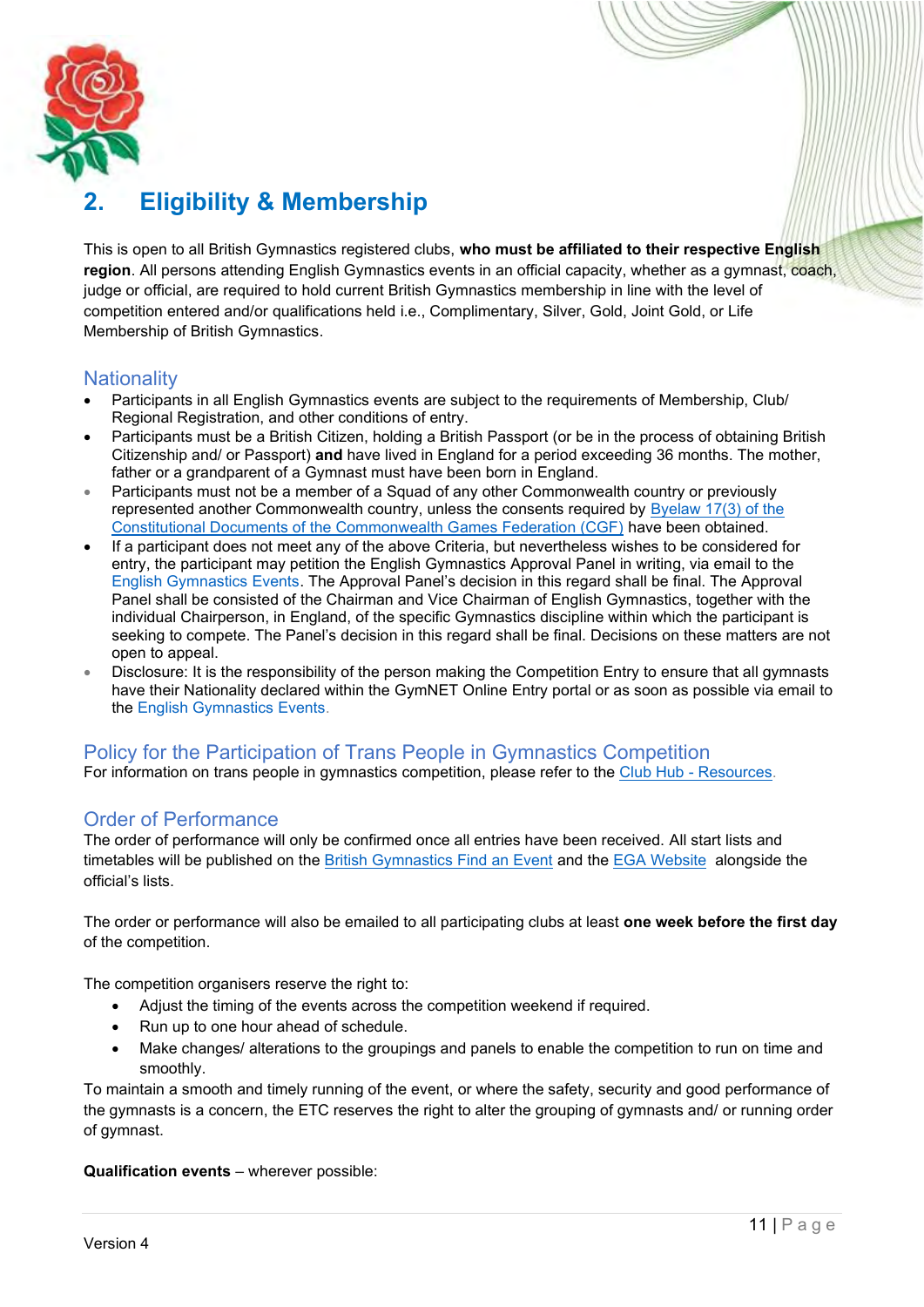![](_page_12_Picture_0.jpeg)

- Silver level events will be held on the first day of competition (Saturday).
- Gold level events in all disciplines will be, wherever possible, held on the second day (Sunday).

**Silver Tumbling Championships (TUM)** will be held at the 2<sup>nd</sup> English Event. More details found in [Section 5 –](#page-29-0) Tumbling.

**The English Championships** consist of Silver & Gold events for TRI, TRS, DMT, and DIS. TUM is Gold only at this event. The order of competition will be Silver events (qualification and Finals) on the Saturday of the Championships, Gold events (qualification and Finals) on the Sunday.

**Home Nations** – This will be released within a separate document.

### <span id="page-12-0"></span>Scores & Qualification

Gymnasts must complete the minimum requirements set out in this document to qualify to be ranked for the chance to compete at the English Championships. Gymnasts must execute the required Exercises in the same competition to be eligible to compete at the English Championships.

These scores will be ranked; the qualifiers can confirm their place by looking through the official list that will be placed on the English Gymnastics Website after the qualification round. The list will be available by the 29<sup>th</sup> of July 2022.

Gymnasts may change levels between the two qualification events; however, they will relinquish their result and score from the previous competition. If they fail to gain qualification at the second event, they will not be able to use their previous result to qualify for the English Championships.

Ranking will be determined based on the criteria stated below in the following order:

| Criteria 1: | Gymnasts must meet the requirements on Nationality set out in<br>Section 2 - Eligibility & Membership                                                                                                                                    |
|-------------|------------------------------------------------------------------------------------------------------------------------------------------------------------------------------------------------------------------------------------------|
| Criteria 2: | To be eligible to compete at the English Championships, a gymnast must have<br>competed in at least one or both English Qualification Series and be ranked in the<br>top group as stated in the criteria above.                          |
| Criteria 3: | Gymnasts who take part in the English Qualification Series are only eligible to be<br>ranked for qualification for the English Championships provided criteria 1 is met.                                                                 |
| Criteria 4: | Gymnasts must meet all the minimum routine/ pass criteria which are set out later in<br>this document, to be eligible to qualify through to the English Championships.                                                                   |
| Criteria 5: | The organising Committee reserves the right to invite gymnasts if requested by<br>England/ GBR and it is in the best interest of the sport. If agreed, these gymnasts<br>will only be allowed to Guest (see Guest section for criteria). |

### **Judge, Coach, Gymnast requirements**

The following provides requirements for Judges, Coaches, and Gymnasts that are to be involved within this event.

*Note:* Only Clubs affiliated to their respective Regions will be allowed to enter English Gymnastics events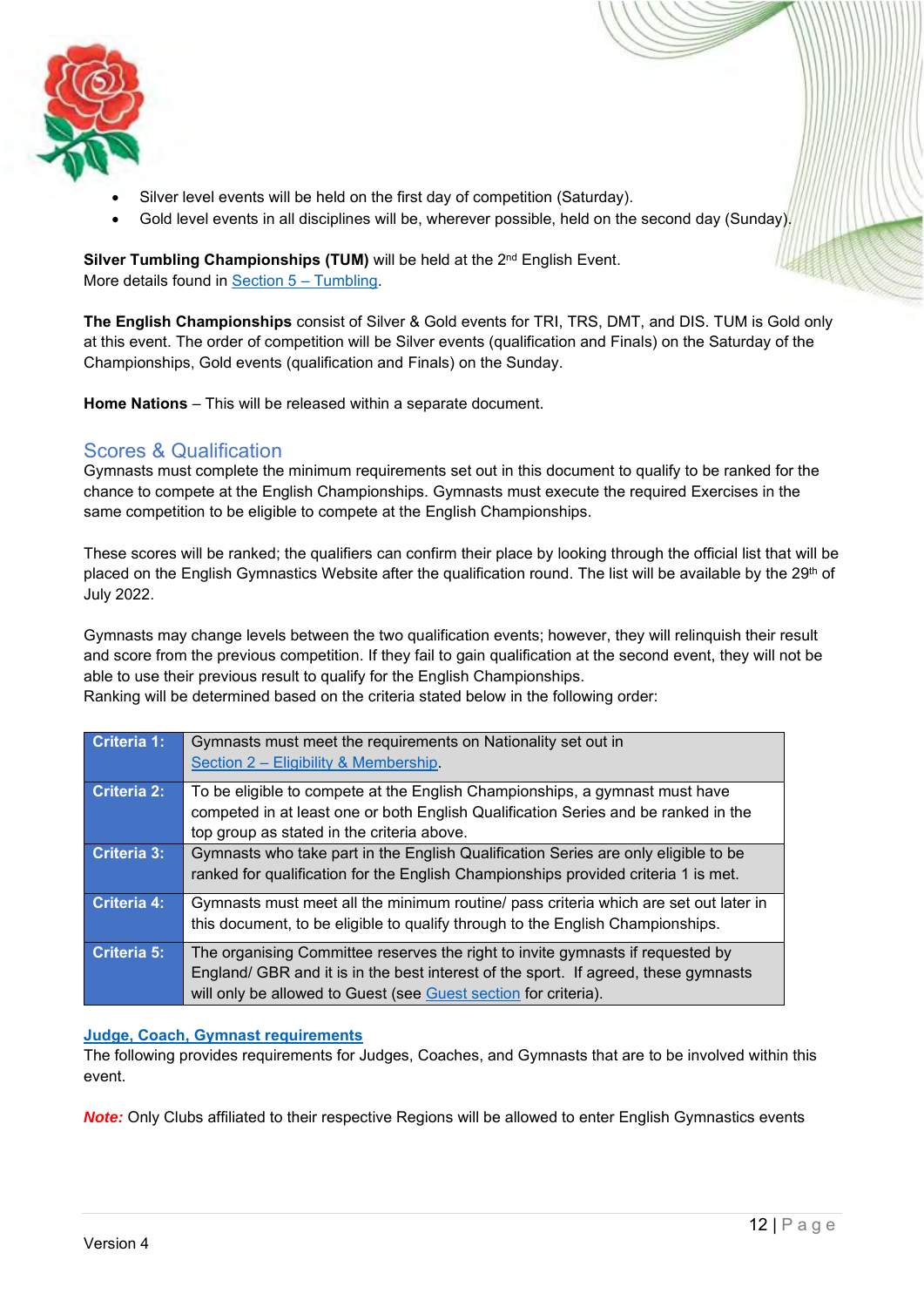![](_page_13_Picture_0.jpeg)

### <span id="page-13-0"></span>**Membership**

All persons attending EGA events in an official capacity, whether as a Gymnast, Coach or Judge, are required to hold current British Gymnastics Membership upon entry to and in attendance, in line with the level of competition entered and awards held.

Coaches, Judges and Gymnasts should carry proof of British Gymnastics Membership to all competitions and be prepared for these to be checked by the Organisers or their appointed officials.

### • **Gymnasts**

Membership level must be Competitive Gymnast, Coach or Life Member of British Gymnastics to enter an EGA event.

In normal circumstances, Gymnasts should also be a member of a British Gymnastics Registered Club.

In exceptional cases, where a Gymnast does not belong to a British Gymnastics Registered Club, they must email [English Gymnastics Events,](mailto:engevents@englishgymnastics.org.uk) and request entry into the event. If granted, such Gymnasts will be given the classification as being 'Independent'. In such circumstances, the Independent Gymnasts must nominate a Coach and must also meet all other Membership requirements.

### • **Lead Coaches**

Lead Coaches' Membership level must be Coach or Life Member of British Gymnastics.

Coaches must be qualified to the level of the skills being performed before being allowed to participate in an EGA event.

Lead Coaches must have a current Safeguarding and DBS Certificates - See [Safeguarding Section.](#page-16-0)

The Lead Coach may authorise other Coaches from their club to coach skills of a maximum of 1 level higher than that coach's qualification (Supervised Coach) but has responsibility for ensuring that they are competent to do so.

Further information on the **Lead Coach Guidance** can be found within on the [British Gymnastics website](https://www.british-gymnastics.org/technical-information/competition-handbooks/tumbling)  [> Technical Information > Competition Handbook.](https://www.british-gymnastics.org/technical-information/competition-handbooks/tumbling)

➢ **One** (1) Supervising Coach per Gymnast from **two** (2) nominated, will be permitted into the competition area at any one time.

#### • **Coaches**

Coaches' membership level must be Coach or Life Member of British Gymnastics and must be qualified to a minimum of Level 2.

Coaches must be qualified to the level of all the skills being performed by the gymnast for which they are responsible.

Coaches must have current Safeguarding and DBS Certificates. See [Safeguarding Section.](#page-16-0)

### • **Supervised Coaches**

To be a Supervised Coach, you must be a minimum of Level 2. With the explicit authorisation of the Lead Coach, Supervised Coaches may coach skills at the maximum of 1 level higher than their current qualification.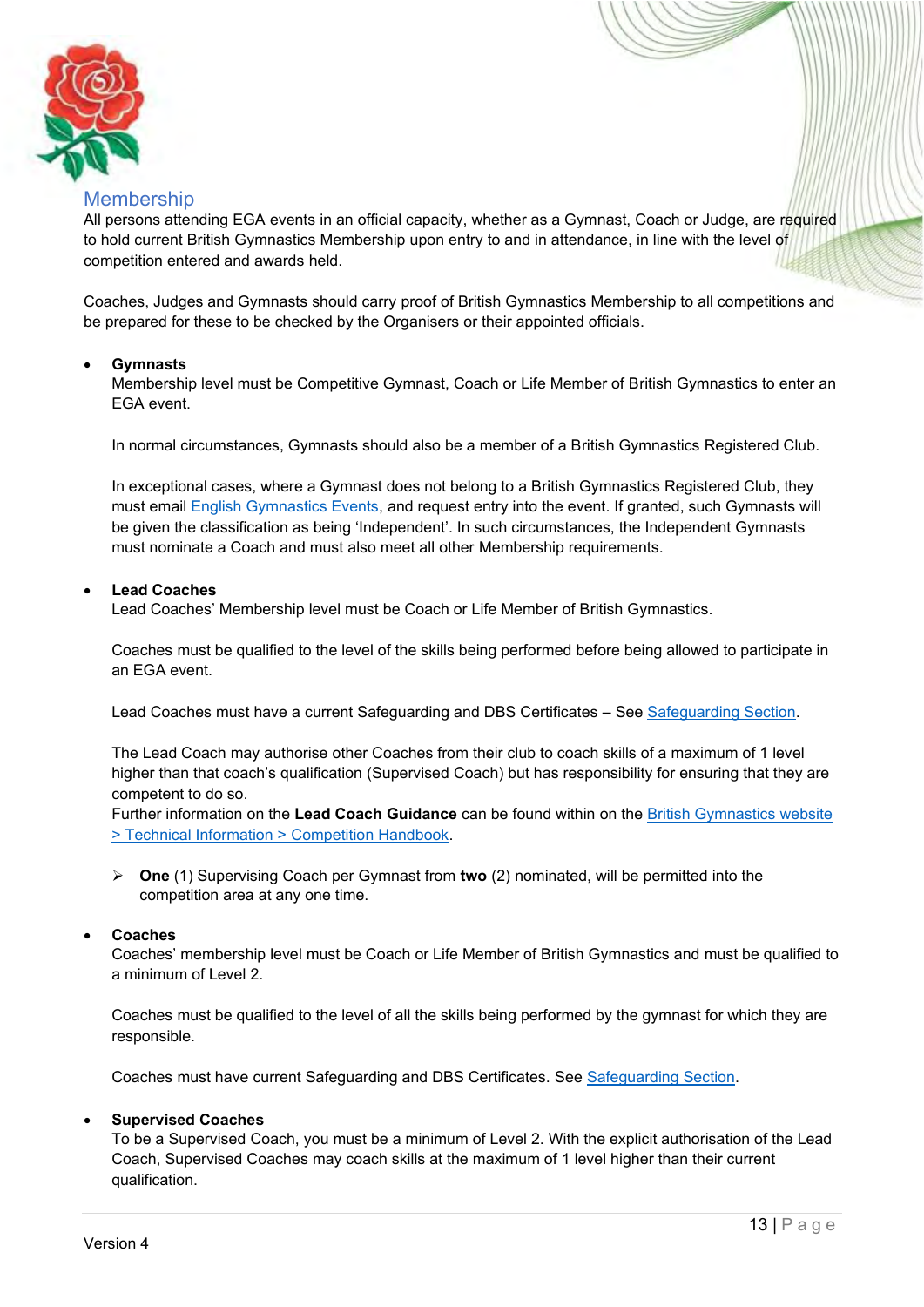![](_page_14_Picture_0.jpeg)

Before being allowed to participate in an EGA event, the Supervised Coaches must have completed the relevant course or module of the next coaching level covering those skills, although they may not yet be signed off as qualified.

Further information on the **Lead Coach Guidance** can be found within on the [British Gymnastics website](https://www.british-gymnastics.org/technical-information/competition-handbooks/tumbling)  [> Technical Information > Competition Handbook.](https://www.british-gymnastics.org/technical-information/competition-handbooks/tumbling)

### • **Assisting Coaches**

Assisting Coaches' Membership level must be Assistant Coach (if Level 1), Coach or Life Member of British Gymnastics before being allowed to participate in an EGA event.

Assisting Coaches must have a current Safeguarding and DBS Certificate - See [Safeguarding Section.](#page-16-0)

Assisting Coaches cannot be responsible for the gymnasts.

### • **Disability Chaperone**

Chaperones may be permitted to provide pastoral care to gymnasts in certain circumstances. Under no circumstances may a Chaperone coach a gymnast.

In the case where a gymnast has a disability, the nature of which indicates that it is deemed necessary to have additional support, they will be entitled to have a carer present with them throughout the competition.

The carer:

- Will not be insured by British Gymnastics to take part in any type of recognised gymnastics activity.
- Will be required to sign a Code of Conduct to ensure they understand the role they are fulfilling within the event environment.
- Will be required to be dressed appropriately if entering the warn-up hall or field of play.

#### • **Medical Chaperone**

In exceptional circumstances, upon written request, a Chaperone may be approved to provide pastoral care to a gymnast with a medical condition.

Written medical verification of the need for the carer (from GP or other medical practitioner) will be required to be submitted to the [English Gymnastics Events](mailto:engevents@englishgymnastics.org.uk) email at least one week prior to the start of the event.

The carer:

- Will not be insured by British Gymnastics to take part in any type of recognised gymnastics activity.
- Will be required to sign a Code of Conduct to ensure they understand the role they are fulfilling within the event environment.
- Will be required to be dressed appropriately if entering the warn-up hall or field of play.

#### • **Supervising Chaperone**

The Organisers may authorise Supervising Chaperones to assist with pastoral care for gymnasts. These entitlements, if applicable, will be defined in the specific competition pages.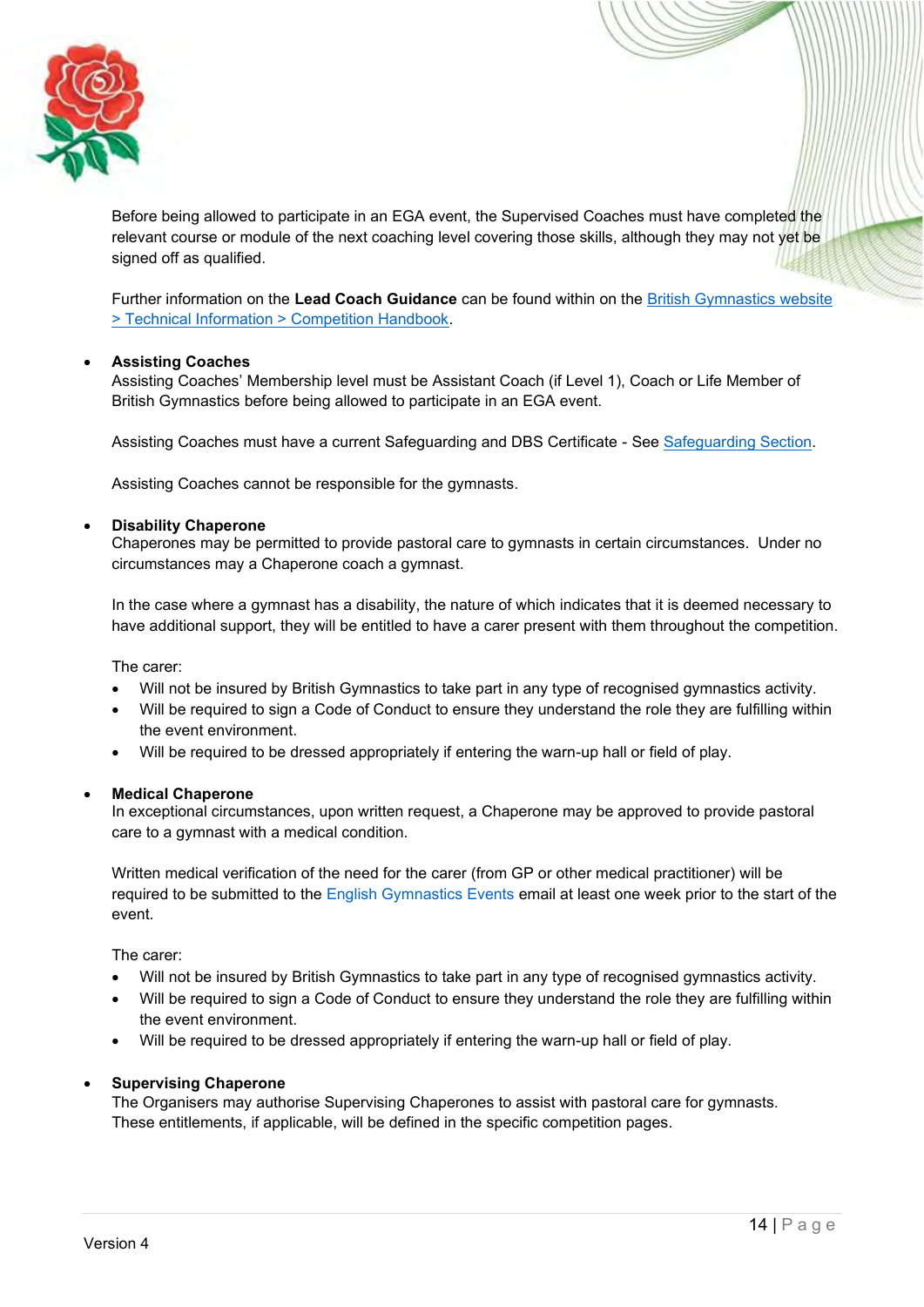![](_page_15_Picture_0.jpeg)

In these circumstances, the Supervising Chaperones must either be qualified as a Level 1 Assistant Coach or be a Club Welfare Officer and hold the relevant membership and qualifications, DBS and SPC for their position(s).

Supervising Chaperones will not be permitted to enter the Field of Play.

### • **Volunteers**

Volunteers are vital to help with the smooth running of the competitions. We always welcome volunteers who will be willing to help setup and break down of the competition floor at the start and the end of the event. The EGA welcome all young leaders and would be happy to find jobs for all who wish to volunteer to help make our competitions run smoothly.

Additional information can be found in Appendix 7 - Volunteering at English Events regarding roles available.

Volunteers are added upon the entry on GymNET.

### • **Judges**

Judges must hold a suitable level of British Gymnastics membership before being allowed to officiate at an EGA event – see [British Gymnastics website \(membership\)](https://www.british-gymnastics.org/memberships) for further details.

Judges must also hold a current Cycle of Judging Award (Cycle 15).

The EGA does not required Judges to complete a Criminal Record Check (DBS) to Judge at EGA competitions, as the role that Judges fulfil at the event no longer falls within [DBS Eligibility.](https://www.british-gymnastics.org/coaching/coach-membership/dbs) However, some Judges are actively involved in Club gymnastics and may provide Judging instruction to children in a training environment or carry out a supervisory role (or may complete a Criminal Record Check by virtue of another role they undertake e.g., Coach). As not all Judges use their qualification in the same way, it is the Club's responsibility to assess the role the Judge is undertaking and determine whether the activities involved fall within the Eligibility Criteria for a Criminal Record Check. British Gymnastics no longer requires all Judges to complete Safeguarding Training, but Clubs should ensure any Judge who supervises or instructs children has completed appropriate training.

For further information on Membership levels, please visit the [British Gymnastics Website.](https://www.british-gymnastics.org/gymnasts/gymnast-membership/fees)

### <span id="page-15-0"></span>Coach Qualifications

When submitting entries for an EGA event, Clubs must ensure that the nominated Supervising Coach(es) is/ are qualified to the level of the participant's performance. The practice of supervising participants working above the level of the Coach's qualification is not allowed.

All Coaches must have completed the [British Gymnastics Positive Coaching Module.](https://www.british-gymnastics.org/courses/6351/positive-coaching)

All Coaches entered into the event entry, must be the same ones attending the event. It is unacceptable to enter a Coach you know will not be attending. The Lead Coach has the ultimate responsibility for all the participants from their Club and that of the Supervising Coaches, Assistant Coaches, Chaperones & Choreographers.

It is the Club's responsibility to ensure that only accredited Coaches are on the Field of Play and Warm-Up areas. Coaches who are used to push mats must be at least a Level 2. Lead Coaches have a duty of care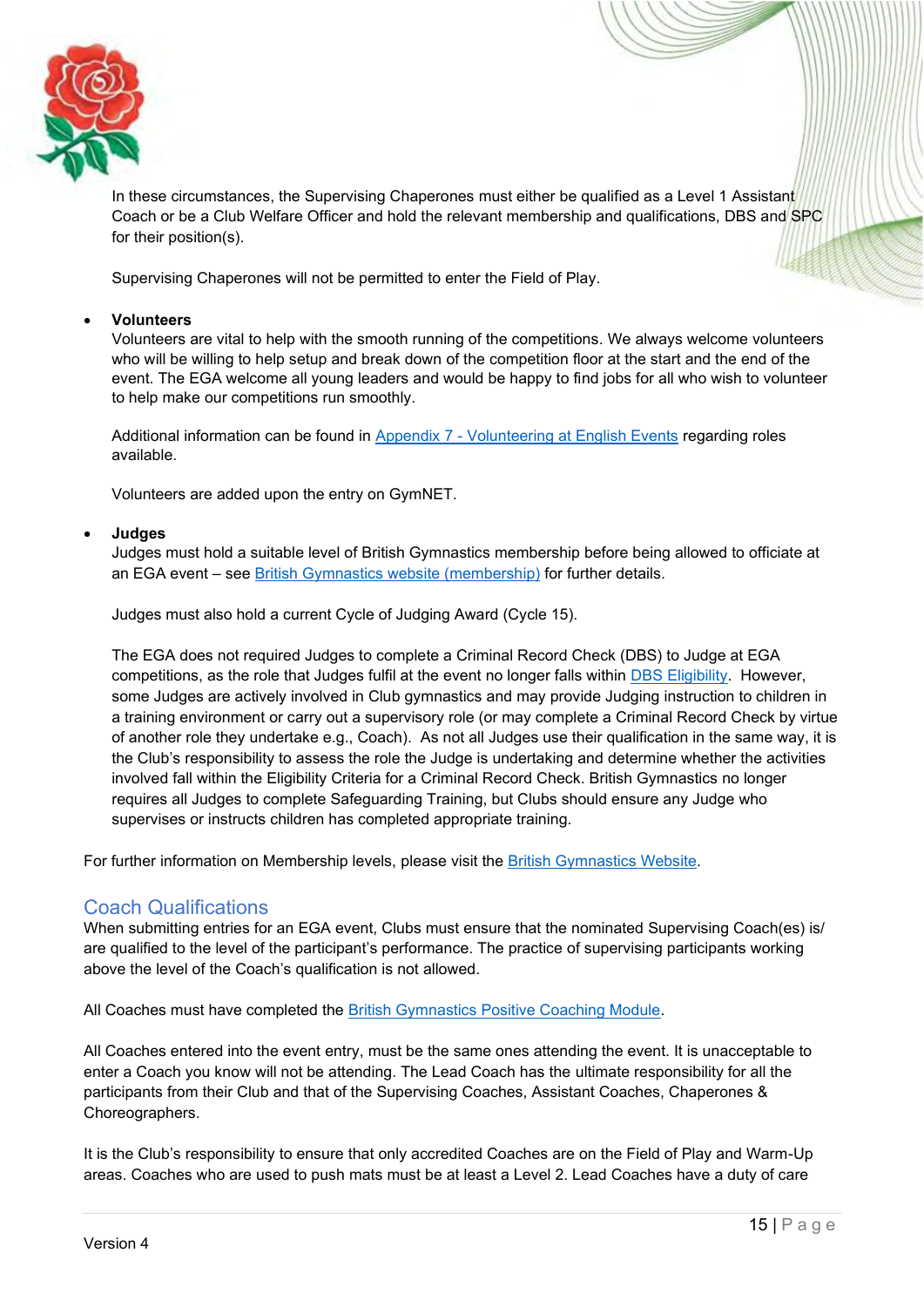![](_page_16_Picture_0.jpeg)

towards their performers and have responsibility to ensure that all the Coaches under their supervision are both qualified and competent to teach at the appropriate level, as well as ensuring that the participant is adequately prepared, physically, and psychologically, for performing their routines in a competition situation. Additional Assisting Coaches (Level 1 and above) may be accredited, at the discretion of the Organiser, to be present in the competition arena to assist with the pastoral care of the gymnasts. Assisting Coaches may not coach the gymnasts unless they fulfil the requirement of holding a recognised qualification suitable to the level of skills being performed.

If it is found that a Club is in breach of these policies, the EGA reserves the right to reject an entry on the grounds of Gymnast safety or, if discovered post-performance, to disqualify the competitor and remove their score(s) from the official results.

### <span id="page-16-0"></span>**Safeguarding**

<span id="page-16-2"></span>All Coaches, Lead Coaches, Supervised Coaches and Assisting Coaches are required to hold a valid DBS certificate, **or Home Nation equivalent**, and have current Safeguarding and Protecting Children Awareness training at the time of the event.

**Coaches who do not fulfil this requirement** will not be accredited or allowed to participate at British Gymnastics Events.

All **gymnasts must have an accredited coach**, present on the field of play and in the warmup hall at all times. If a gymnast attends a competition without a suitably qualified coach or supervised coach, they will not be allowed to compete.

More information about our safeguarding requirements and the training/certificates that we accept, can be found on our website via the [Safeguarding and Safe Sport page](https://eur02.safelinks.protection.outlook.com/?url=https%3A%2F%2Fwww.british-gymnastics.org%2Fsafesport%2Fsafeguarding&data=04%7C01%7Cjack.duggan%40british-gymnastics.org%7Ceb5ced022243468fb8d708da119653c7%7C971b06621a134360a76bfddc229ae63d%7C0%7C0%7C637841634581345346%7CUnknown%7CTWFpbGZsb3d8eyJWIjoiMC4wLjAwMDAiLCJQIjoiV2luMzIiLCJBTiI6Ik1haWwiLCJXVCI6Mn0%3D%7C3000&sdata=3w1ZYvKqAZWd65FKKTqEfS61U75XTNRfisUf%2Fz4lqOo%3D&reserved=0) under 'Safeguarding', and by scrolling down to 'Training'.

Coaches must also have a **valid home country criminal record check both at the time of entry and through to the end of the event before being allowed to participate at a British Gymnastics Event.**

**These changes are applicable to British Gymnastics members. Wales are reviewing their own and Scotland always deal with theirs separately.**

### <span id="page-16-1"></span>**Guests**

Gymnasts who are not English may request or be invited by English Gymnastics to take part in the English Event Series and Championships. They will receive scores(s) but will not receive a ranking in the official competition results.

If a gymnast wishes to compete as a Guest (see [Nationality Eligibility section\)](#page-11-1) at an English event series competition or championships, the club/ coach/ Home Nation should email the [English Gymnastics Events](mailto:engevents@englishgymnastics.org.uk) before the closing date.

Following the application, a decision will be made by the EGATTTC as to whether the entry can be accepted. If the entry is accepted, the entry fee will then become payable and entered into the club basket.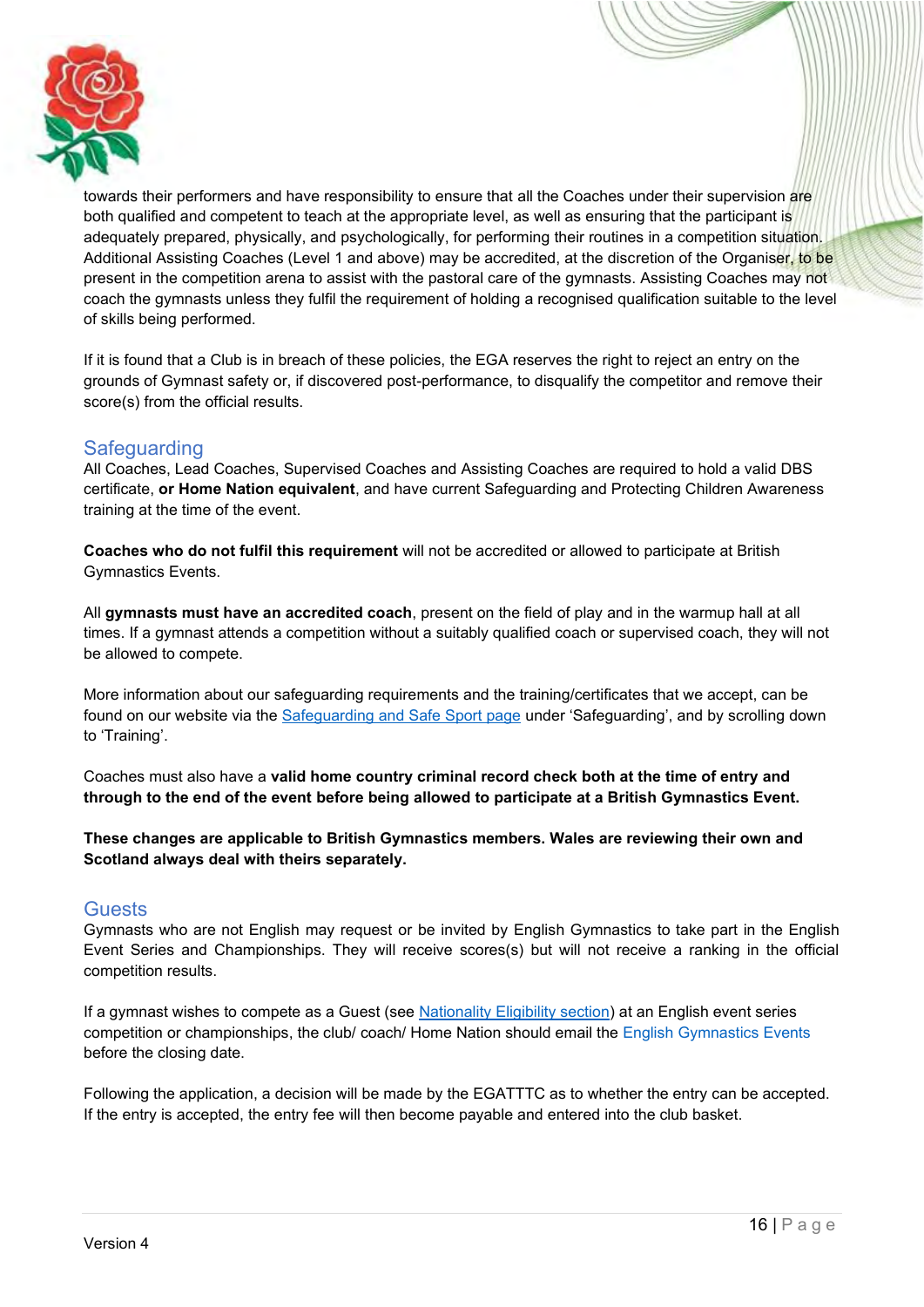![](_page_17_Picture_0.jpeg)

Only those gymnasts classed as English (using the [Eligibility criteria\)](#page-11-0), are able to be ranked in the official competition results where an English title is being contested. English Gymnastics will award a medal to a Guest, but they will not take part in the official medal ceremony.

Where a competition provides a qualification route to take part in the English Championships, the result of a non-English gymnast will not lead to the displacement of an English gymnast who would have otherwise qualified for the English Championships.

Participation is also subject to approval from their FIG member Federation/ Home Nation in accordance with FIG statutes. They will receive score(s) but will not receive a ranking in the official competition results. In such circumstances, the gymnasts will be referred to as Guest.

### <span id="page-17-0"></span>Publication of Results

After individual events & the final qualification event, results will be collated, ranked, and verified before publication. Results and standings will be sent out as soon as possible in the week following the competition.

A link to the results and tables will be placed in the [British Gymnastics Find an Event](https://www.british-gymnastics.org/find-an-event) and on the [EGA](http://www.englishgymnastics.org.uk/)  [Website.](http://www.englishgymnastics.org.uk/)

### <span id="page-17-1"></span>Event Discipline Details

The English Championship Series includes the following disciplines each with **specified places available per group**, **per gender** for the qualification ranking:

| <b>Discipline</b>              | <b>Acronym</b> | Number of places available:         |                                                                                                    |  |
|--------------------------------|----------------|-------------------------------------|----------------------------------------------------------------------------------------------------|--|
|                                |                | <b>Mainstream</b>                   | <b>Disability Individual,</b><br><b>Synchronised and</b><br><b>Double Mini Trampoline</b><br>(DIS) |  |
| Trampoline Individual          | TRI            | 16                                  | 12                                                                                                 |  |
| <b>Trampoline Synchronised</b> | <b>TRS</b>     | 10                                  | 8                                                                                                  |  |
| Double Mini Trampoline         | <b>DMT</b>     | 12                                  | 8                                                                                                  |  |
| Tumbling*                      | <b>TUM</b>     | See Tumbling section for<br>details | 16                                                                                                 |  |

\* The TUM event takes place at Championship events only

### <span id="page-17-2"></span>Individual Trampoline (TRI)

All TRI and DIS English Qualification Series will consist of the qualification rounds only. There will be no Finals at the qualification series. Ranking will be based on the highest scores after the qualification rounds. Gymnasts must complete both exercises in the qualification round to be eligible to qualify for the English Championships.

At the English Championships, ALL Finals will be zero Finals.

### <span id="page-17-3"></span>Double Mini Trampoline (DMT)

All DMT and DIS English Qualification Series will consist of Qualification round 1, consisting of 2 exercises with NO repetition of elements allowed in either exercise scores will be accumulative. Final 1 is for the top 8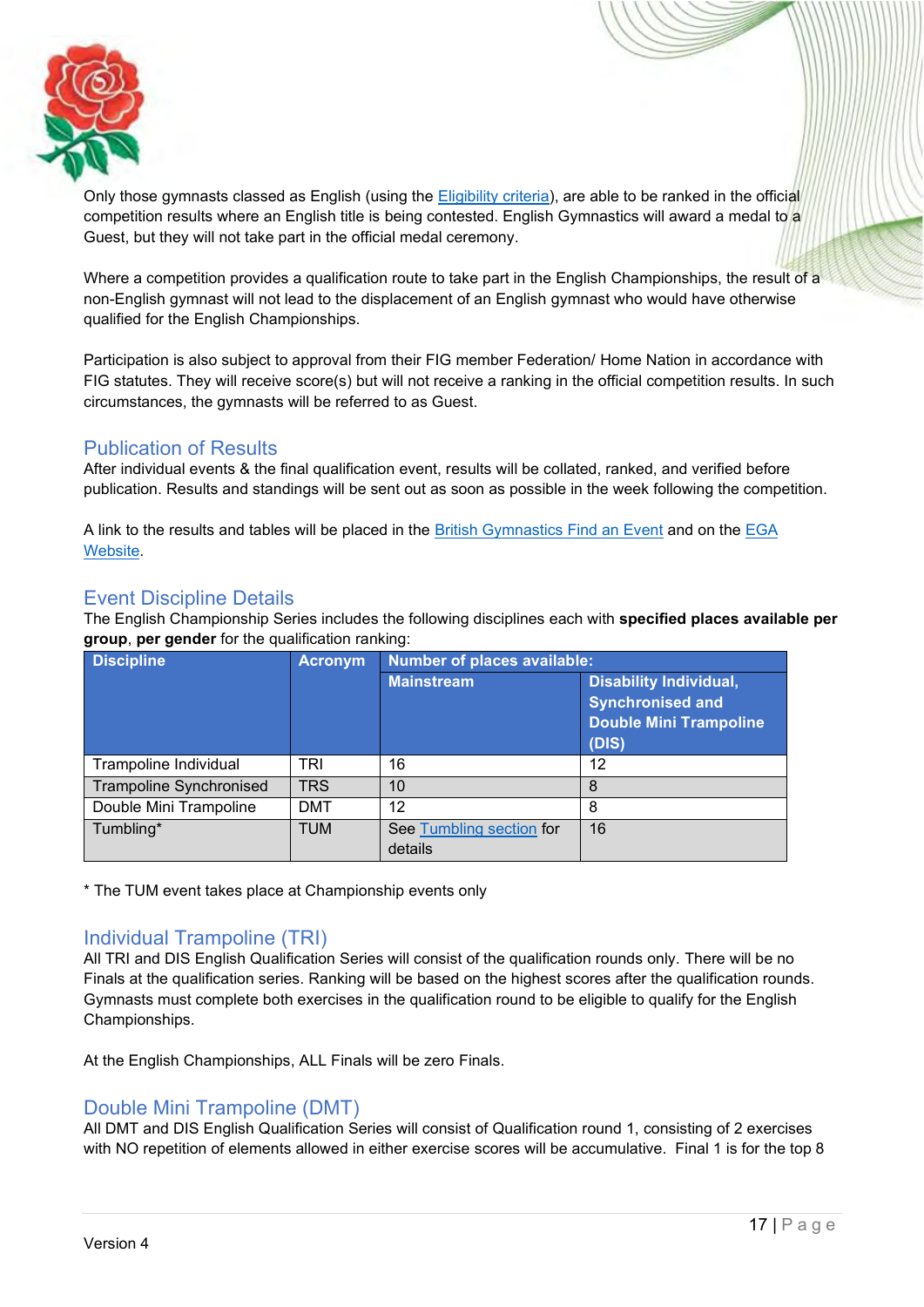![](_page_18_Picture_0.jpeg)

competitors from qualification, this round will be scored from Zero. Final 1 will consist of 1 exercise, with no repetition of elements from the qualification round being performed in the same Zone.

Final 2 is for the top 4 competitors from Final 1 and will be scored from Zero. Final 2 will consist of 1 exercise of your choice, as long as in meets the minimum difficulty requirements.

Gymnast must complete both exercises in the qualification round, within a single competition to be eligible for the English Championships.

### <span id="page-18-0"></span>Synchronised Trampoline (TRS)

All TRS English Qualification events will consist of a qualification round only. There will be no Finals at the English Qualifiers or the English Championships.

Ranking will be based on highest score over the two competitions. Gymnasts must complete both routines in the qualification round to be eligible to qualify for the English Championships.

### <span id="page-18-1"></span>Tumbling (TUM)

The Qualification for Tumbling at both the Silver & Gold levels to the English Championships will be achieved by other methods, see [Tumbling section](#page-29-0) for details. There will be no English qualification competition to qualify for either Gold or Silver Tumbling Championships.

<span id="page-18-2"></span>Disability Trampoline, DMT and Synchronised (DIS) A separate document contains the full DIS Programme.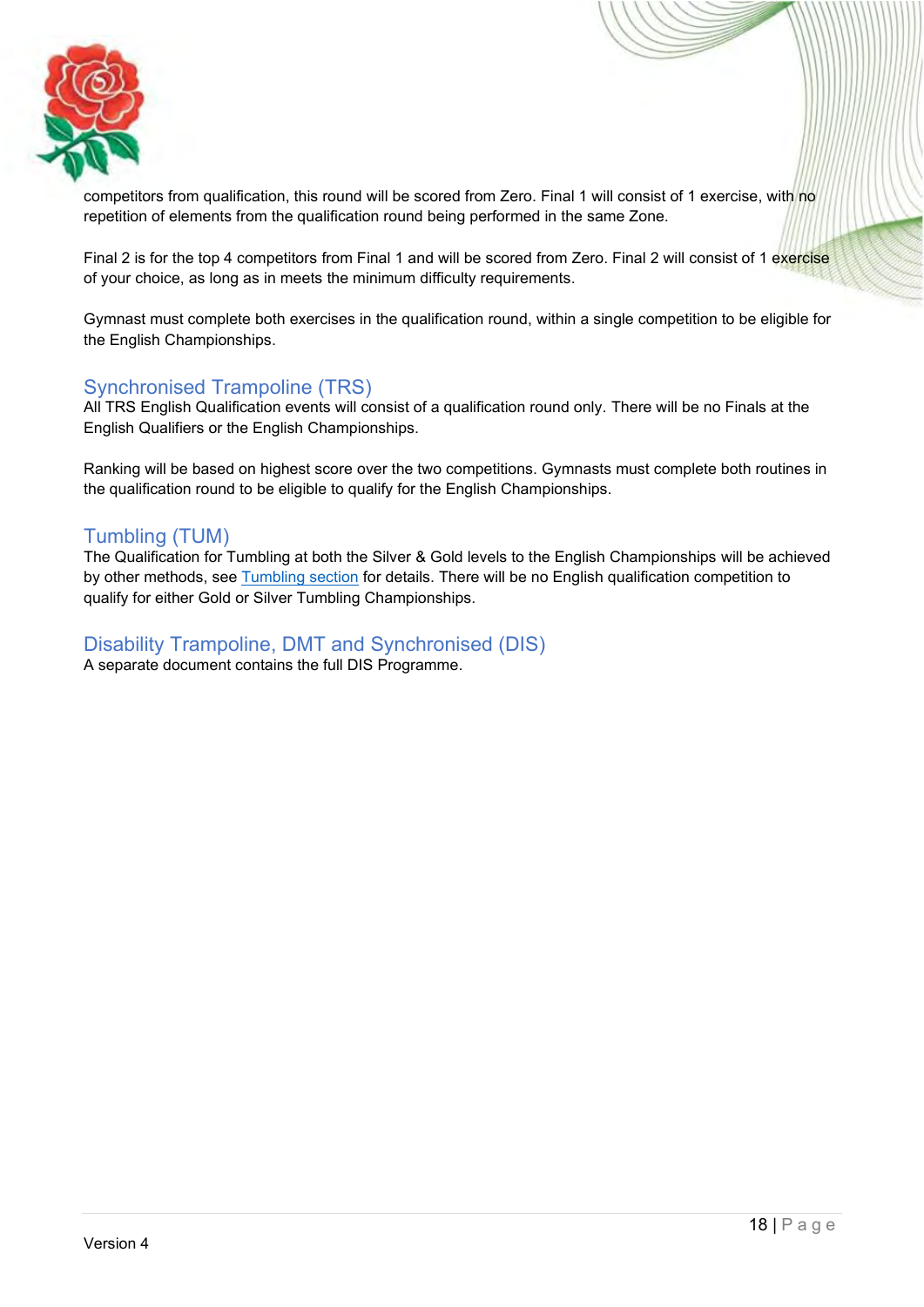![](_page_19_Picture_0.jpeg)

### <span id="page-19-0"></span>**Age Policy**

For entry to all age dependent categories, a gymnast's age will be taken as the age reached in the year of the competition.

The minimum age (within the year of competition) for entry to English Gymnastics' events is:

- 9 into the Silver competition
- 11 into the Gold competition.

| <b>Year Born Eligibility for competitions 2022</b> |                  |  |  |  |
|----------------------------------------------------|------------------|--|--|--|
| <b>9 - 10 Years</b>                                | Born 2013 - 2012 |  |  |  |
| 11 - 12 years                                      | Born 2011 - 2010 |  |  |  |
| 13 - 14 years                                      | Born 2009 - 2008 |  |  |  |
| 15 - 16 years                                      | Born 2007 - 2006 |  |  |  |
| $17 +$                                             | Born before 2005 |  |  |  |
| <b>Masters Series</b>                              |                  |  |  |  |
| <b>Youth</b>                                       | Born 2011 - 2010 |  |  |  |
| <b>Junior</b>                                      | Born 2009 - 2006 |  |  |  |
| <b>Senior</b>                                      | Born before 2006 |  |  |  |

#### **Notes:**

- Gymnasts **can compete in both** their **Age Group** and in the **Masters' Series**, as long as they can meet the criteria.
- Appendix 1 [Trampoline Routine Requirements](#page-44-0) contains the Trampoline routine information.
- Updates to age grouping for 2022:
	- $\circ$  9 10 age group has been removed from gold competitions.
	- o The Masters Series Youth has been created to cater for just 11 12 age group.
	- $\circ$  Age groups 13 14 and 15 16 years will remain as a separate Age Group within the Masters.
	- o If you are in Age Group 15 16 years and wish to safely challenge yourself, you can opt to enter the Senior Masters Series OR remain within the Junior Series. This is down to the joint discretion of the coach and gymnast. *This is the only age group with this option.*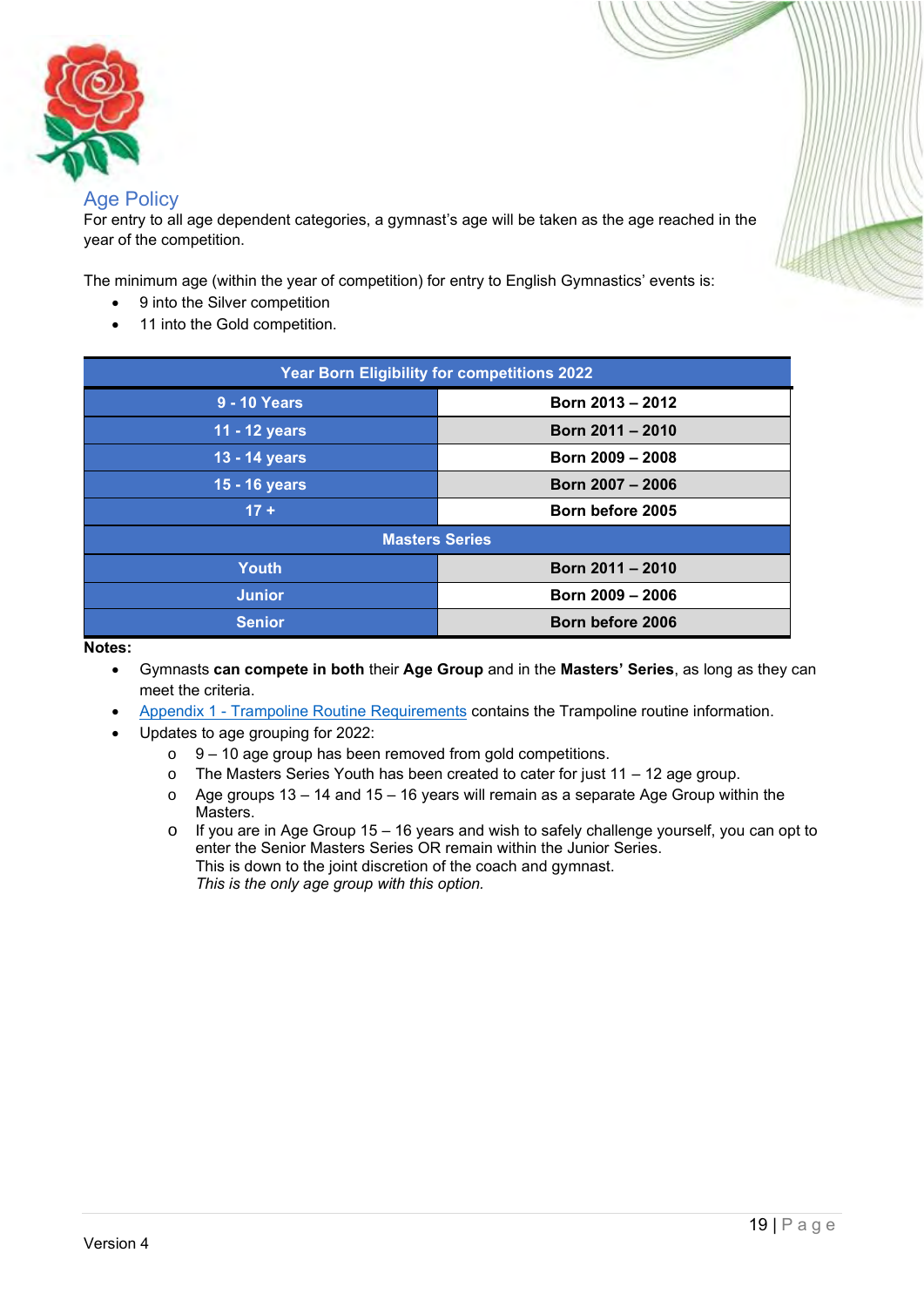![](_page_20_Picture_0.jpeg)

# <span id="page-20-0"></span>**3. English Qualification Series**

Orientation sessions will **NOT** be held at English Qualification events. Unless otherwise stated, all Silver Level gymnasts will compete on a Saturday and Gold level will compete on a Sunday.

### <span id="page-20-1"></span>Individual Trampoline Criteria

All TRI English Qualification Series will consist of the qualification round comprising of 2 exercises, (please see minimum standards within this document).

Gymnasts must complete both exercises in the qualification round to be eligible to qualify for the English Championships.

| <b>Silver Level Trampoline Individual</b> |                               |                                |                |                |            |
|-------------------------------------------|-------------------------------|--------------------------------|----------------|----------------|------------|
|                                           |                               | <b>Age Groups</b>              |                |                |            |
| <b>Male</b>                               | $9 - 10$                      | $11 - 12$                      | $13 - 14$      | $15 - 16$      | $17+$      |
| <b>Female</b>                             | $9 - 10$                      | $11 - 12$                      | $13 - 14$      | $15 - 16$      | $17+$      |
| <b>Routine Requirement</b>                |                               |                                |                |                |            |
| <b>Max DD</b><br><b>Male</b>              | 5.8                           | 7.8                            | 9.5            | 10.5           | 12.0       |
| <b>Max DD</b><br><b>Female</b>            | 5.8                           | 7.8                            | 8.8            | 9.5            | 10.8       |
| <b>WAG</b>                                | <b>ENG Silver</b><br>$9 - 10$ | <b>ENG Silver</b><br>$11 - 12$ | Silver 13 - 14 | Silver 15 - 16 | Silver 17+ |

Ranking will be based on the highest scores after the qualification rounds have taken place.

**Notes:**

• There is no minimum DD in the Silver level of competition (except 17+) – See [Appendix 1: Gold 15 -](#page-45-1) [16 Age Group, Masters Junior, Silver 17+ Age Group.](#page-45-1)

See England routine  $9 - 10$  and  $11 - 12$  criteria.

• If you exceed the maximum DD criteria, you will receive only the maximum DD as stated above. In addition, you will receive a penalty of 2.0 from the Chair of Judges and will not be eligible to qualify for the English Championships event.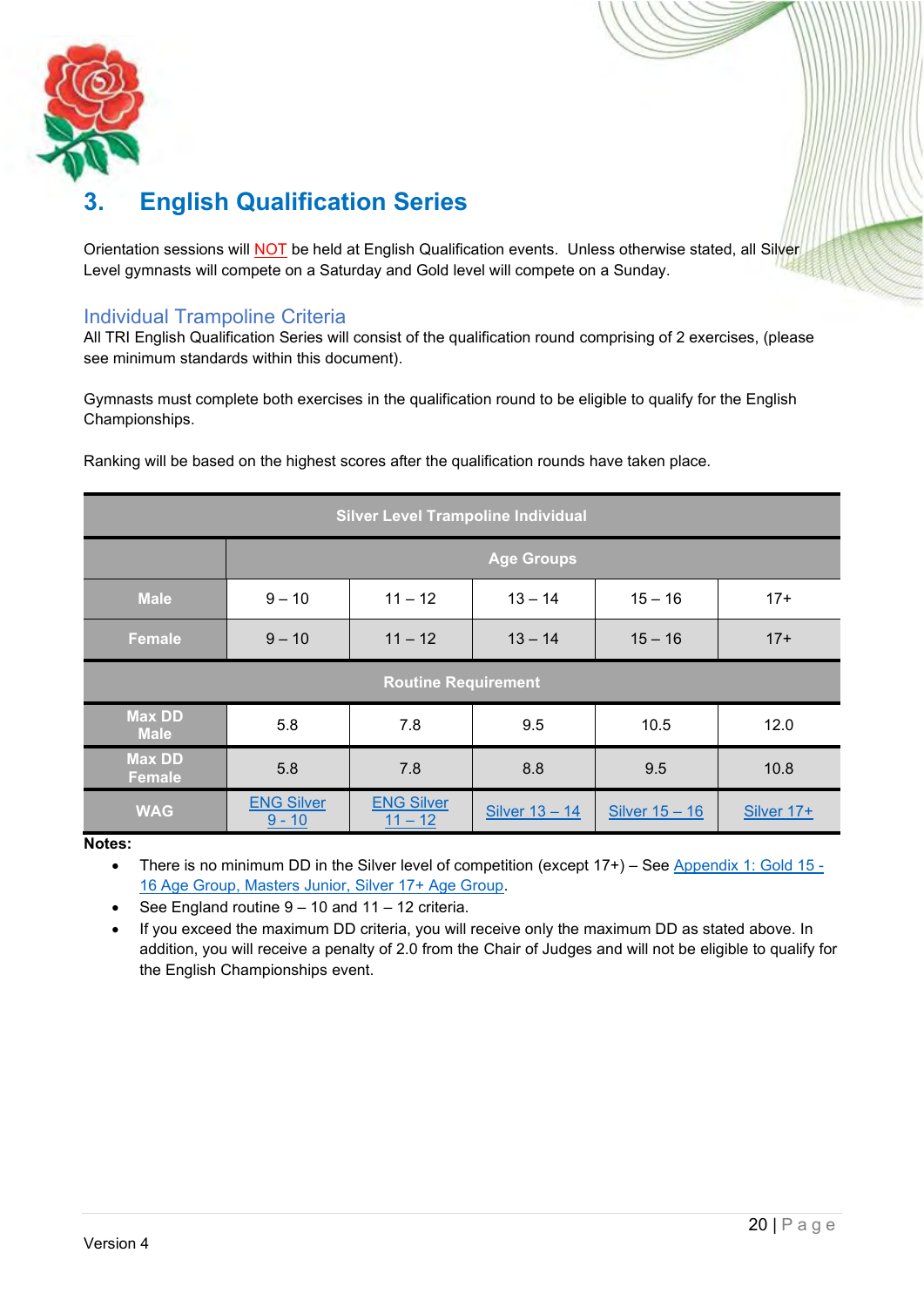![](_page_21_Picture_0.jpeg)

| <b>Gold Level Trampoline Individual</b> |                        |                |                      |                       |                        |  |
|-----------------------------------------|------------------------|----------------|----------------------|-----------------------|------------------------|--|
|                                         | <b>Age Groups</b>      |                |                      |                       |                        |  |
| <b>Male</b>                             | $13 - 14$<br>$15 - 16$ |                | Youth<br>Junior      |                       | <b>PAGES</b><br>Senior |  |
| <b>Female</b>                           | $13 - 14$              | $15 - 16$      | Youth                | Junior                | Senior                 |  |
| <b>Routine Requirements</b>             |                        |                |                      |                       |                        |  |
| <b>Minimum DD</b><br><b>Male</b>        | 7.0                    | 7.6            | 5.2                  | 9.0                   | 9.6                    |  |
| <b>Minimum DD</b><br><b>Female</b>      | 7.0                    | 7.6            | 5.2                  | 9.0                   | 9.6                    |  |
| <b>WAG</b>                              | Gold $13 - 14$         | Gold $15 - 16$ | <b>Masters Youth</b> | <b>Masters Junior</b> | <b>Masters Senior</b>  |  |

### **Notes:**

• Age ranges for the Master Series can be found in the [Age Policy](#page-19-0) section.

### <span id="page-21-0"></span>Double Mini Trampoline Criteria

DMT will consist of a Qualification round, Final 1 (Top 8 Gymnasts from Qualification round) and Final 2 (Top 4 Gymnasts from Final 1).

Qualification will consist of 2 exercises with NO repetition of elements allowed in either exercise. Scores will be accumulative.

Final 1 is for the top 8 competitors from qualification, this round will be scored from Zero. Final 1 will consist of 1 voluntary exercise, elements from the Qualification round can be performed in Final 1 but not in the same Zone of the DMT as in the qualification round.

Final 2 is for the top 4 competitors from Final 1 and will be scored from Zero. Final 2 will follow the same running order as Final 1 and will consist of 1 voluntary exercise of your choice, (as long as it meets the minimum difficulty requirement stated in the table below).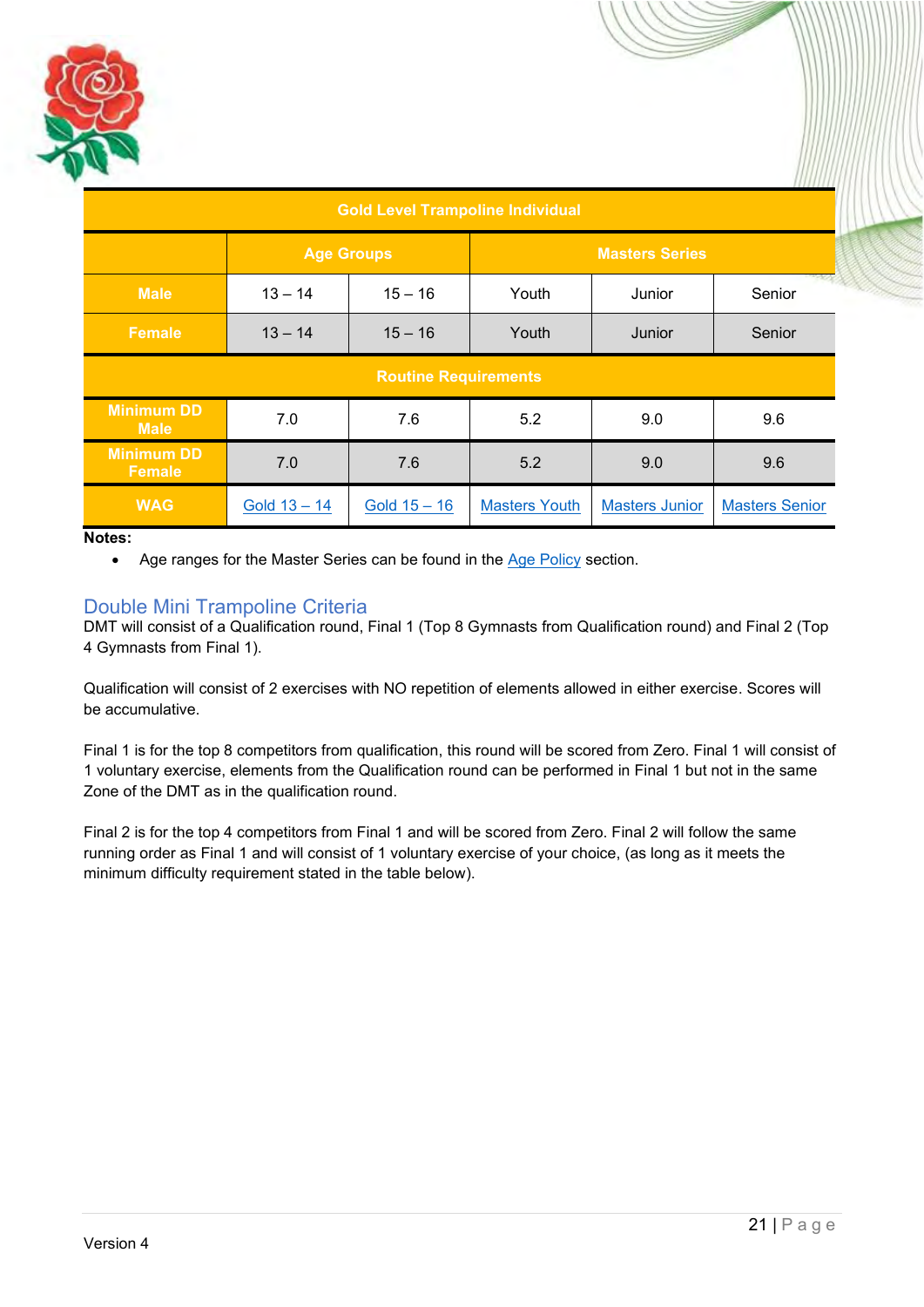![](_page_22_Picture_0.jpeg)

| Silver Level Double Mini Trampoline Individual |                                                          |                                |                |                  |            |  |
|------------------------------------------------|----------------------------------------------------------|--------------------------------|----------------|------------------|------------|--|
|                                                | <b>Age Groups</b>                                        |                                |                |                  |            |  |
| <b>Male</b>                                    | $9 - 10$                                                 | $11 - 12$                      | $13 - 14$      | $15 - 16$        | $17+$      |  |
| <b>Female</b>                                  | $11 - 12$<br>$13 - 14$<br>$15 - 16$<br>$9 - 10$<br>$17+$ |                                |                |                  |            |  |
| <b>Required minimum DD per pass</b>            |                                                          |                                |                |                  |            |  |
| <b>Min DD</b>                                  | 1.3                                                      | 1.3                            | 1.6            | 1.7              | 2.1        |  |
| <b>WAG</b>                                     | <b>ENG Silver</b><br>$9 - 10$                            | <b>ENG Silver</b><br>$11 - 12$ | Silver 13 - 14 | Silver $15 - 16$ | Silver 17+ |  |

### **Notes:**

• Passes which do not meet the minimum Difficulty requirement will receive a penalty of 2.0 from the Chair of Judges.

| <b>Gold Level Double Mini Trampoline Individual</b> |                                            |                                     |                      |                       |                       |
|-----------------------------------------------------|--------------------------------------------|-------------------------------------|----------------------|-----------------------|-----------------------|
|                                                     | <b>Age Groups</b><br><b>Masters Series</b> |                                     |                      |                       |                       |
| <b>Male</b>                                         | $13 - 14$                                  | $15 - 16$                           | Youth                | Junior                | Senior                |
| <b>Female</b>                                       | $13 - 14$                                  | $15 - 16$                           | Youth                | Junior                | Senior                |
|                                                     |                                            | <b>Required minimum DD per pass</b> |                      |                       |                       |
| <b>Min DD</b>                                       | 2.1                                        | 2.1                                 | 1.6                  | 2.7                   | 4.4                   |
| <b>WAG</b>                                          | Gold 13 – 14                               | Gold $15 - 16$                      | <b>Masters Youth</b> | <b>Masters Junior</b> | <b>Masters Senior</b> |

**Notes:**

- Passes which do not meet the minimum Difficulty requirement will receive a penalty of 2.0 from the Chair of Judges.
- Age ranges for the Master Series can be found in the [Age Policy](#page-19-0) section.

### <span id="page-22-0"></span>Synchronised Trampoline Criteria

The TRS competition will consist of 2 exercises only (see exercise criteria in the tables below). There will be no Final round. Gymnasts must complete both exercises at a single event to be eligible to qualify for English Championships.

You will NOT be allowed to compete outside your age bracket. Clubs may pair with a gymnast from another club. The pair will be required to compete in matching attire.

Gymnasts may also move up a level if they competed at Silver in TRI and they want to partner someone who has performed at TRI Gold. The gymnast will only be allowed to move up from Silver to Gold, NOT down.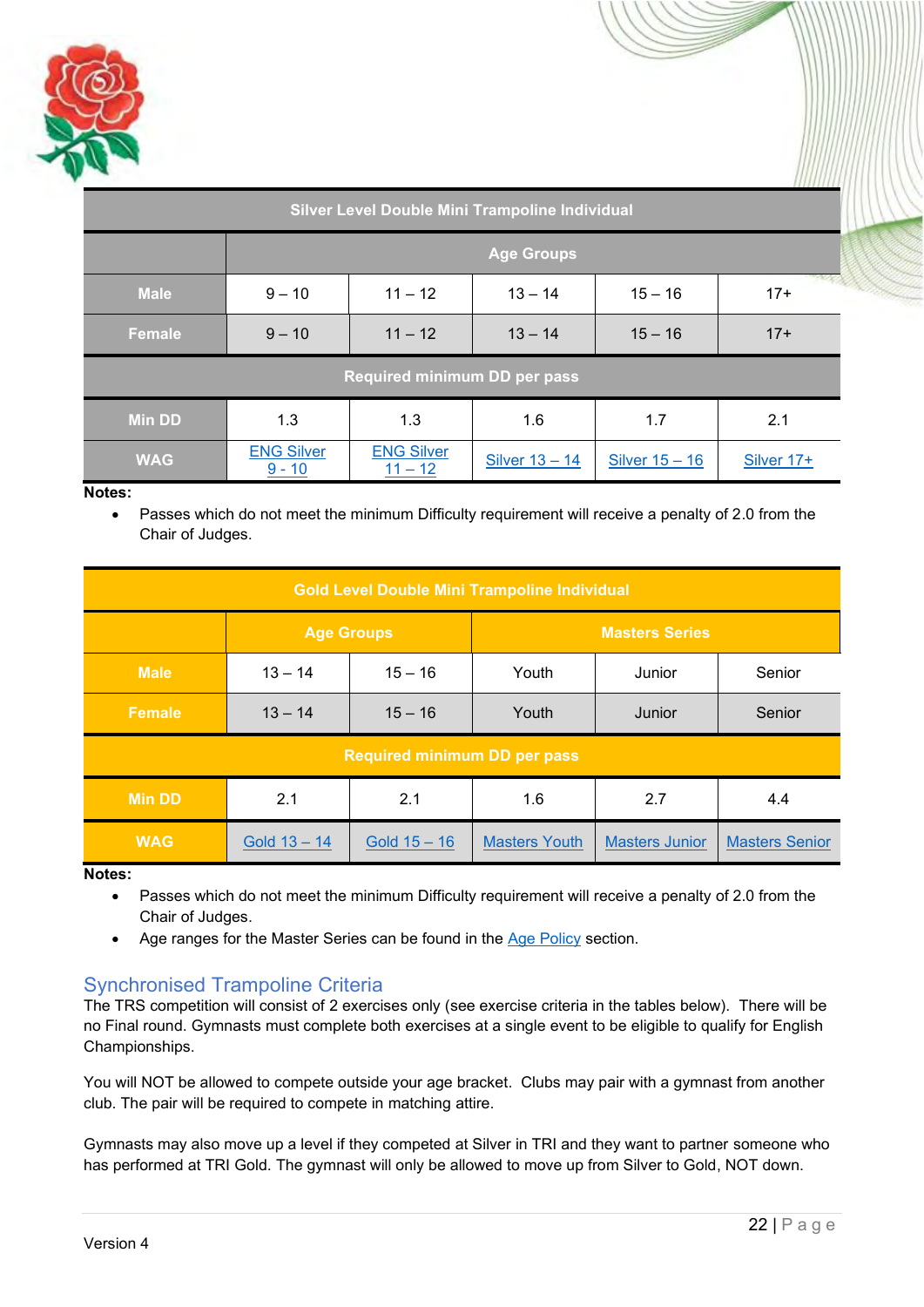![](_page_23_Picture_0.jpeg)

In the age groups 'Youth', in both Silver and Gold, there is the option to have same gender pairings or mixed gender pairings.

| <b>Silver Level Synchronised Trampoline</b> |                       |                        |  |  |
|---------------------------------------------|-----------------------|------------------------|--|--|
|                                             | <b>Age Groups</b>     |                        |  |  |
| <b>Male</b>                                 |                       | Junior                 |  |  |
| <b>Female</b>                               |                       | Junior                 |  |  |
| Mixed*                                      | Youth                 |                        |  |  |
| <b>Routine Requirements</b>                 |                       |                        |  |  |
| <b>WAG</b>                                  | English Silver 9 - 10 | English Silver 11 - 12 |  |  |

**Notes:**

- See England routine  $9 10$  and  $11 12$  criteria.
- There is no minimum DD at Silver Level.
- \*Mixed can consist of same gender pairings or mixed gender pairings.

| <b>Gold Level Synchronised Trampoline</b> |                      |                       |                       |  |  |
|-------------------------------------------|----------------------|-----------------------|-----------------------|--|--|
|                                           | <b>Age Groups</b>    |                       |                       |  |  |
| <b>Male</b>                               |                      | Junior                | Senior                |  |  |
| <b>Female</b>                             |                      | Junior                | Senior                |  |  |
| Mixed*                                    | Youth                |                       |                       |  |  |
| <b>Routine Requirements</b>               |                      |                       |                       |  |  |
| <b>WAG</b>                                | <b>Masters Youth</b> | <b>Masters Junior</b> | <b>Masters Senior</b> |  |  |

**Notes:**

- There is no minimum Difficulty at Gold Level.
- \*Mixed can consist of same gender pairings or mixed gender pairings.
- Age ranges for the Master Series can be found in the [Age Policy](#page-19-0) section.

### <span id="page-23-0"></span>Disability Individual Trampoline Criteria

A separate document contains the full DIS Programme.

### <span id="page-23-1"></span>Disability Double Mini Trampoline Criteria

A separate document contains the full DIS Programme.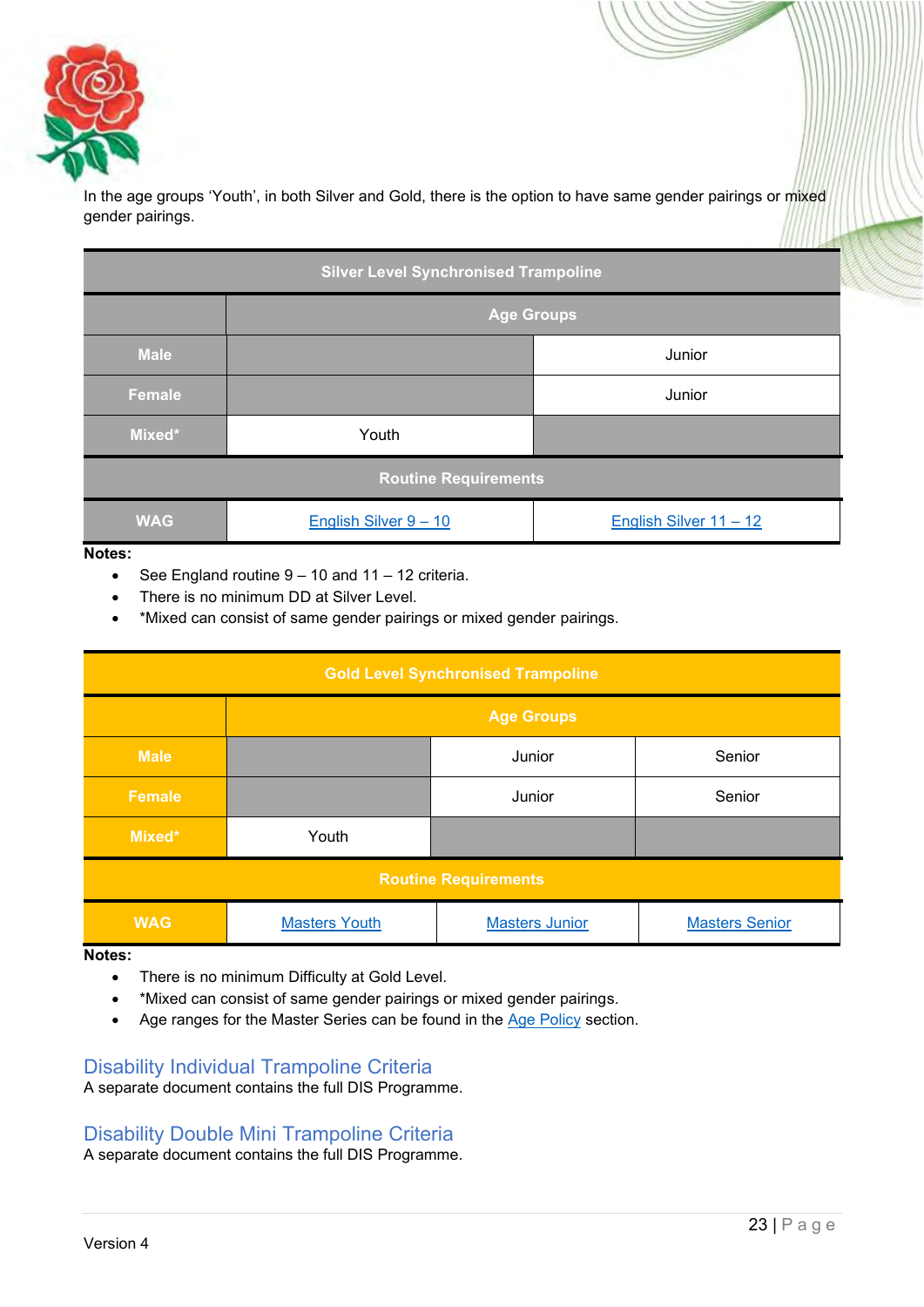![](_page_24_Picture_0.jpeg)

<span id="page-24-0"></span>Disability Synchronised Trampoline Criteria A separate document contains the full DIS Programme.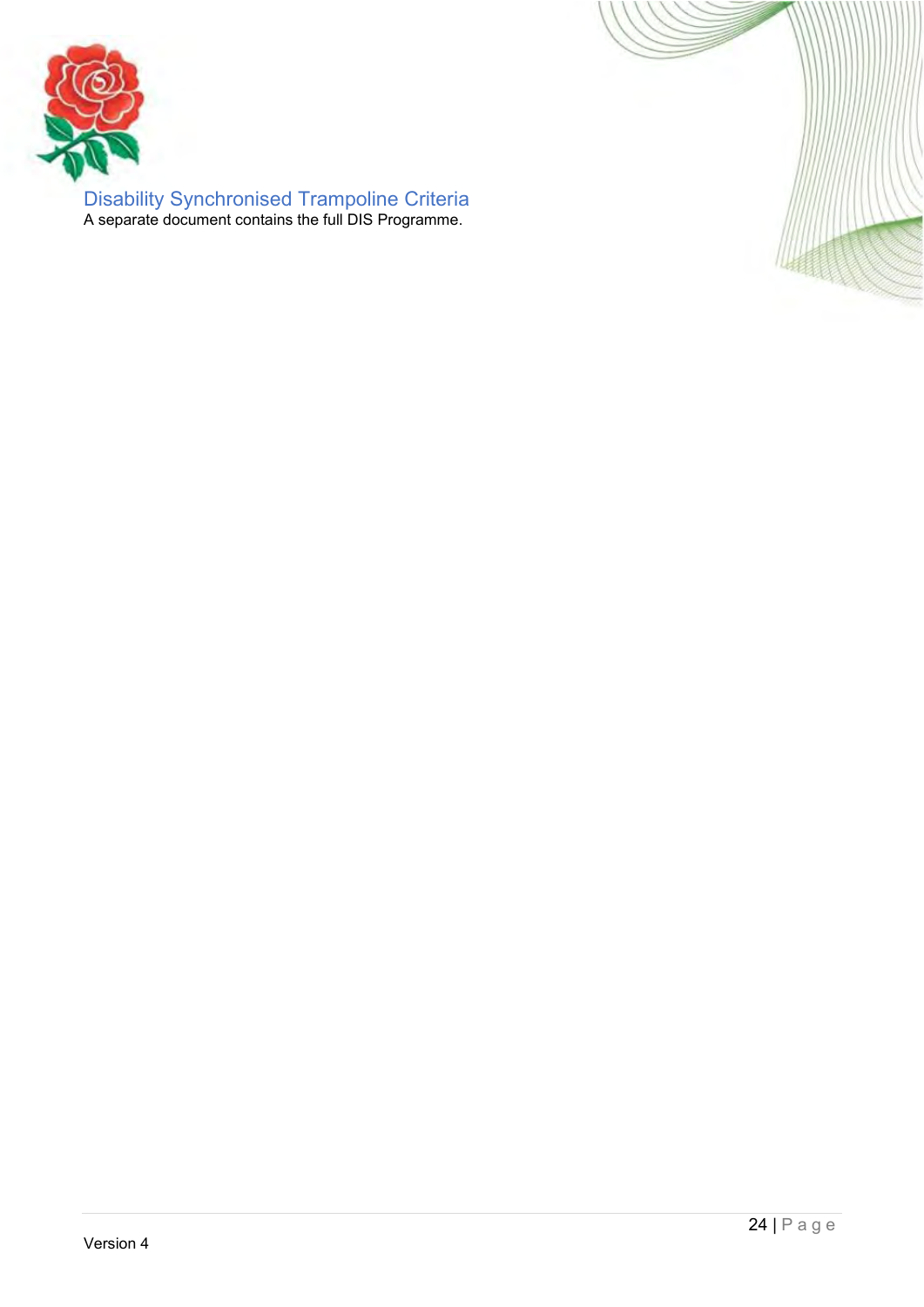![](_page_25_Picture_0.jpeg)

# <span id="page-25-0"></span>**4. English Championships**

Orientation sessions will ONLY be held at the English Championships. The orientation sessions will be held on the Friday and Saturday nights for gymnasts competing on the following day i.e., Friday night for gymnasts competing on the Saturday only and Saturday night for gymnasts competing on the Sunday (Routine Criteria defined below).

At the English Championships ALL Finals will be zero Finals.

### <span id="page-25-1"></span>Individual Trampoline Criteria

Unless otherwise stated, the Saturday will be for all Silver level gymnasts and Sunday will be all the Gold level gymnasts.

During the Championships, gymnasts will be required to compete 2 exercises in the qualification round.

The top 8 gymnasts will take part in a Zero Final, which will consist of a voluntary exercise of their choice which must meet minimum and maximum criteria set out in this document.

| <b>Silver Level Trampoline Individual</b> |                                  |                                |                   |                |            |
|-------------------------------------------|----------------------------------|--------------------------------|-------------------|----------------|------------|
|                                           |                                  |                                | <b>Age Groups</b> |                |            |
| <b>Male</b>                               | $9 - 10$                         | $11 - 12$                      | $13 - 14$         | $15 - 16$      | $17+$      |
| Female                                    | $9 - 10$                         | $11 - 12$                      | $13 - 14$         | $15 - 16$      | $17+$      |
|                                           |                                  | <b>Routine Requirement</b>     |                   |                |            |
| <b>Max DD</b><br><b>Male</b>              | 5.8                              | 7.8                            | 9.5               | 10.5           | 12.0       |
| <b>Max DD</b><br><b>Female</b>            | 5.8<br>7.8<br>8.8<br>9.5<br>10.8 |                                |                   |                |            |
| <b>WAG</b>                                | <b>ENG Silver</b><br>$9 - 10$    | <b>ENG Silver</b><br>$11 - 12$ | Silver 13 - 14    | Silver 15 - 16 | Silver 17+ |

**Notes:**

• There is no minimum DD in the Silver level of competition (except  $17+)$  – See Appendix 1: Gold  $15-$ [16 Age Group, Masters Junior, Silver 17+ Age Group.](#page-45-1)

• See England routine  $9 - 10$  and  $11 - 12$  criteria.

• If you exceed the maximum DD criteria, you will receive only the maximum DD as stated above. In addition, you will receive a penalty of 2.0 from the Chair of Judges.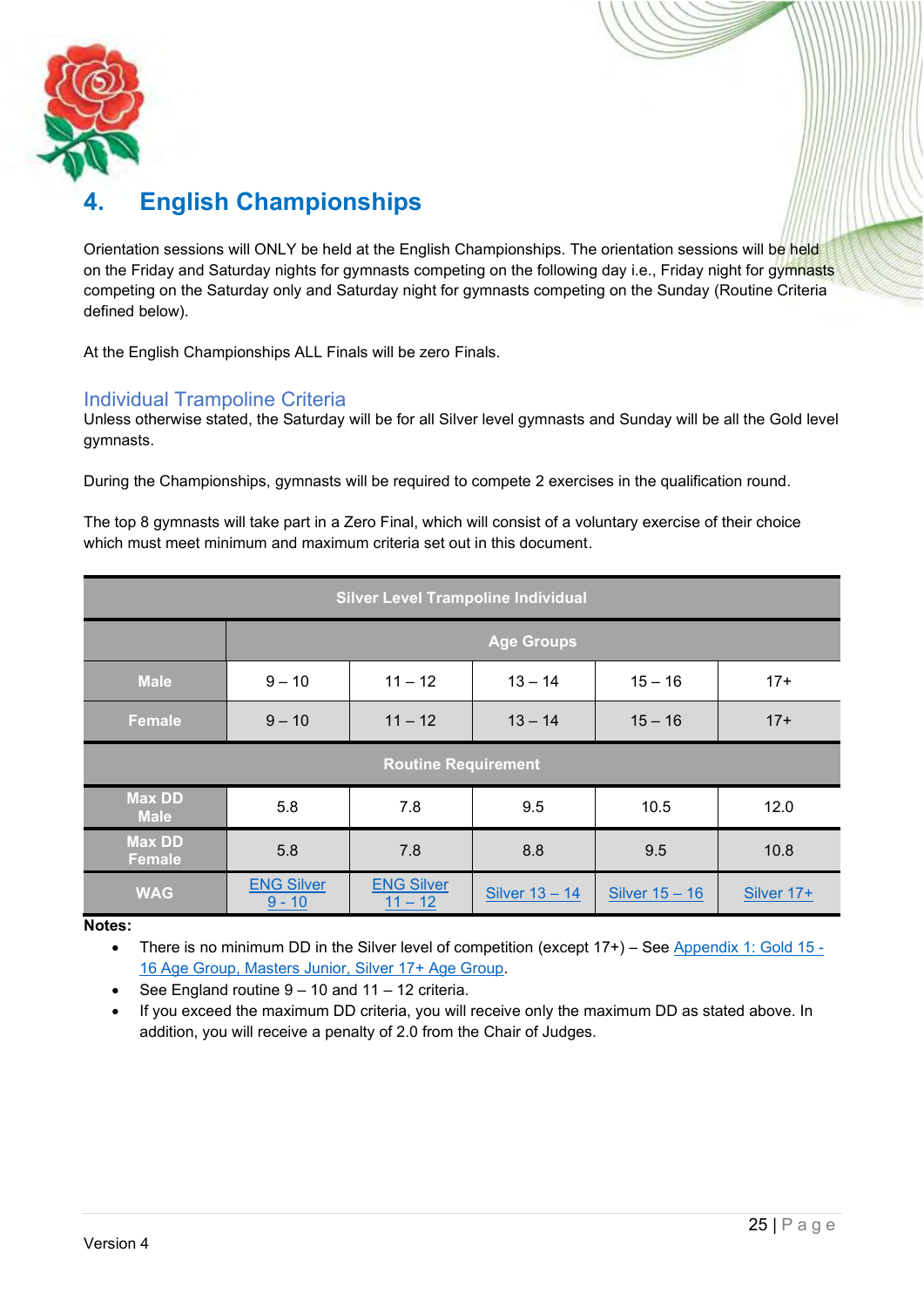![](_page_26_Picture_0.jpeg)

| <b>Gold Level Trampoline Individual</b> |                                            |                |                      |                       |                       |  |
|-----------------------------------------|--------------------------------------------|----------------|----------------------|-----------------------|-----------------------|--|
|                                         | <b>Masters Series</b><br><b>Age Groups</b> |                |                      |                       |                       |  |
| <b>Male</b>                             | $13 - 14$                                  | $15 - 16$      | Youth                | Junior                | Senior                |  |
| <b>Female</b>                           | $13 - 14$                                  | $15 - 16$      | Youth                | Junior                | Senior                |  |
| <b>Routine Requirements</b>             |                                            |                |                      |                       |                       |  |
| <b>WAG</b>                              | Gold $13 - 14$                             | Gold $15 - 16$ | <b>Masters Youth</b> | <b>Masters Junior</b> | <b>Masters Senior</b> |  |

**Notes:**

- Minimums in qualification rounds apply to English Championship. Failing to meet these will result in a penalty of 2.0 from the Chair of Judges.
- Age ranges for the Master Series can be found in the [Age Policy](#page-19-0) section.

### <span id="page-26-0"></span>Double Mini Trampoline Criteria

DMT will consist of a Qualification round, Final 1 (Top 8 Gymnasts from Qualification round) and Final 2 (Top 4 Gymnasts from Final 1).

Qualification will consist of 2 exercises with **NO repetition of elements allowed in either exercise,** scores will be accumulative.

Final 1 is for the top 8 competitors from the qualification, this round will be scored from Zero. Final 1 will consist of 1 voluntary exercise, elements from the Qualification round can be performed in Final 1 but not in the same Zone of the DMT as in the qualification round.

Final 2 is for the top 4 competitors from Final 1 and will be scored from Zero. Final 2 will follow the same running order as Final 1 and will consist of 1 voluntary exercise of your choice, (as long as it meets the minimum difficulty requirements stated below).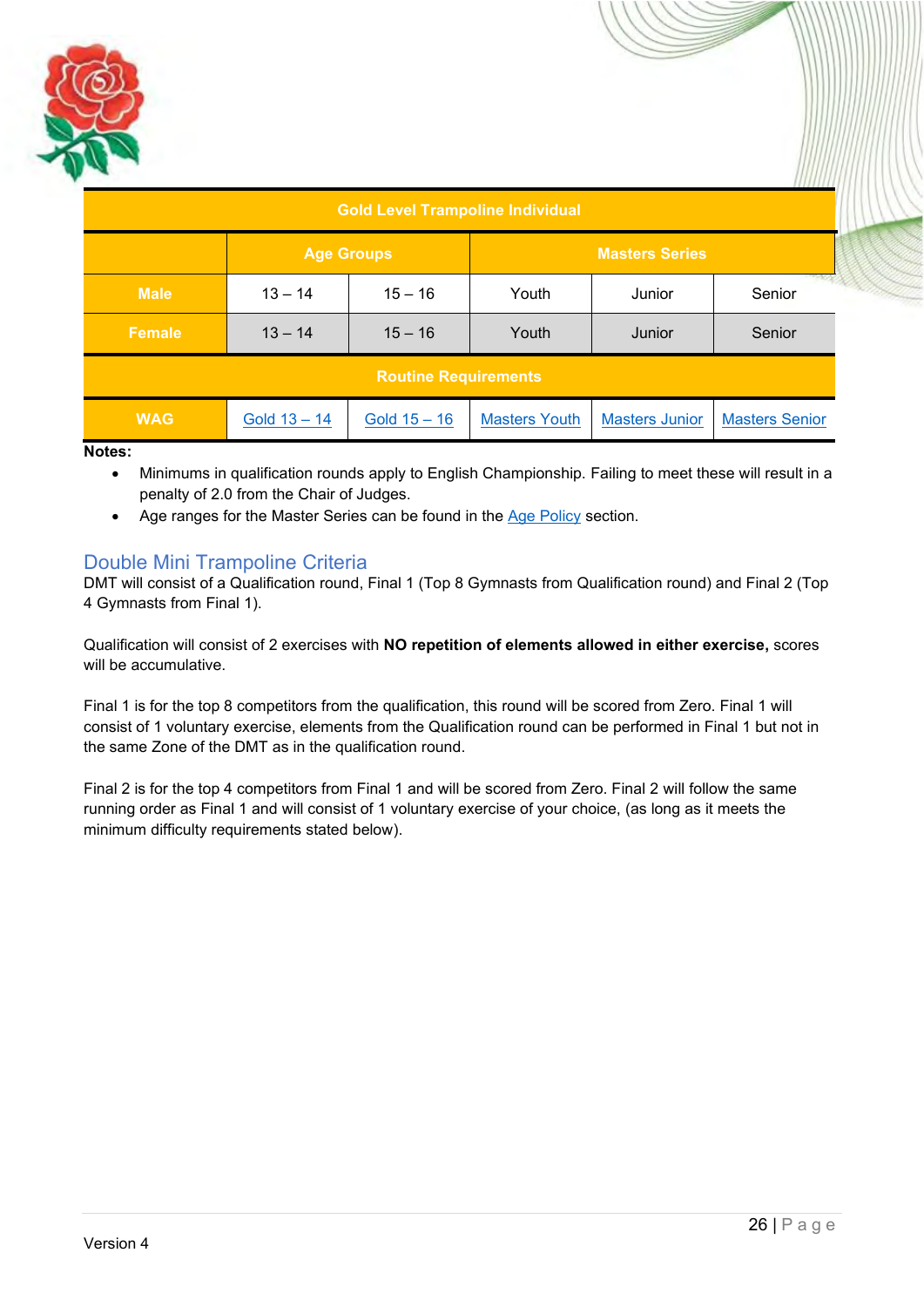![](_page_27_Picture_0.jpeg)

| Silver Level Double Mini Trampoline Individual |                                     |                            |                       |                |            |  |
|------------------------------------------------|-------------------------------------|----------------------------|-----------------------|----------------|------------|--|
|                                                |                                     | <b>Age Groups</b>          |                       |                |            |  |
| <b>Male</b>                                    | $9 - 10$                            | $11 - 12$                  | $13 - 14$             | $15 - 16$      | $17+$      |  |
| <b>Female</b>                                  | $9 - 10$                            | $11 - 12$                  | $13 - 14$             | $15 - 16$      | $17+$      |  |
|                                                | <b>Required minimum DD per pass</b> |                            |                       |                |            |  |
| <b>Min DD</b>                                  | 1.3                                 | 1.3                        | 1.6                   | 1.7            | 2.1        |  |
| <b>WAG</b>                                     | <b>ENG Silver</b><br>$9 - 10$       | <b>ENG Silver</b><br>$-12$ | <b>Silver 13 - 14</b> | Silver 15 - 16 | Silver 17+ |  |

**Notes:**

• Passes which do not meet the minimum Difficulty requirement will receive a penalty of 2.0 from the Chair of Judges and the gymnasts will not be eligible to compete in the Final.

| <b>Gold Level Double Mini Trampoline Individual</b> |                                            |                                     |                      |                       |                       |
|-----------------------------------------------------|--------------------------------------------|-------------------------------------|----------------------|-----------------------|-----------------------|
|                                                     | <b>Age Groups</b><br><b>Masters Series</b> |                                     |                      |                       |                       |
| <b>Male</b>                                         | $13 - 14$                                  | $15 - 16$                           | Youth                | Junior                | Senior                |
| <b>Female</b>                                       | $13 - 14$                                  | $15 - 16$                           | Youth                | Junior                | Senior                |
|                                                     |                                            | <b>Required minimum DD per pass</b> |                      |                       |                       |
| <b>Min DD</b>                                       | 2.1                                        | 2.1                                 | 1.6                  | 2.7                   | 4.4                   |
| <b>WAG</b>                                          | Gold $13 - 14$                             | Gold $15 - 16$                      | <b>Masters Youth</b> | <b>Masters Junior</b> | <b>Masters Senior</b> |

**Notes:**

- Passes which do not meet the minimum Difficulty requirement will receive a penalty of 2.0 from the Chair of Judges and they will not be eligible to compete in the Final.
- Age ranges for the Master Series can be found in the [Age Policy](#page-19-0) section.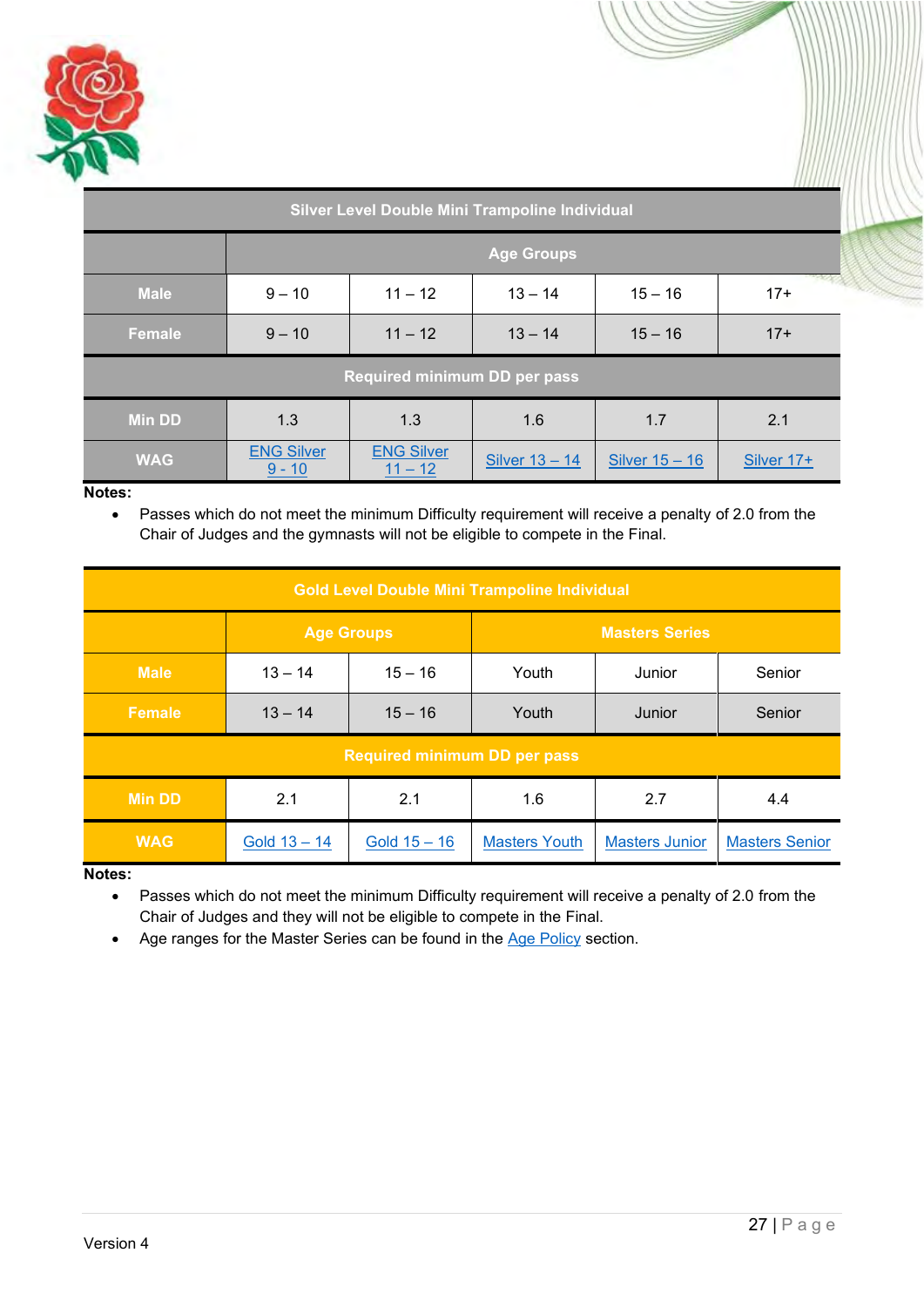![](_page_28_Picture_0.jpeg)

### <span id="page-28-0"></span>Synchronised Trampoline Criteria

The TRS competition will consist of two exercises and there will be no Final round.

| <b>Silver Level Synchronised Trampoline</b> |                       |                        |  |  |  |
|---------------------------------------------|-----------------------|------------------------|--|--|--|
|                                             | <b>Age Groups</b>     |                        |  |  |  |
| <b>Male</b>                                 |                       | Junior                 |  |  |  |
| <b>Female</b>                               |                       | Junior                 |  |  |  |
| Mixed*                                      | Youth                 |                        |  |  |  |
| <b>Routine Requirements</b>                 |                       |                        |  |  |  |
| <b>WAG</b>                                  | English Silver 9 - 10 | English Silver 11 - 12 |  |  |  |

### **Notes:**

- See England routine  $9 10$  and  $11 12$  criteria.
- There is no minimum DD at Silver Level.
- \*Mixed can consist of same gender pairings or mixed gender pairings.

| <b>Gold Level Synchronised Trampoline</b> |                      |                       |                       |  |  |  |
|-------------------------------------------|----------------------|-----------------------|-----------------------|--|--|--|
|                                           | <b>Age Groups</b>    |                       |                       |  |  |  |
| <b>Male</b>                               |                      | Junior                | Senior                |  |  |  |
| <b>Female</b>                             |                      | Junior                | Senior                |  |  |  |
| Mixed*                                    | Youth                |                       |                       |  |  |  |
| <b>Routine Requirements</b>               |                      |                       |                       |  |  |  |
| <b>WAG</b>                                | <b>Masters Youth</b> | <b>Masters Junior</b> | <b>Masters Senior</b> |  |  |  |

**Notes:**

- There is no minimum Difficulty at Gold Level.
- \*Mixed can consist of same gender pairings or mixed gender pairings.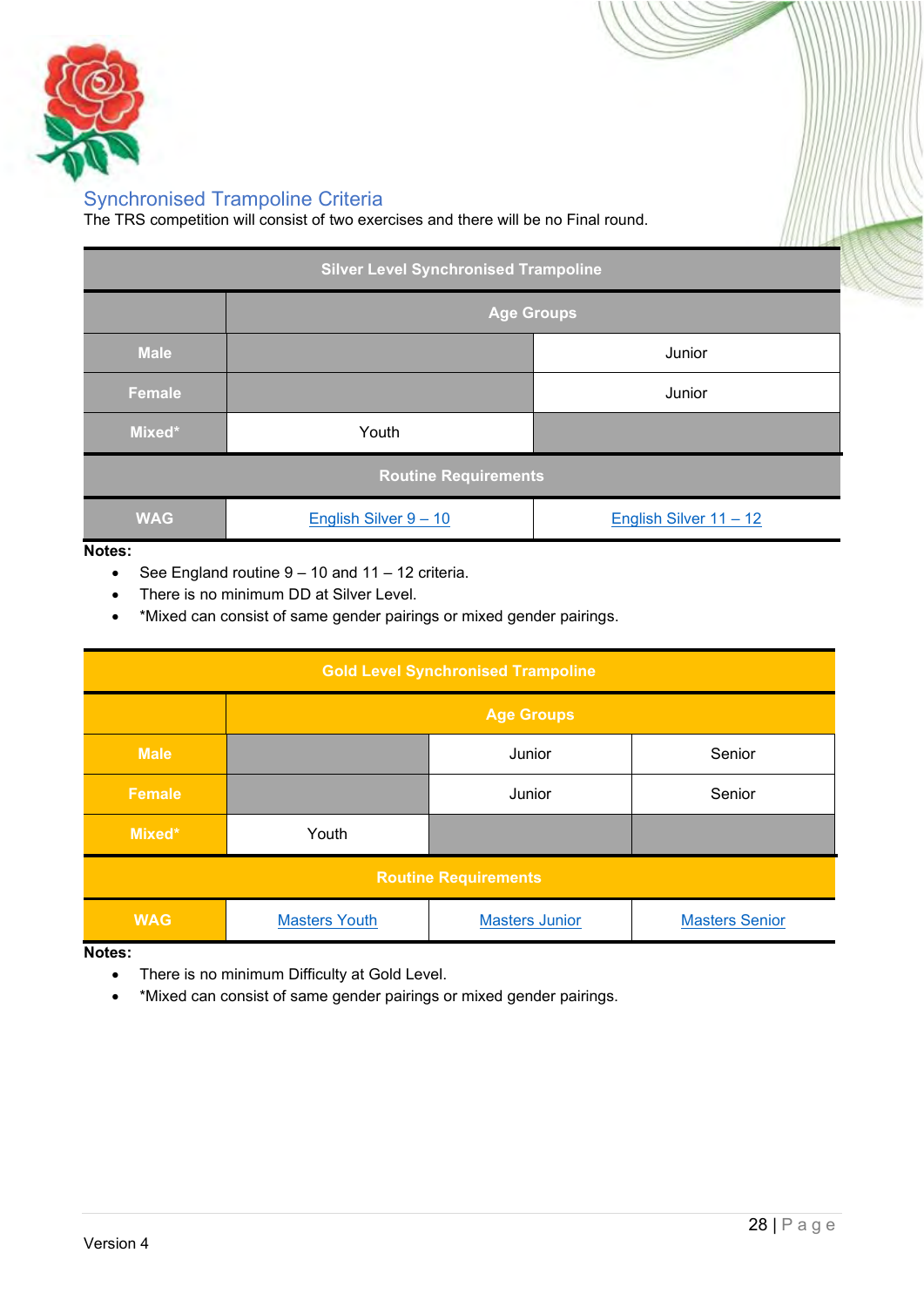![](_page_29_Picture_0.jpeg)

# <span id="page-29-1"></span><span id="page-29-0"></span>**5. Tumbling**  Tumbling Silver English Championships

**Object:** The English Silver competition will offer gymnasts the chance to taste FIG competition while relying largely on the NDP base they are coming from. This competition is for gymnasts from the NDP section of the tumbling discipline.

**Entry:** Regions will need to nominate gymnasts to the English Silver Championship by **18th May 2022**.

![](_page_29_Figure_4.jpeg)

**Recommendation:** That regions run one or more selection competitions between 01/01/22 and 17/05/22, although direct nomination by the TC/ regional coach from regional squads is acceptable.

The following grades/ age bands will be covered by the event.

| Club <sub>5</sub> | $9 - 10$ , $11 - 12$ , $13+$             |
|-------------------|------------------------------------------|
| Club <sub>6</sub> | $9 - 10$ , $11 - 12$ , $13+$             |
| Regional 1        | $9 - 10$ , $11 - 12$ , $13+$             |
| Regional 2        | $10 - 12$ , $13 - 14$ , $15+$            |
| Regional 3        | U13, O13                                 |
| Regional 4        | $9 - 10$ , $11 - 12$ , $13 - 14$ , $15+$ |

Reference also found within Appendix 2 - [Silver TUM Competitions.](#page-47-0)

The competition organisers reserve the right to make any changes needed to the running order of the competition and the below is for guidance only.

**Saturday** Club grades 5 & 6, Regional Grade 1 **Sunday** Regional grades 2, 3, 4.

**Content:** Gymnasts from Club Cup Levels 5 & 6 will compete runs 1 & 2 as specified in the **Tumbling Club Cup Series & Final 2022** document available on the British [Gymnastics website > Technical Information >](https://www.british-gymnastics.org/technical-information/competition-handbooks/tumbling)  [Competition Handbook.](https://www.british-gymnastics.org/technical-information/competition-handbooks/tumbling)

In addition, they will perform a third voluntary run. Run 3 will have 6 elements and the elements will use FIG values. The run will be marked from 10, the same as runs 1 & 2, but will carry an additional difficulty value.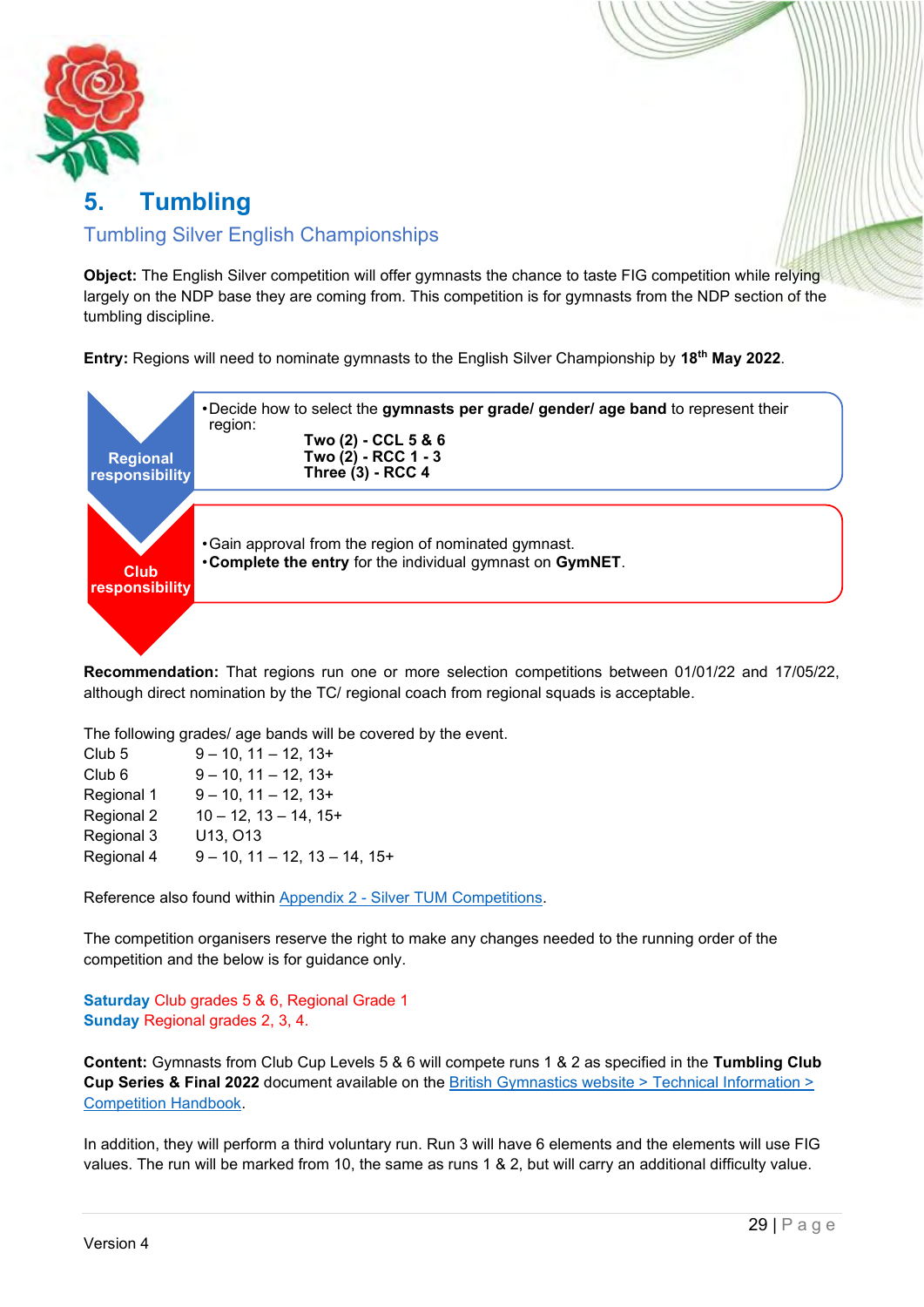![](_page_30_Picture_0.jpeg)

The medalists will be determined by using the cumulative E scores from all 3 runs + the D value of run 3.

Gymnasts from Regional Challenge Cup Levels 1, 2, & 3 will compete with runs 1 & 2 (SET RUNS) first, then one (1) voluntary 8 element pass.

Regional 4 gymnasts will compete with runs as described in the **TUM Regional Challenge Cup Series & Final 2022** document available on the British Gymnastics website > Technical Information > Competition [Handbook.](https://www.british-gymnastics.org/technical-information/competition-handbooks/tumbling)

The medalists will be determined using the cumulative E scores from all 3 runs + the D value of runs 2 & 3.

For all events, coaches should submit a tariff sheet on the day of the competition.

### <span id="page-30-0"></span>Tumbling Gold English Championships

**Object:** We will adopt a similar format to the WAG and World Championships to help prepare the GB teams. It will be the only domestic competition that offers the gymnasts and coaches the opportunity to duplicate the competition pattern gymnasts will experience at the World events.

**Entry:** Limited to the top 16 gymnasts of each gender ranked from the qualifying day of the British Championships in each age group, plus guests<sup>1</sup>: 10, 11 – 12, 13 – 14, 15 – 16, 17 – 21, and Senior.

### **Content:**

10 age gymnasts will perform 2 voluntary exercises; all skills will use FIG values. Medals will be awarded for the top 3 based on the combined total score of the two runs. **There will be no final run**.

11 – 12, 13 – 14, 15 – 16, 17 – 21, and Senior will perform 2 voluntary exercises in the preliminary round, with no repeat of elements within and/ or between the two passes, irrespective of preceding element. The only repeatable elements are: round offs, whips, flics and single Salto with single twist.

Gymnasts with the top eight (8) best scores from a single exercise in the preliminary round will progress to compete a first final exercise (F1) where gymnasts perform one voluntary exercise from a Zero start.

Gymnasts with the top four (4) F1 scores qualify to a second final exercise (F2) where gymnasts perform one voluntary exercise from a Zero start. No elements may be repeated within and/ or between F1 and F2.

### **Saturday:**

**11 – 12 & 13 – 14:** All gymnasts perform 2 voluntary exercises in the morning, the top eight (8) progress to the Finals held in the afternoon/ evening. Finals start from Zero, all gymnasts perform 1 voluntary exercise to determine the Final ranking.

**Senior:** All gymnasts perform straight and twisting pass, the top eight (8) progress to the Finals to be held on the Sunday.

### **Sunday:**

**10:** All gymnasts perform 2 voluntary exercises; the combined score determines the Final ranking.

Approved by the English Gymnastic Technical committee before the competition.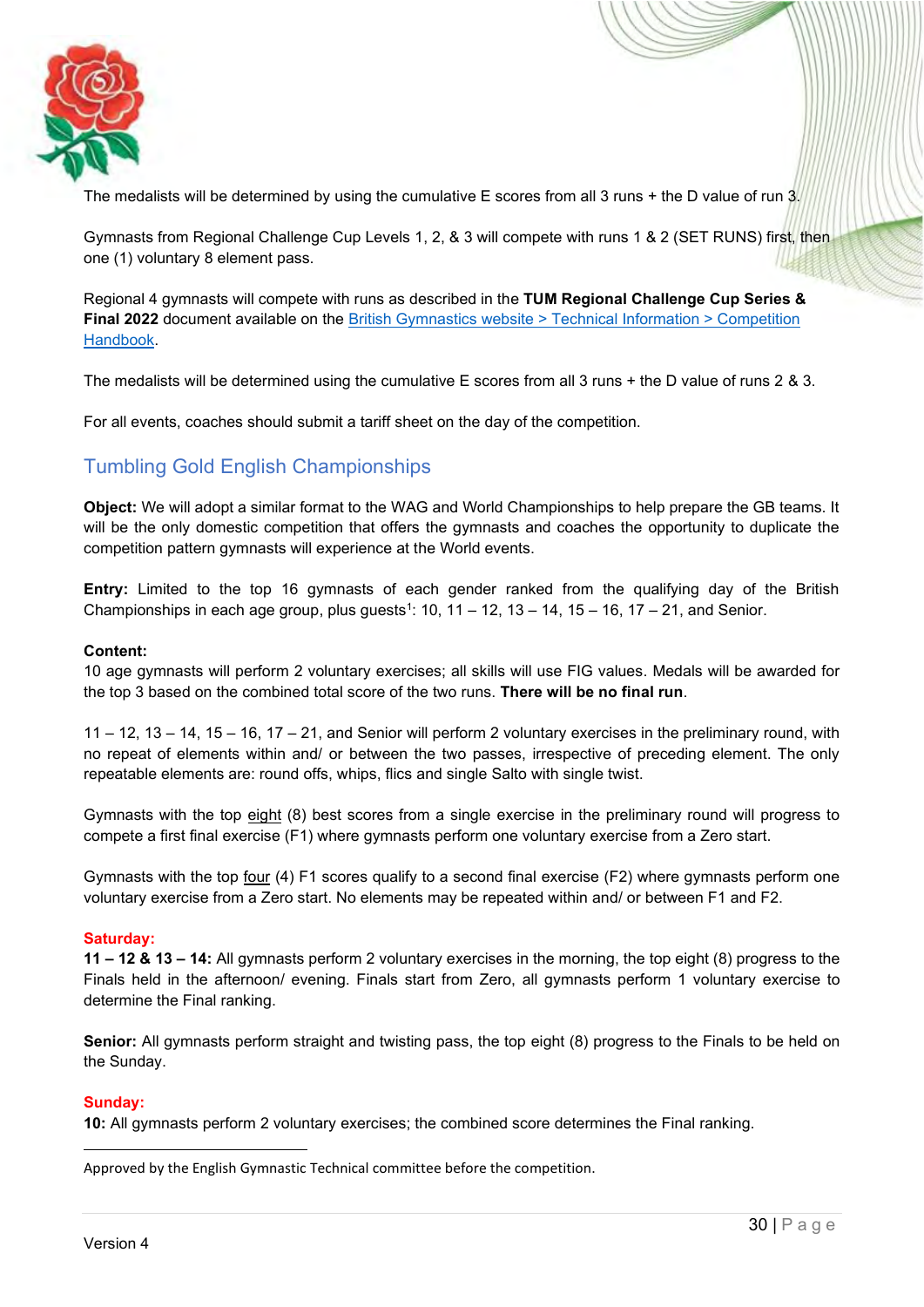![](_page_31_Picture_0.jpeg)

**15 – 16 & 17 – 21:** All gymnasts perform 2 voluntary exercises in the morning. The top eight (8) progress to the Finals held in the afternoon/ evening. Finals start from Zero - all gymnasts perform 1 voluntary exercise to determine the Final ranking.

**Senior Finals:** All gymnasts starting from Zero perform 2 voluntary passes to determine the Final ranking.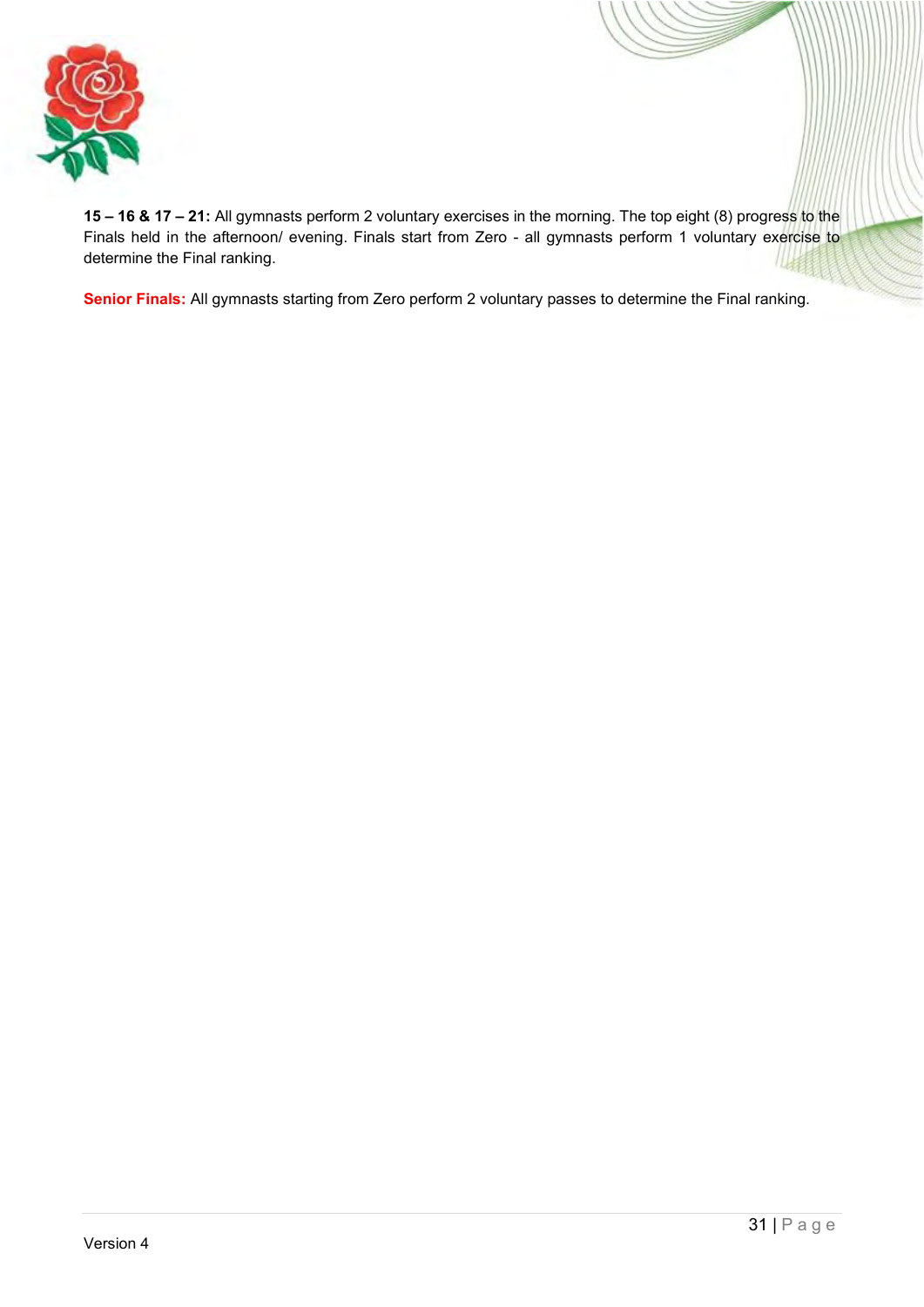![](_page_32_Picture_0.jpeg)

### <span id="page-32-0"></span>**6. Entry Process**

### <span id="page-32-1"></span>English Qualification Series, English Championships

Entry to the English events is completed via the [British Gymnastics Online Entry System \(GymNET\).](https://www.british-gymnastics.org/gymnet/)

Complete instructions for adding an entry via the GymNET Online Entry Portal are available to download from the [British Gymnastics](https://www.british-gymnastics.org/docman/regions-and-home-countries/england/news-1/4621-on-line-entry-system-guidance-notes/file) Website.

All entries must be fully submitted electronically by the stipulated closing date/ time.

Queries relating to the process, to initially be directed via email to [English Gymnastics Events.](mailto:engevents@englishgymnastics.org.uk)

### <span id="page-32-2"></span>Process of Application to (English Championships Only)

All those gymnasts that qualified by achieving the minimum criteria laid out within this document will be ranked with the highest score, received at a single qualifying event at the English Qualification Series.

On 29<sup>th</sup> July 2022, an invitation list will be published on the English Gymnastic Website for the clubs to see who has qualified for the Championships.

### It will be the **responsibility of the club to confirm Acceptance to Compete** by the 1<sup>st</sup> closing date: 2<sup>nd</sup> September 2022.

This is to give the competition organisers time to fill any spaces that have not been accepted. Anyone not confirming Acceptance by this date, will have their place given to the next highest score in the ranking list, (2<sup>nd</sup>) closing date is 16<sup>th</sup> September 2022).

|               | THELE WILL DE A LULAI UI. |                   |                                                                   |
|---------------|---------------------------|-------------------|-------------------------------------------------------------------|
| Level         | <b>Discipline</b>         |                   | <b>Number of spaces available:</b>                                |
| Gold          | TRI                       | 16                | <b>Qualifiers Male and Female</b>                                 |
| Gold          | DIS TRI                   | 16                | Qualifiers Male and Female                                        |
| Gold          | <b>TRS</b>                | 10                | Qualifying Pairs Male & Female, (9-10, 11-12 Male Female & Mixed) |
| Gold          | DIS TRS                   | 8                 | Qualifiers Male and Female                                        |
| Gold          | <b>DMT</b>                | $12 \overline{ }$ | Qualifiers Male and Female                                        |
| Gold          | <b>DIS DMT</b>            | 8                 | Qualifiers Male and Female                                        |
| Gold          | <b>TUM</b>                | Top 16            | Male and Female (ranked from the two Spring Cup events)           |
| <b>Silver</b> | TRI                       | 16                | <b>Qualifiers Male and Female</b>                                 |
| <b>Silver</b> | DIS TRI                   | 16                | <b>Qualifiers Male and Female</b>                                 |
| <b>Silver</b> | <b>TRS</b>                | 10                | <b>Qualifying Pairs Male and Female</b>                           |
| <b>Silver</b> | <b>DISTRS</b>             | 8                 | <b>Qualifiers Male and Female</b>                                 |
| <b>Silver</b> | <b>DMT</b>                | 12                | Qualifiers Male and Female                                        |
| <b>Silver</b> | DIS DMT                   | 8                 | Qualifiers Male and Female                                        |
| <b>Silver</b> | TUM                       |                   | See Tumbling section                                              |

There will be a total of: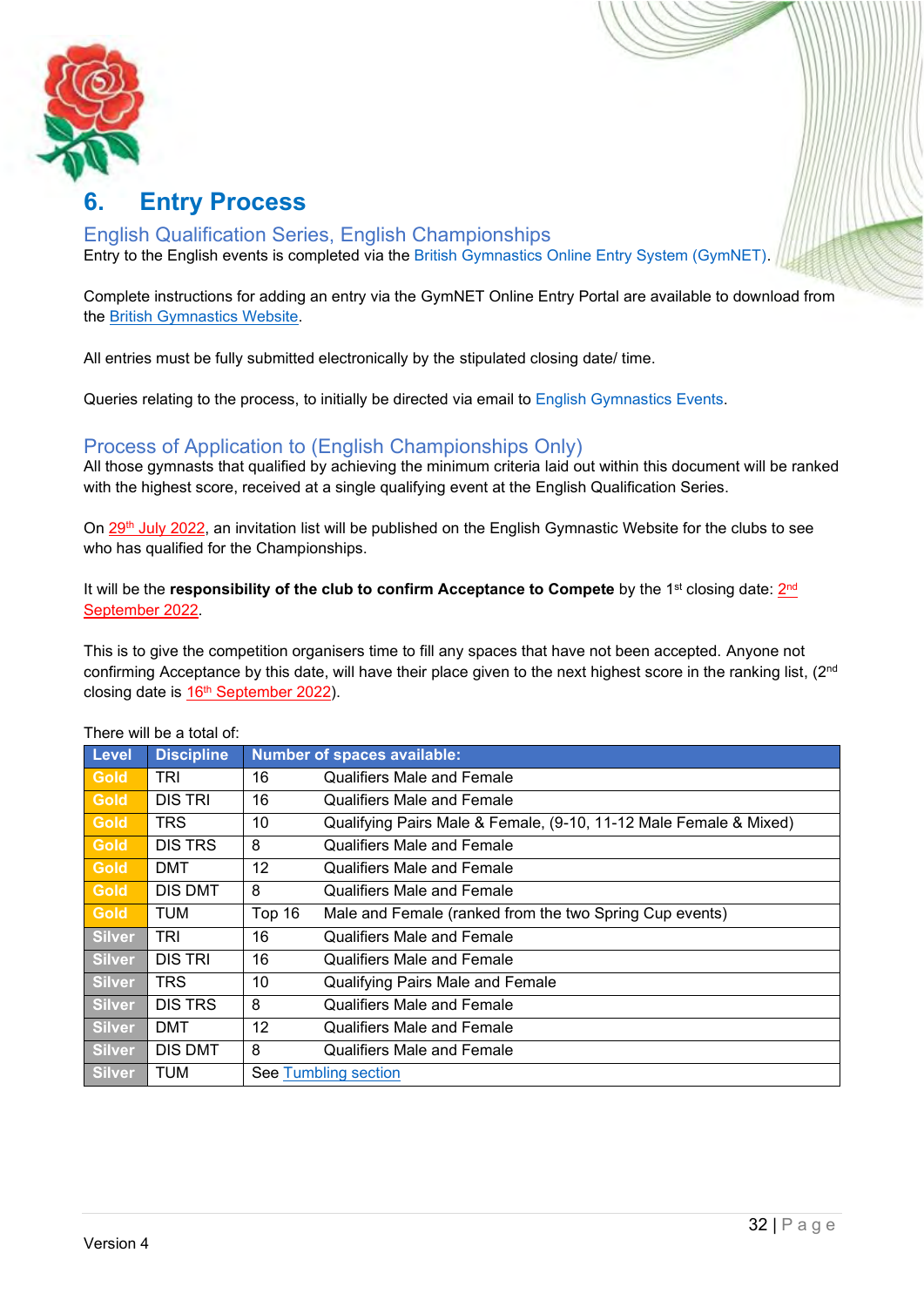![](_page_33_Picture_0.jpeg)

### <span id="page-33-0"></span>**7. Entry Fees**

### <span id="page-33-1"></span>Entry Fee for the English Qualification Series (TRA/ DMT)

Entry into 1 individual discipline £45 Entry into 2 individual disciplines £55 Entry into 3 individual disciplines £65

### <span id="page-33-2"></span>Entry Fee for the English Championships (TRA/ DMT, Silver TUM & Gold TUM)

| Entry into 1 individual discipline  | £55 |
|-------------------------------------|-----|
| Entry into 2 individual disciplines | £65 |
| Entry into 3 individual disciplines | £75 |

### <span id="page-33-3"></span>Method of Payment

Payment can **ONLY** be made by **Debit/ Credit Card** – British Gymnastics will reject payment made by any other method (i.e., cheque or BACS). Payments are required at the same time as the entry is submitted. **Entry fees are non-refundable after the closing date.**

Entries are made via the [British Gymnastics Online Entry System \(GymNET\).](https://www.british-gymnastics.org/gymnet/)

### <span id="page-33-4"></span>Late Entries

Late entries will only be considered in exceptional circumstances.

In the unlikely event of a late entry being accepted, payment of twice the normal entry fee stated for the competition (up to a maximum late entry fine of £500, not including the original entry fee) will be required for Individuals.

Applications will normally only be considered up to seven (7) days after the closing date.

Late entries must be made via email to [English Gymnastics Events,](mailto:engevents@englishgymnastics.org.uk) and will then be referred to the Organiser for consideration. The Organiser will have absolute discretion whether to accept a late entry.

### <span id="page-33-5"></span>Withdrawals and Substitutions

Amendments to an entry before the closing date will not incur a penalty and in the case of withdrawals, the entry fee will be refunded (minus a 3% admin charge). **Entry fees are non-refundable after the closing date.**

Where it is necessary to substitute a coach, the club must inform the [English Gymnastics Events](mailto:engevents@englishgymnastics.org.uk) so that the

coach can be checked for membership, awards, and safeguarding before they can be accredited for the event.

Where, through unforeseen circumstances, this is not possible or, where information has not previously been supplied, the substitute(s) must inform the Organiser immediately on arrival at the venue and produce their coaching award certificate, current British Gymnastics membership and current British Gymnastics specific DBS and Safeguarding certificates, otherwise they will be unable to access the competition floor.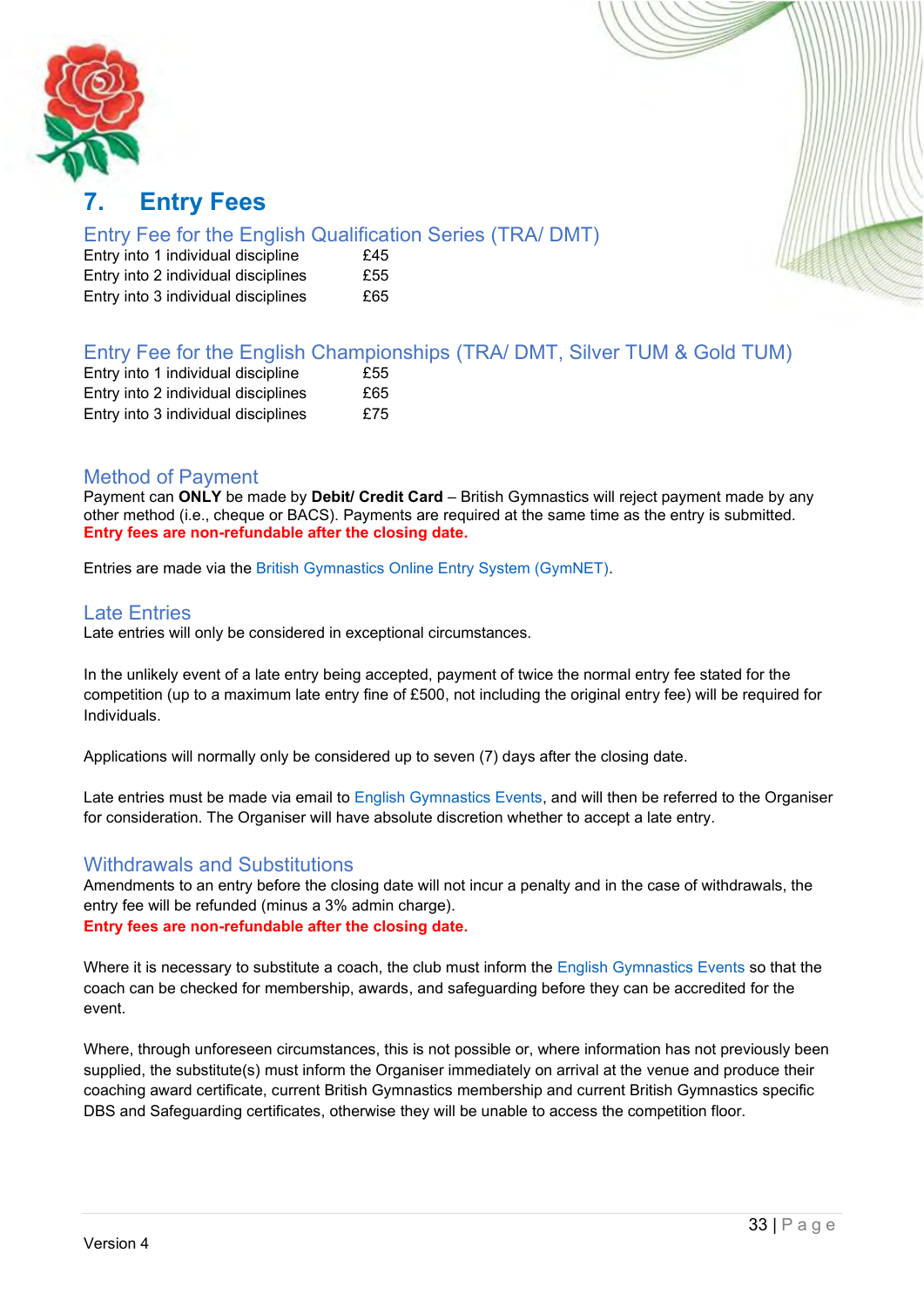![](_page_34_Picture_0.jpeg)

### <span id="page-34-0"></span>**8. Provision of Officials**

**Qualification Series**: The **EGA will not be responsible** for booking any rooms or pay any expenses towards judges' travel or accommodation during the English Qualification Series.

Clubs will be required to nominate judges for the English Qualifying Series when entering gymnasts online.

**English Championships**: England are now starting to create a list of judges that wish to judge at the English Championships. We would like clubs to encourage their judges to nominate themselves forward to be placed on the England Judge List. The EGTTTC's National judging Coordinators for Trampoline and Tumbling will then appoint officials and judges for the English Championships from those put forward. The EGTTTC will provide all accommodation and meals at the event but **WILL NOT** provide travel expenses.

**Judges for the English Qualification Series** should ideally hold the **County Judge qualification** as a minimum.

**Judges for the English Championships** will be required to hold the **Regional Judge qualification** as a minimum.

However, judges of a lower qualification may be considered for development purposes and should email the [English Gymnastics Events](mailto:engevents@englishgymnastics.org.uk) in the first instance although the Organiser will have absolute discretion whether to accept a lower qualified judge for sustainability of the event.

### <span id="page-34-1"></span>Officials required for events

| <b>Number of Competitor Entries per day</b> | <b>Number of Officials Required per day</b>     |
|---------------------------------------------|-------------------------------------------------|
| $1 - 2$                                     | 1 suitably qualified judge                      |
| $3 - 5$                                     | 2 suitably qualified judges                     |
| $6 - 9$                                     | 3 judges (minimum of 2 qualified judges)        |
| $10 - 14$                                   | 4 judges (minimum of 3 qualified judges)        |
| $15 - 20$                                   | <b>5 judges</b> (minimum of 3 qualified judges) |
| $21+$                                       | 6 judges (minimum of 4 qualified judges)        |

### <span id="page-34-2"></span>Missing judges

If clubs cannot supply the required number of judges, the club will be required to pay a fine of £150 per missing judge, with a maximum charge of £600 for any one club at any one competition. This is so the organisers can try and supply an independent judge to make up for the missing judge/ official.

Where a club is unable to supply a judge and accepts the missing judge fine (as per above), they are to email the [English Gymnastics Events](mailto:engevents@englishgymnastics.org.uk) stating:

- Their Club
- Number of gymnasts being entered into the event (ideally these will be prepared on GymNET, ready to submit)
- Number of missing judges
- Acceptance of missing judge fee

Upon receipt of this application, the English Gymnastics Administrations Team will confirm the missing judge fee and apply this to the Clubs GymNET event application.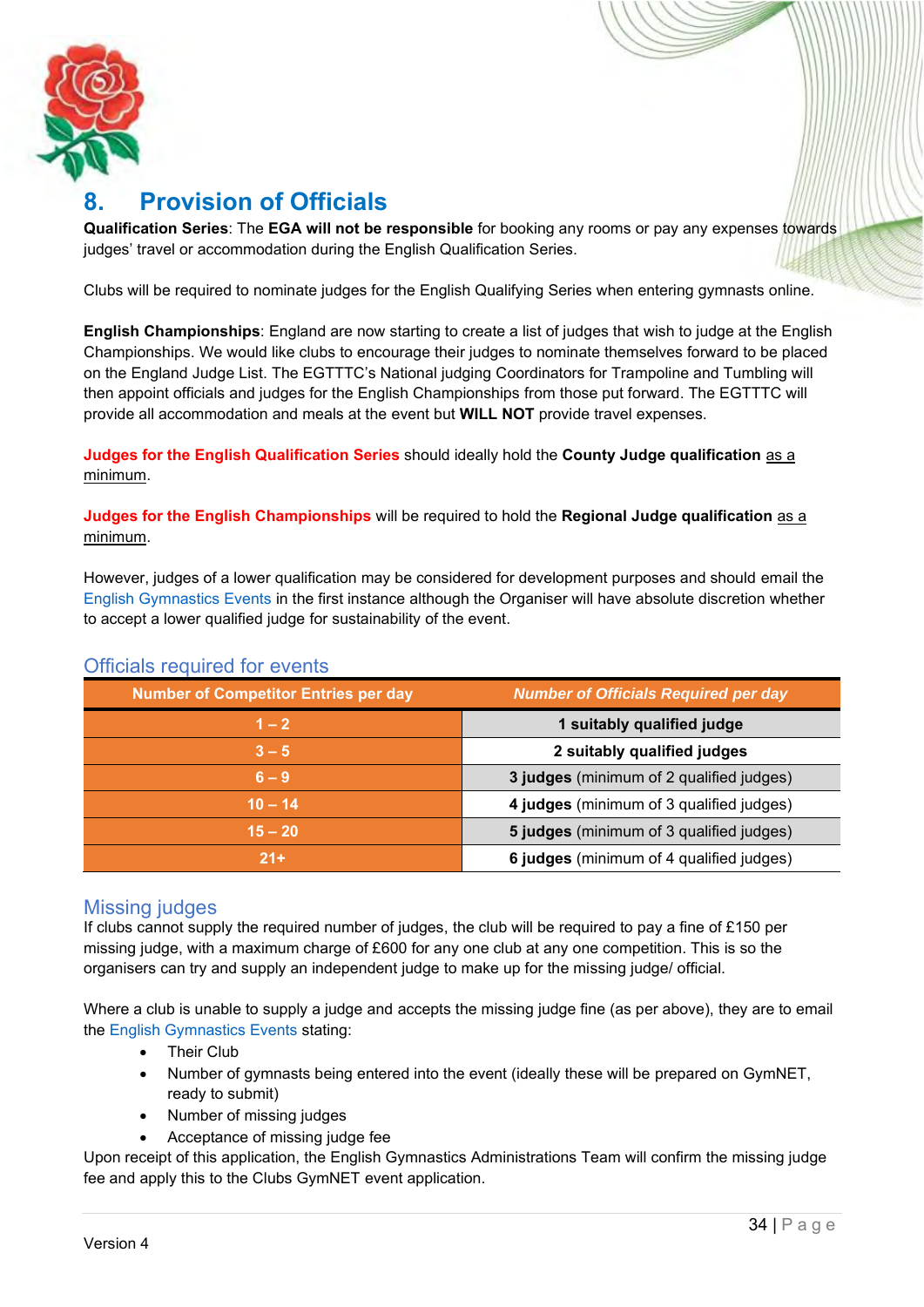![](_page_35_Picture_0.jpeg)

The English Judge Coordinator may be inclined to accept officials such as marshals, floor security, door officials in place of a judge. **This will be done on a first come,** first served basis and once all places are full, the charges above would apply.

### <span id="page-35-0"></span>Withdrawal/ Change of Officials

Please note that any withdrawals of a judge up to two days before the competition will result in a £150 fine per judge withdrawn UNLESS another judge of equal or better quality replaces them.

If a judge is withdrawn in the two days before or on the day of the competition, the fine will increase to £300 per judge UNLESS a suitable replacement is found to replace the missing judge.

**Note:** Illness on the day DOES NOT permit clubs to withdraw judges without replacing them with another.

Fines will be invoiced via EGA Events.

### <span id="page-35-1"></span>**9. Competition Attire**

### <span id="page-35-2"></span>**Gymnasts**

In order to make EGA events more inclusive and accessible, a British Gymnastics Policy has recently been approved by the British Gymnastics Board, following consultation with the National Technical Committee and having adopted feedback received from the community.

In principle, this Policy should be read in conjunction with, the discipline specific policies and references in the Code of Points and other documents.

The Policy seeks to break down barriers to participation by, for example, removing gender specific requirements for competition attire.

These overarching principles may be found in the Club Hub - [Resources \(Clothing Attire at Events Policy\).](https://clubhub-resources.british-gymnastics.org/lessons/clothing-attire-at-events-policy-v1/) The implementation of this Policy will be monitored for the first year and reviewed accordingly, but Coaches are encouraged to email the [English Gymnastics Events](mailto:engevents@englishgymnastics.org.uk) or their respective Competition Organiser should they have any queries about the attire that they propose for their gymnast to wear at EGA events.

Advertising must adhere to the Club Hub - [Resources \(Advertising on Clothing & Competition Attire at Events](https://clubhub-resources.british-gymnastics.org/lessons/advertising-on-competition-clothing-attire-at-events-v1/)  [Policy\).](https://clubhub-resources.british-gymnastics.org/lessons/advertising-on-competition-clothing-attire-at-events-v1/) When representing your Club, the wearing of GBR or Home Country attire at EGA events is strictly forbidden. For the avoidance of doubt, any inclusion of the Union Flag (or other Home Nation Flag) within the design of any leotard is expressly forbidden.

The removal of leotards on the Field of Play is not allowed.

English Gymnastics has a strict no jewellery policy during training or performance. Ensure all piercings and body adornments are removed prior to the competition.

Bandages or support pieces cannot be in colours and must be of a skin colour.

Exceptions are as per the Club Hub - [Resources \(Health & Safety Guidance: Safe Coaching\)](https://clubhub-resources.british-gymnastics.org/lessons/health-and-safety-guidance-safe-coaching/)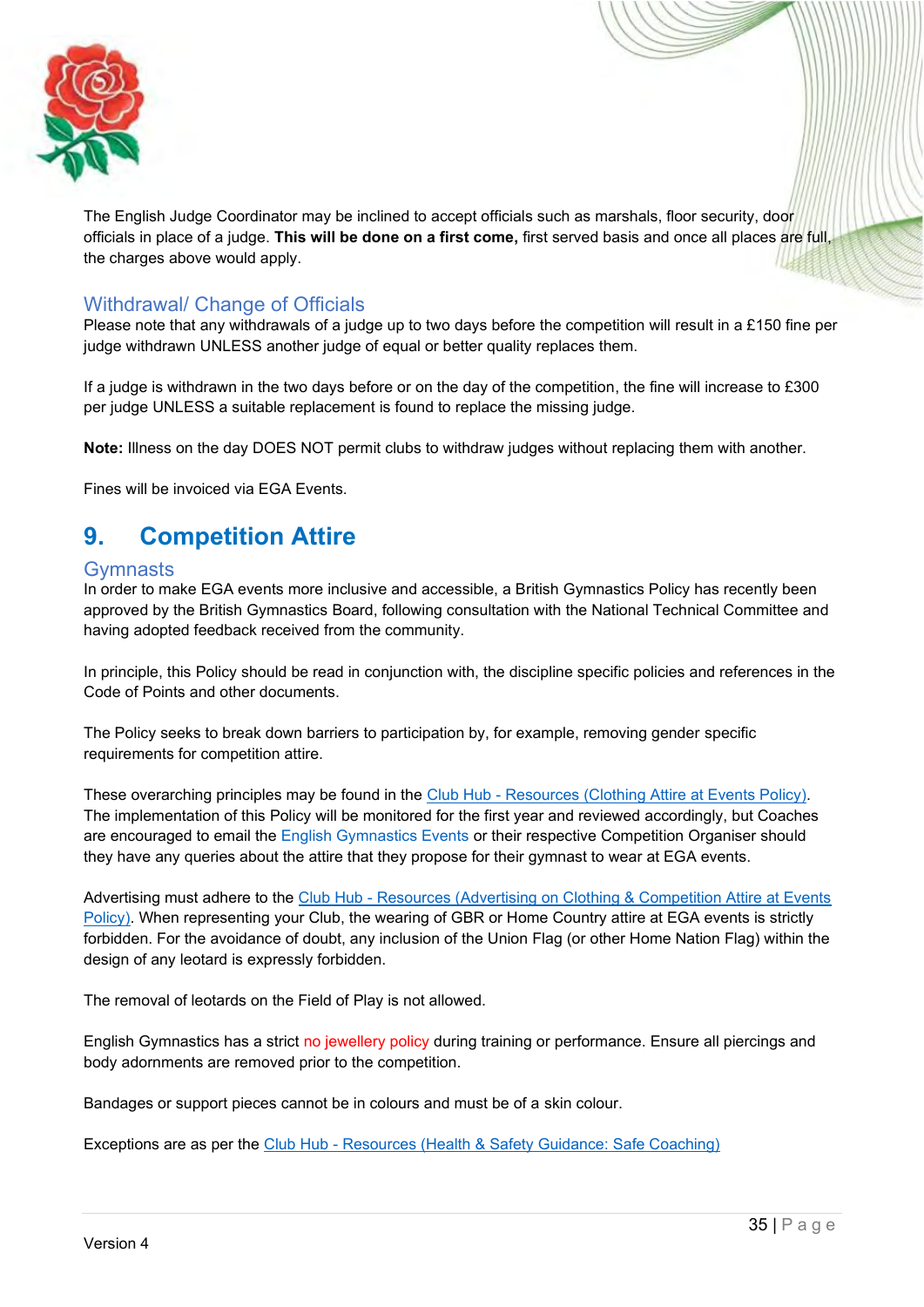![](_page_36_Picture_0.jpeg)

### <span id="page-36-0"></span>Coaches

- Coaches must wear a tracksuit with full length tracksuit bottoms or full-length tracksuit bottoms with a collared polo shirt or club t-shirt and appropriate gym/ training shoes.
- The wearing of GBR or Home Country attire at EGA events is strictly forbidden unless on International duty for your Home Country.
- Long hair should be braided or tied back so as not to obscure vision.
- Coaches will not be allowed to support on the competition floor if wearing ANY jewellery. Exceptions are as per the Club Hub - [Resources \(Health & Safety Guidance: Safe Coaching\).](https://clubhub-resources.british-gymnastics.org/lessons/health-and-safety-guidance-safe-coaching/)

Non-compliance may result in removal of the Coach and consequently, for health and safety reasons, their Gymnast(s) from the competition.

### <span id="page-36-1"></span>Spotters/ Competition Marshals

- Spotters must wear clothing as described in the FIG Trampoline Code of Points. Non-compliance may result in removal of the coach/ spotter and consequently, for Health and Safety reasons, their gymnast from the competition.
- Spotters will not be allowed to support on the competition floor if wearing ANY jewellery. Exceptions are as per the Club Hub - [Resources \(Health & Safety Guidance: Safe Coaching\).](https://clubhub-resources.british-gymnastics.org/lessons/health-and-safety-guidance-safe-coaching/)

### <span id="page-36-2"></span>Judges Uniform

- Dark blazer or suit jacket
- Dark trousers or Skirt
- White shirt
- **Black shoes**
- For men: a navy blue or English Gymnastics ties
- For ladies: an English Gymnastics scarf should be worn
- Recorders, computer operators and other officials who may be working alongside the judges should dress similarly.

Requests can be made to adopt reasonable clothing modifications at any EGA event on religious or disability grounds. All requests must be submitted using the EGA Clothing Modification Form (see Appendix  $8 -$ [Clothing Modifications Form\)](#page-54-0) to be sent via email to the [English Gymnastics Events,](mailto:engevents@englishgymnastics.org.uk) as soon as an entry is registered to allow enough time for full consideration of the application and any possible health and safety implications.

### <span id="page-36-3"></span>**10. General Regulations**

Coaches must make adequate provision for the supervision of their gymnasts upon arrival at the venue. Gymnasts will not be allowed to register or begin warm up without their coach present. All gymnasts must have an accredited coach present at the event. If a gymnast attends a competition without a Supervising Coach, they will not be allowed to compete.

### <span id="page-36-4"></span>**Registration**

You may only register your gymnast(s)/ club when those competing in that section of the event have arrived at the competition venue and intend to compete. Please inform the Registration Desk of any withdrawals as soon as possible.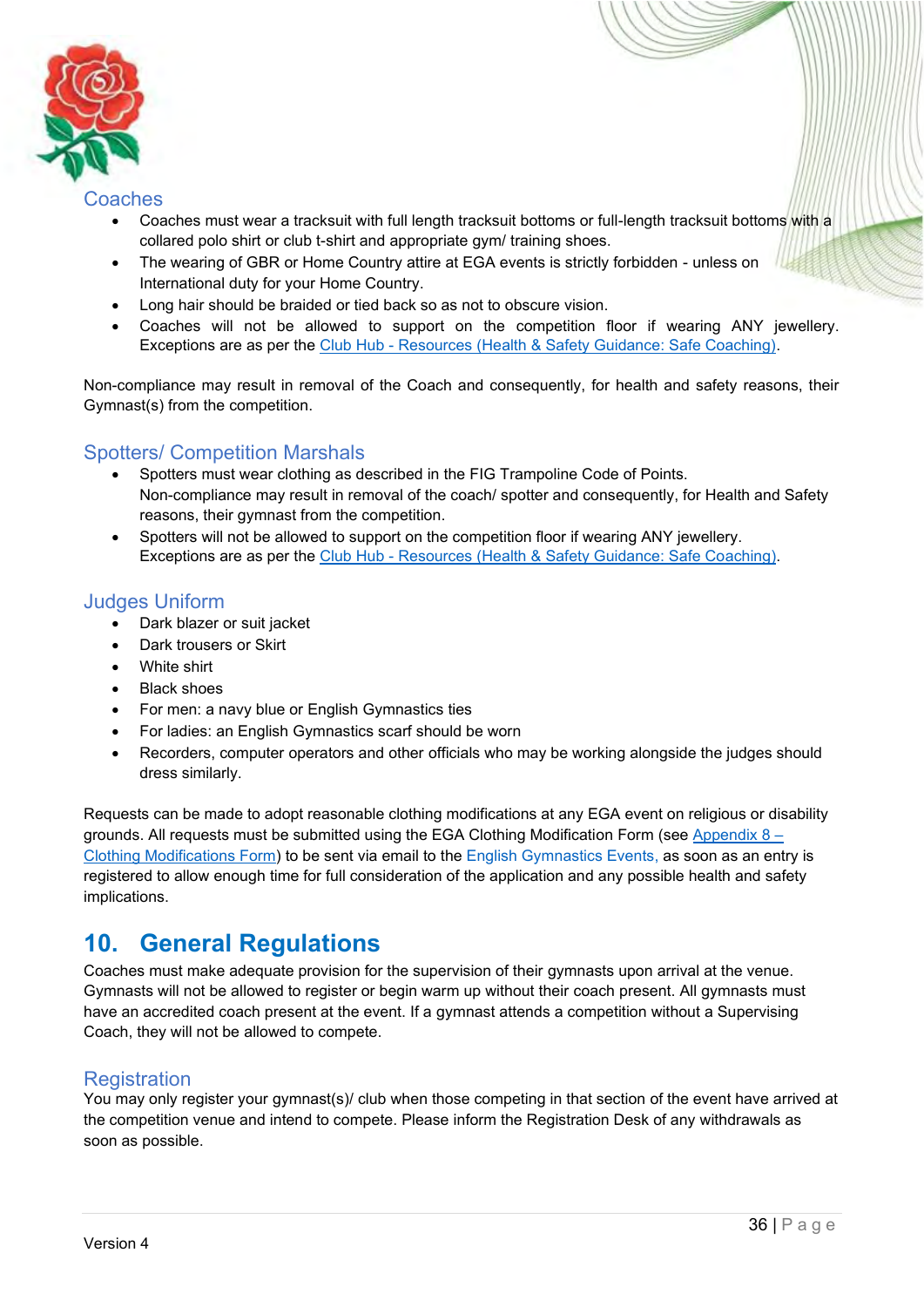![](_page_37_Picture_0.jpeg)

During registration, accreditation/ passes will be issued. Accreditation/ passes are non-transferable, and any infringement of this rule may result in disciplinary action being taken by the EGA.

### <span id="page-37-0"></span>Competition Cards

Competition cards are required at all Levels and competitors may not compete without a valid Competition Card.

It is the coach's responsibility to ensure that the Competition Cards are completed correctly and submitted at the Registration Desk. If no Registration Desk is present, please hand them straight to the **Difficulty Judge** on the appropriate Panel before the competition/ flight starts.

Competition Cards should be marked with asterisks to indicate required elements in EGA/ WAG/ FIG routines. This must be completed prior to the Card being submitted. Likewise, all elements that require a difficulty mark should be identified before the Card can be accepted.

All Cards must be signed by the appropriately qualified Supervising Coach in order to be valid. Competitors may not compete without a valid Competition Card.

Although, it is preferred that a template is used, Competition Cards may be submitted on plain paper as long as they are clearly legible and completed using FIG notation.

### <span id="page-37-1"></span>Terms & Conditions of Entry to All Competitions

In addition to the EGA General Rules & Regulations:

All gymnasts that agree to be treated by the EGA appointed medical staff will be bound by the decision of the EGA medical staff in relation to their suitability to compete in the competition.

By entering the competition, you are agreeing to abide by the Club Hub - [Resources \(Photography Policy\)](https://clubhub-resources.british-gymnastics.org/lessons/photography-policy-v1/) that the EGA have adopted.

The person making the online entry on behalf of gymnast(s), or a club undertakes to ensure that those who they are submitting an entry on behalf of are fully aware of and agree to abide by the contents of this Handbook.

### <span id="page-37-2"></span>Code of Conduct

English Gymnastics will follow the [British Gymnastics website > Technical Information > Technical](https://www.british-gymnastics.org/technical-information/technical-committees/tumbling)  [Committees > National Technical Committees -](https://www.british-gymnastics.org/technical-information/technical-committees/tumbling) Code of Conduct.

Trampoline Judges [Code of Conduct.](https://www.british-gymnastics.org/documents/regions-and-home-countries/england/7831-trampoline-judges-code-of-conduct/file)

EGA, acting through the Board or its Committees, reserves the right to refuse any entry and disqualify an official, Judge, gymnast, or team at any time, if they do not comply with EGA or British Gymnastics Regulations.

### <span id="page-37-3"></span>**Enquiries**

By submitting an enquiry, you agree to pay a fee of £50, which must be paid on the day by cash or cheque or invoiced via EGA Events.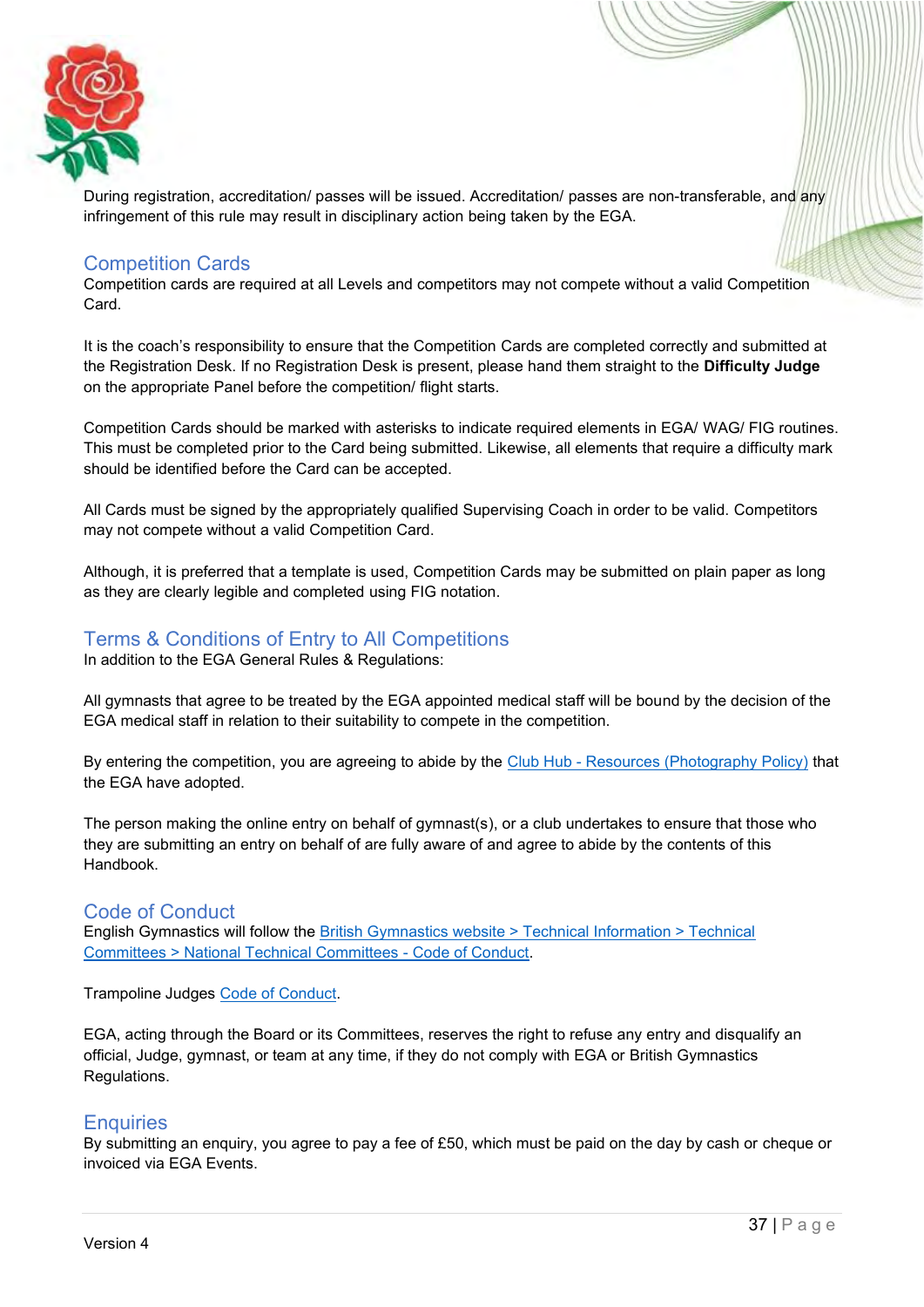![](_page_38_Picture_0.jpeg)

- The Supervising Coach for the Club of the competing gymnasts should make the enquiry with the Chair of the Judges Panel.
- A coach may enquire about the Difficulty score, in accordance with the principles of the FIG Code of Points.
- In addition, in Trampoline, a coach may also enquire if they believe the Time-of-Flight score to be inaccurate.
- Enquiries can be made only for the Club's own Gymnasts.
- No enquiries can be made about Execution scores, or other penalties.
- Enquiry forms will be published in each event work plan.

A verbal enquiry should be made after the publication of the score and at the very latest before the end of the flight.

A fee will only be due if the enquiry is about something other than a missing Time of Flight or a questioning of DD.

If a resolution cannot be made before the start time of the next competitors' routine, the calculated mark will be listed as 'provisional' and will be considered at the end of the flight and before any award ceremony.

The Judge Panel/ Judge Competition Coordinator cannot accept any photographic analysis at an event unless an official video replay system is available and could be referred to by the Chair of the Judges Panel for the benefit of every competitor.

### <span id="page-38-0"></span>Competition Apparatus

For EGA events, the following competition apparatus will be used:

- Trampoline: Eurotramp Ultimate 4x4
- Time of Flight Machines and Horizontal Displacement machines, where applicable
- Double Mini-Trampoline: Eurotramp Ultimate 6x6
- Tumbling: GymNova Tumble Track seen at all British Gymnastics Events in 2017, (10m run up, 25m track, 6m landing zone)

### <span id="page-38-1"></span>Access to Warm-Up Hall

The EGA will make every effort to provide a warm-up hall where space is available. The EGA will aim to provide a floor area to complete a body warm-up. Where space permits, the EGA will look to have warm-up equipment to help prepare athletes' warm-up off the competition floor.

Access to the warm-up hall will be limited to the appropriate number of coaches as defined in the specific details section for each event. On arrival, coaches will need to register and collect their accreditation from the Accreditation Desk. In the case of events spanning more than one day, accreditation may be issued for each day.

Judges will not be allowed into the warm-up hall once the Judges' Meeting has taken place.

The warm-up will be defined by time allotted in the Timetable. If your gymnast was late to the warm-up, they will not be afforded extra time. It is up to the coach and performer to be on time and ready to warm-up and compete.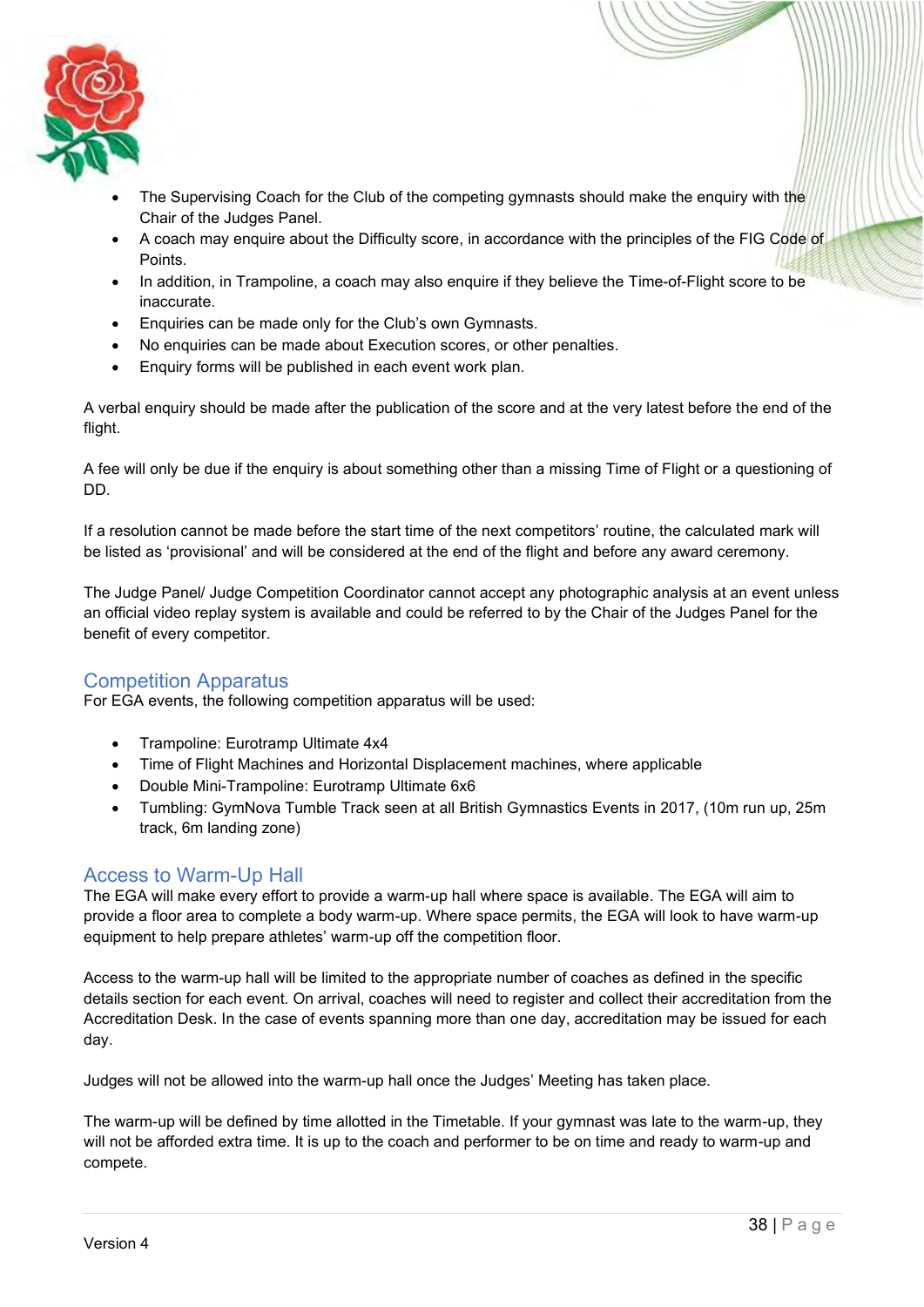![](_page_39_Picture_0.jpeg)

### <span id="page-39-0"></span>Food & Drink

There may be restrictions within the competition areas with regards to food and drink. This is to manage food intolerances and allergies. This does not extend to personal drinks in sealable bottles, which will be allowed within the competition area.

The chewing of gum is not allowed anywhere on the competition floor at any phase of the competition, including the opening ceremony and presentation of the awards or closing ceremony.

### <span id="page-39-1"></span>Babies and Young Children

In the interests of safety, for the smooth running and professional presentation of the events, babies and young children are not permitted to enter the warm-up hall or field of play, even if they are being supervised by an adult.

### <span id="page-39-2"></span>Medal Ceremonies

Except in exceptional circumstances, gymnasts who win a medal at EGA events are expected to remain in the venue until the completion of the competition and participate in the medal presentation ceremony in order to collect their award in person. Medals will only be distributed at events, not by post.

Attire for medal ceremonies is according to [FIG Rules for World Championships.](https://www.gymnastics.sport/site/rules/)

### <span id="page-39-3"></span>Tenure of Trophies

All perpetual trophies remain the property of the EGA.

Perpetual trophies are the responsibility of the winning gymnast. The gymnast is responsible for the inscription of, as well as safekeeping and maintenance of, the trophy and for returning it to the Organiser prior to the competition the following year by either:

- Making arrangements for it to be delivered to the competition venue on the day of the event.
- Returning it to the competition organiser at least one week prior to the event.

Failure to return or loss of a perpetual trophy will incur a cost to the club.

### <span id="page-39-4"></span>Spectators Ticket Information

| <b>Ticket type</b> |                    | <b>Cost per spectator ticket</b> |                       |  |
|--------------------|--------------------|----------------------------------|-----------------------|--|
|                    |                    | One day ticket                   | <b>Weekend ticket</b> |  |
| Online             | <b>Adult</b>       | £15.00                           | £25.00                |  |
| Online             | <b>Concession*</b> | £10.00                           | £15.00                |  |
| On the door/ day   | <b>Adult</b>       | £18.00                           | £30.00                |  |
| On the door/ day   | Concession *       | £13.00                           | £18.00                |  |

Online tickets can be purchased prior to the event via the [GymData website.](https://www.gymdata.co.uk/)

\* Concessions are under 16s and over 65s. Proof of ID may be required to gain admission to the venue with this ticket type.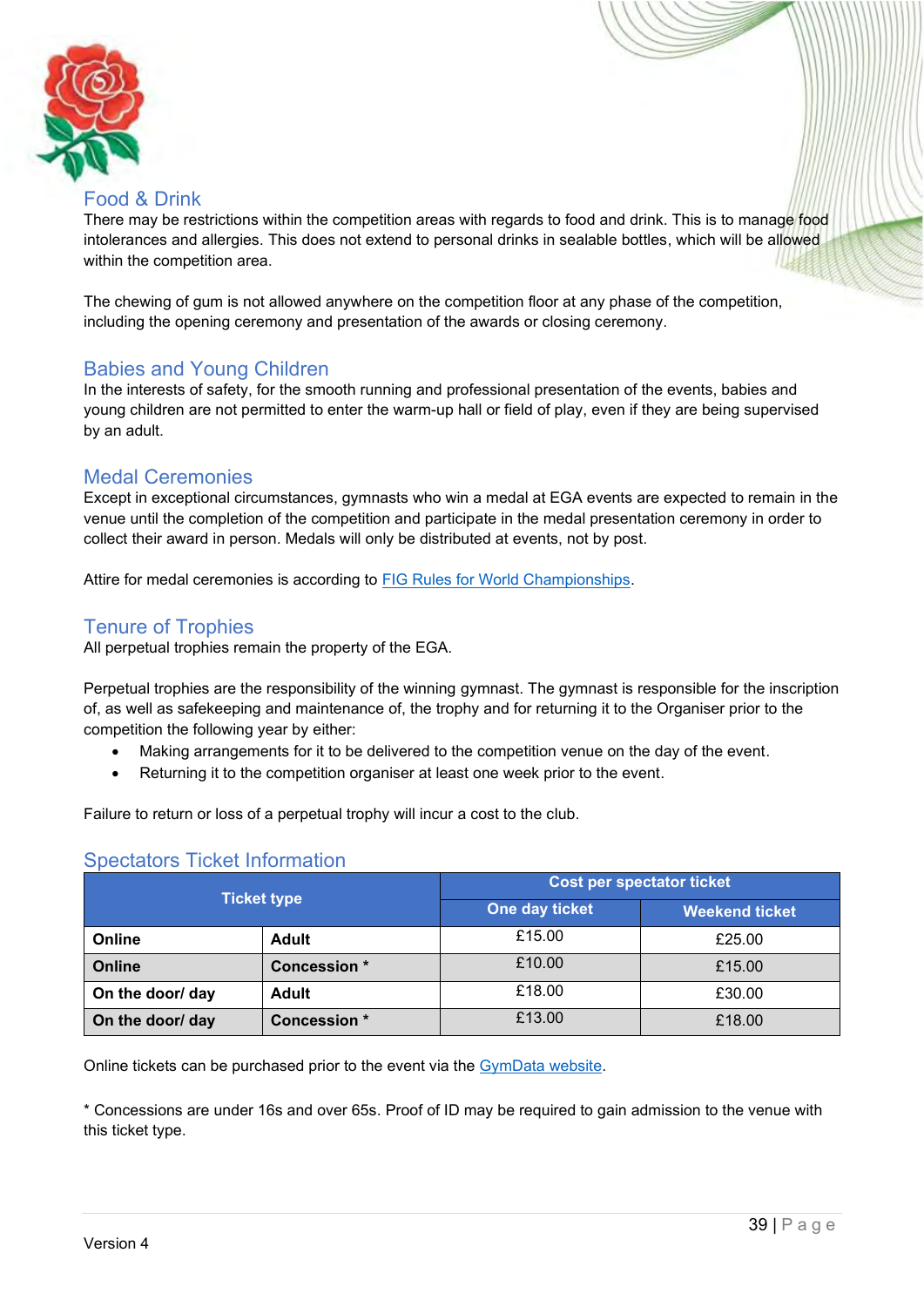![](_page_40_Picture_0.jpeg)

### <span id="page-40-0"></span>**Privacy** [English Gymnastics Privacy Notice.](https://www.british-gymnastics.org/documents/regions-and-home-countries/england/11349-english-gymnastics-privacy-notice-april-2020-final/file)

At many events, English Gymnastics may produce event merchandise (e.g., event t-shirts), these may include the names and/ or clubs of the gymnasts taking part.

Where competing gymnasts have a disability, it may be necessary to share the details of this disability with the Organising Committee in order to discuss if modifications to rules and processes are appropriate arising from this disability.

The scores and results from English Gymnastics events, will be published on the [English Gymnastics Website](https://www.british-gymnastics.org/england/mens-and-womens-english-championships) in the specific event page upon receipt from GymData although are available on the [GymData website](https://www.gymdata.co.uk/) immediately. English Gymnastics will not redact your details from the published results unless there is a justifiable reason to reject an objection to publication.

Apart from as required for the running of the competition, Gymnasts, Coaches, Judges, and Officials must not use mobile phones or any other electronic communication devices including tablets, to make calls, take photographs or be used for other forms of communication in the main arena during the event. Such mobile devices may only be used for monitoring scores and results.

### <span id="page-40-1"></span>**Etiquette**

While sport can be a highly competitive activity, please ensure you support every gymnast, coach and parent/ guardian involved. Everyone has been involved at some point and every competition/ event is a celebration of those efforts.

It is important that the access to the 'Official's area' (judges, scoring etc.) is restricted to authorised personnel only.

The Competition Organiser has the right to withdraw any entry/ entries where appropriate etiquette and professionalism is not upheld before, during and after the event. This, therefore, could affect future attendance at events and become a welfare issue.

### <span id="page-40-2"></span>**Photography**

It is your responsibility as the Coach in charge of your entered team/ club to be aware, and have records, of anyone that can/ can't have their photo/ video taken for media purposes. If you have anyone that can't, please ensure the Competition Organiser, via the [English Gymnastics Events](mailto:engevents@englishgymnastics.org.uk) email, is aware prior to the date of the event so they can inform the appropriate persons so that any photography/ video of them is avoided.

All English Gymnastics competitions are large events, where filming and photography by English Gymnastics accredited Photographers will be taking place.

For the 2022 TRA/ DMT/ TUM Championship Series, our Official Photographer will be [Cecil Paul Studios.](https://www.cecilpaulstudios.co.uk/)

Images taken at our events may be used by English Gymnastics for the purposes of promotion, education, and development of the sport.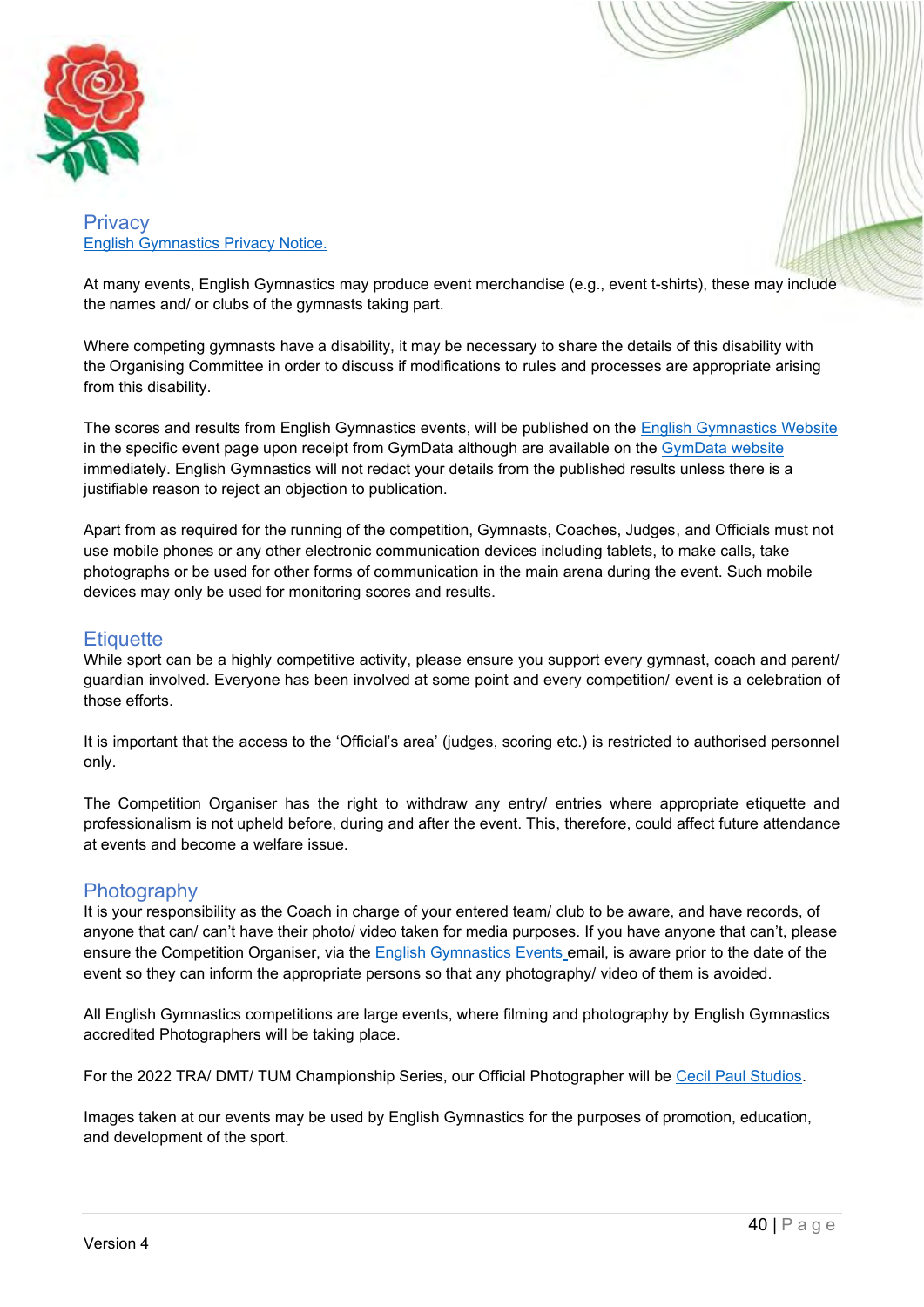![](_page_41_Picture_0.jpeg)

Anyone who does not wish themselves or their child to be photographed at the event, must email the Organisers via [English Event Enquiries.](mailto:engevents@englishgymnastics.org.uk) The EGA will make every effort to ensure that any identifiable images of the participant are not published.

The EGA will display clear signage and make announcements about photography and filming at its events. Any footage of children and individuals who are vulnerable will be published in accordance with the [Club Hub](https://clubhub-resources.british-gymnastics.org/lessons/safeguarding-policy-and-procedure/)  - [Resources \(Safeguarding Policy and Procedure\).](https://clubhub-resources.british-gymnastics.org/lessons/safeguarding-policy-and-procedure/)

To make our events entertaining and easy to follow for our audience and fans, we announce and publish information about participants, including Nationality, scores, and achievements.

The results of English Gymnastics competitions are published and made available for viewing by members of the public via the [English Gymnastics Website](https://www.british-gymnastics.org/england/mens-and-womens-english-championships) and [British Gymnastics](https://www.british-gymnastics.org/find-an-event) Find an Event.

Any person wishing to use video, film, or take photographs must abide by the Club Hub - [Resources \(Health,](https://clubhub-resources.british-gymnastics.org/courses/policies-and-procedures)  [Safety, & Welfare Guidance\).](https://clubhub-resources.british-gymnastics.org/courses/policies-and-procedures) Photos may only be taken for personal use. Unless specifically accredited to do so, you may not take photos for sale, other commercial use, or publication in printed or electronic form, such as on Websites. Clubs may publish some photos, but this may only be done in accordance with the [Club Hub](https://clubhub-resources.british-gymnastics.org/lessons/photography-policy-v1/)  - [Resources \(Photography Policy\)](https://clubhub-resources.british-gymnastics.org/lessons/photography-policy-v1/) and in conjunction with the Club Hub - [Resources \(Safeguarding Policy and](https://clubhub-resources.british-gymnastics.org/lessons/safeguarding-policy-and-procedure/)  [Procedure\).](https://clubhub-resources.british-gymnastics.org/lessons/safeguarding-policy-and-procedure/)

Apart from as required for the running of the competition, gymnasts, coaches, judges, and officials must not use mobile phones or any other electronic communication devices; including tablets, to make calls, take photographs or be used for other forms of communication in the Field of Play during the event. Such mobile devices may only be used for monitoring scores and results, where a Scoring App is in operation.

If you **have any concerns** about the identity or actions of any photographer or if you believe that any unsuitable photos are being taken, you should report your concerns to the **English Gymnastics appointed Welfare Officer or English Gymnastics Events Director at the event**. In the interests of child protection, please do let us know of anything that may be damaging to the welfare of a child.

The **use of flash or supplementary lighting is not permitted** at any time while gymnasts are warming up or competing. Please make sure that the flash is turned off on any device being used as your camera.

The **use of live streaming is not permitted** during any part of this event.

If the Competition Organiser/ Welfare Officer suspects inappropriate photography or filming, the Officer/ Organiser should exercise their powers under the conditions to request the person to leave the venue and to surrender any film and/ or delete any images relating to the event.

### <span id="page-41-0"></span>Complaints and grievances

Complaints about any aspect of the English Championships or any of the qualification events must be raised in writing by either the head coach or club secretary. Please email your complaints to the [English Event](mailto:engevents@englishgymnastics.org.uk)  [Enquiries.](mailto:engevents@englishgymnastics.org.uk) Your complaint will be responded to within 14 days of receipt. No complaints will be entertained if sent by a parent or gymnast.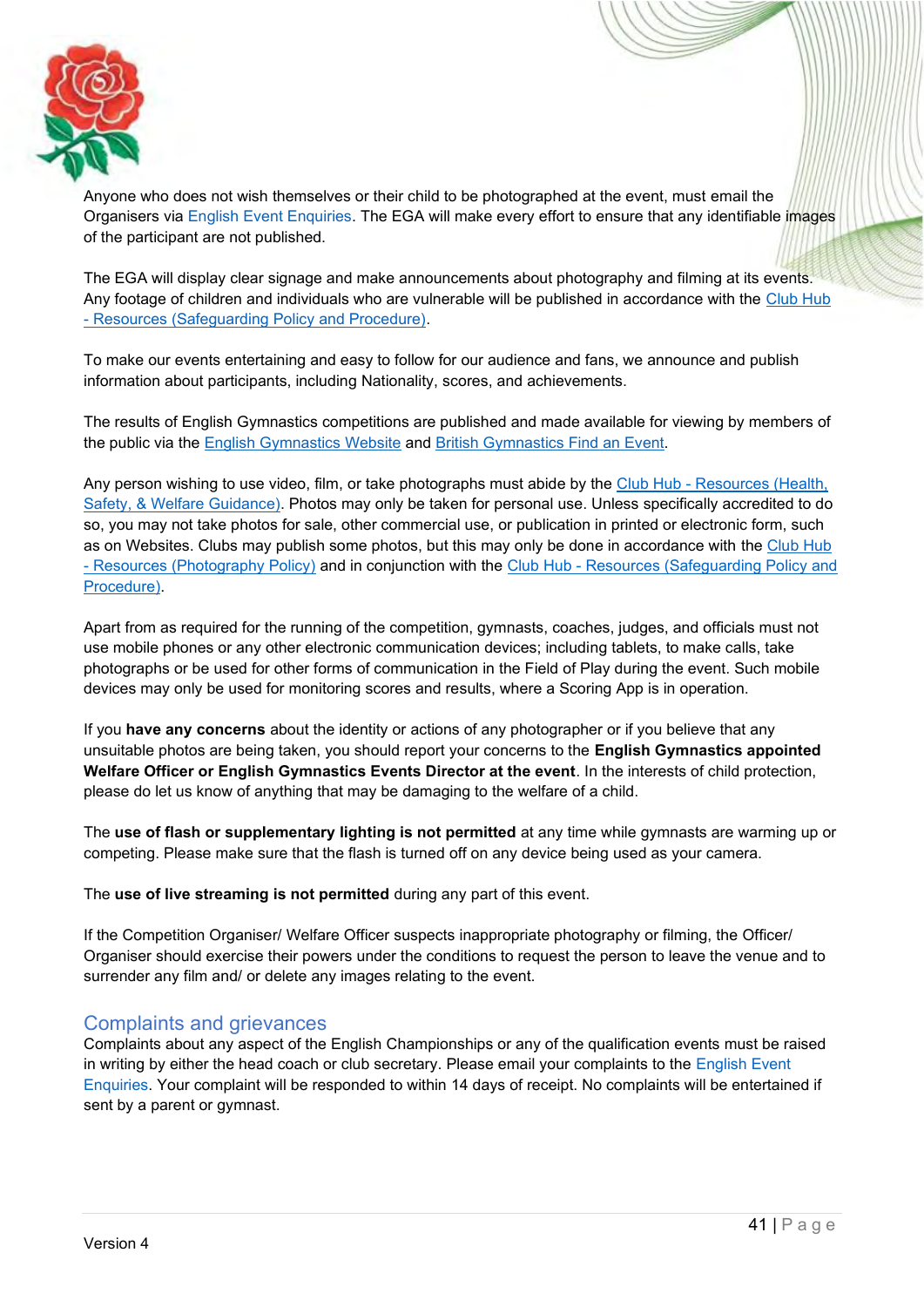![](_page_42_Picture_0.jpeg)

### <span id="page-42-0"></span>Drug Free Sport

English Gymnastics follows all British Gymnastics policies and procedures relating to Drugs in sport. The British Gymnastics Guidelines on Anti-Doping are available [here.](https://www.british-gymnastics.org/technical-information/performance-gymnastics/anti-doping)

### <span id="page-42-1"></span>**11. Health and safety**

### <span id="page-42-2"></span>**Overview**

The health, safety, and welfare of all participants (gymnasts, coaches, and officials) is the primary consideration. All British Gymnastics policies and procedures will be rigorously applied with regards to health, welfare and safeguarding and protecting children.

The intention of the event is to create a friendly and no-stress/ low-pressure environment for all those involved, while allowing gymnasts the opportunity to challenge themselves to do their best. Ensuring the safety of the gymnasts, no matter their age, is a priority in the event set up, programme design and risk assessment, using the guidance set out by British Gymnastics within the Club Hub - [Resources \(Health, Safety, & Welfare: Safe](https://clubhub-resources.british-gymnastics.org/lessons/health-and-safety-guidance-safe-coaching/)  [Coaching\)](https://clubhub-resources.british-gymnastics.org/lessons/health-and-safety-guidance-safe-coaching/) document.

### <span id="page-42-3"></span>Risk assessments

Risk assessments have been carried out for this event, but if you feel there is something/one that may require additional assessment, please contact [English Event Enquiries](mailto:engevents@englishgymnastics.org.uk) via email ASAP with specific details.

While risk assessments for the event have been completed, your club is responsible for specific risk assessments related to your club e.g., travelling to and from the event etc.

### <span id="page-42-4"></span>**Welfare**

As part of your risk assessments and preparation for the event, please consider the welfare of individual Gymnasts, including such items:

- Clothing not being revealing/ embarrassing for males, females, and transgender Gymnasts/ Coaches/ Judges.
- Age of Gymnasts when changing, socialising etc.

The British Gymnastics Health, Safety and Welfare Policy has guidance on such areas and there are a few videos/ courses which may help you also:

| <b>Resource Title</b>                                | <b>Type</b>                                | Link        |
|------------------------------------------------------|--------------------------------------------|-------------|
| British Gymnastics Health, Safety and Welfare policy | Policy                                     | <b>Link</b> |
| Risk assessment training for clubs                   | <b>British Gymnastics eLearning course</b> | <b>Link</b> |
| <b>GDPR Data Security</b>                            | <b>British Gymnastics eLearning course</b> | <u>Link</u> |
| <b>GDPR Implementation</b>                           | <b>British Gymnastics eLearning course</b> | <u>Link</u> |

Government Legislation requires that when a Club takes a Gymnast(s) under the age of 18 years on a journey involving an overnight stay, the Club must ensure that there is a designated trained person responsible for child protection on the trip. To adhere to the CPSU Child Protection Standards, this person must not be related to or in a relationship with the Coach attending the trip. The training for the designated person should be British Gymnastics recognised Safeguarding & Protecting Children Awareness training.

Please note that the British Gymnastics Membership Insurance does not cover Travel or Emergency Medical Expenses and we, therefore, **recommend that**, where necessary, **you take out additional Travel Insurance**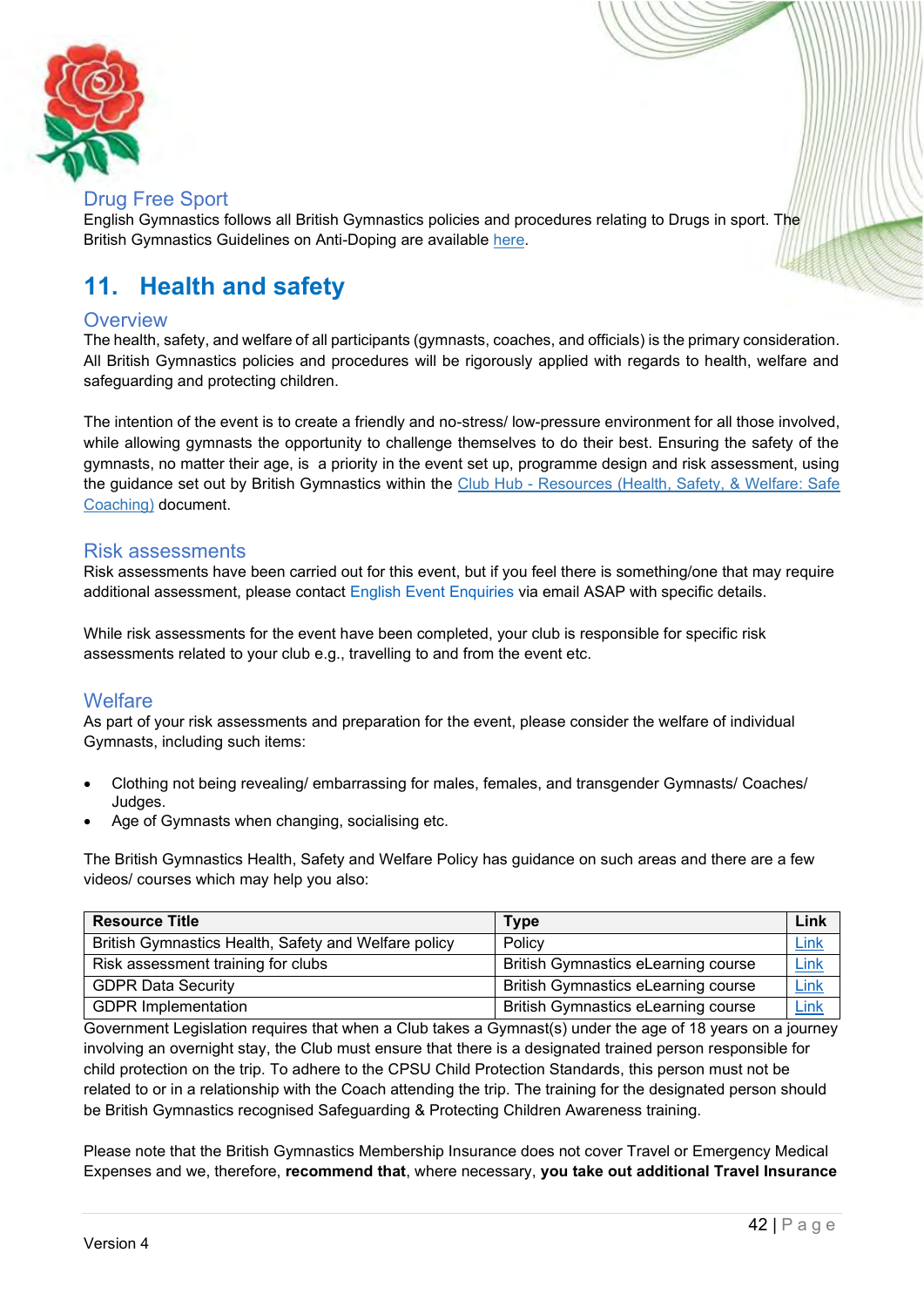![](_page_43_Picture_0.jpeg)

**as required**. Travel guidance is outlined within the Club Hub – [Resources \(Health, Safety, & Welfare](https://clubhub-resources.british-gymnastics.org/lessons/health-safety-and-welfare-guidance-safe-trips/) Guidance – [Safe Trips\).](https://clubhub-resources.british-gymnastics.org/lessons/health-safety-and-welfare-guidance-safe-trips/)

### <span id="page-43-0"></span>Medical Provision

Anyone requiring First Aid assistance should speak to the Organiser. It is recommended that all coaches have a First Aid kit with them for minor injuries.

At all EGA events, an official medical team will be appointed and will be available to treat gymnasts who sustain an injury at the event. The medical team are not able to treat pre-existing or chronic injuries. Any injury occurring or injury requiring treatment during the official training or competition, must be reported to the medical team, to ensure a record can be kept of treatment given and by whom.

The decision of the Competition Organiser based upon the recommendation of the EGA appointed medical officer as to the gymnast's health and medical status and their ability to compete at the event is absolute and final.

### <span id="page-43-1"></span>**Emergencies**

As part of event, everyone attending must adhere to the emergency procedures and follow the professional guidance of the Competition Organiser and members of staff from the venue. Below is a brief guide of the venue emergency procedures.

In the event of the emergency alarms sounding, please evacuate via one of the following routes:

These will be highlighted on the day during a safety briefing

Coaches are to ensure all their gymnasts are kept together until registered and then handed back to their responsible adult.

### <span id="page-43-2"></span>**Allergies**

As part of the safety for everyone, please ensure you pass on the message to all your coaches, gymnasts, judges, and parents/spectators that any food being brought to the event should be **nut free** and keep in mind any other potential allergies that could be affected by food being brought.

### <span id="page-43-3"></span>Terms and conditions

By entering this event your club is agreeing to the rules, regulations, and standards within this Handbook. The person making the online entry on behalf of Gymnast(s) or a Club, undertakes to ensure that those who they are making an entry on behalf of are fully aware of and agree to abide by the contents of this Handbook.

Failure to comply may see your club being excluded from the event without refund. In addition:

- All entrants agree to be treated by EGA appointed medical staff only and be bound by the decision of EGA medical staff in relation to their ability to compete in the competition.
- You agree to the storing of competition scores. The EGA will redact your details from the published results unless there is a justifiable reason to reject an objection to publication.
- You agree to abide by the **British Gymnastics Photography Policy**.
- The person making the online entry on behalf of the gymnast(s), a club, or a region, undertakes to ensure that those who they are making an entry on behalf of are fully aware of and agree to abide by the contents of this Handbook.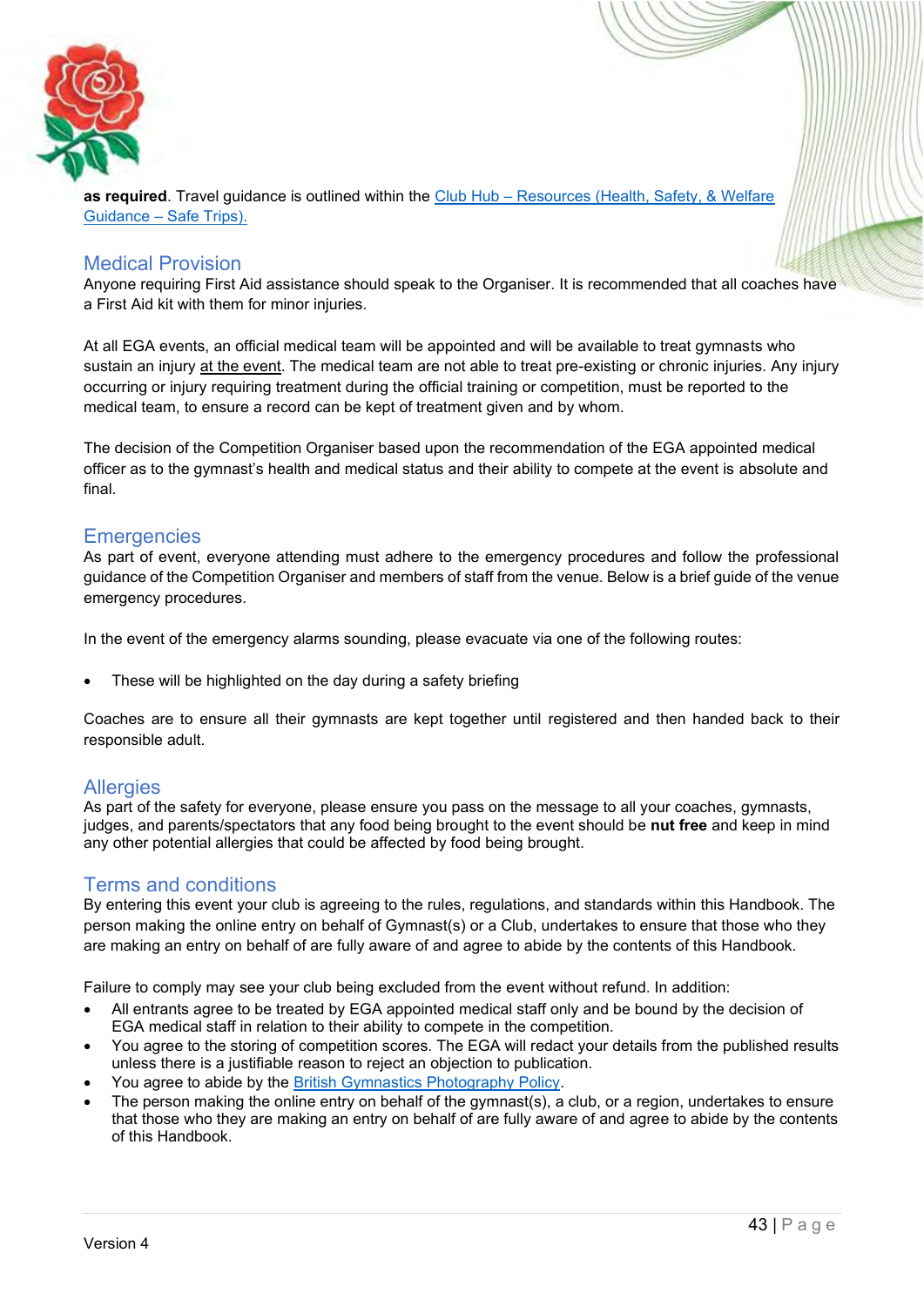![](_page_44_Picture_0.jpeg)

### <span id="page-44-0"></span>**Appendix 1 – Trampoline Routine Requirements**

<span id="page-44-2"></span><span id="page-44-1"></span>Individual & Synchronised Trampoline **English Silver 9 – 10 Age Group**

The routine consists of 10 different elements, only three (3) elements allowed with less than 270º of somersault rotation. Each element meeting the requirements must be marked with an asterisk (\*) on the competition card. These requirements cannot be fulfilled by combing them into one element, but must be performed as separate elements:

- 1. One (1) element landing on the front or back of the body with a minimum of 270º of somersault rotation
- 2. One (1) element from front or back in combination with requirement No. 1

Second exercise requirements:

• See maximum DD Cap for Silver competitions in section 3 – [English Qualification Series.](#page-20-0)

### <span id="page-44-3"></span>**English Silver 11 – 12 Age Group**

The routine consists of 10 different elements, only two (2) elements allowed with less than 270º of somersault rotation. Each element meeting the requirements must be marked with an asterisk (\*) on the competition card. These requirements cannot be fulfilled by combing them into one element, but must be performed as separate elements:

- 1. One (1) element landing on the front or back of the body with a minimum of 270º of somersault rotation
- 2. one (1) element from front or back in combination with requirement No. 1 with a minimum of 450º of somersault rotation

Second exercise requirements:

• See maximum DD Cap for Silver competitions in section 3 – [English Qualification Series](#page-20-0)

### <span id="page-44-4"></span>**Silver 13 – 14 Age Group & Masters Youth**

The routine consists of 10 different elements, only two (2) elements allowed with less than 270º of somersault rotation. Each element meeting the requirements must be marked with an asterisk (\*) on the competition card. These requirements cannot be fulfilled by combing them into one element, but must be performed as separate elements:

- 1. One (1) element landing on the front of the body
- 2. One (1) element landing on the back of the body
- 3. One (1) element with a minimum of 360° twist and minimum of 360° somersault rotation

Second exercise requirements:

- The minimum exercise degree of difficulty for Master's Youth is 5.2 for male and female gymnasts. (See tables in section 3 – [English Qualification Series](#page-20-0) for Silver maximum difficult caps)
- Maximum of 1 body landing allowed, performing more than 1 body landing will be deemed an interruption.
- The degree of difficulty is capped at 1.3 per element.
- A penalty of 2.0 will be applied for each complete exercise (10 elements) which fails to meet the minimum difficulty requirements
- The performing of triple and/ or quadruple somersaults is prohibited and will result in disqualification.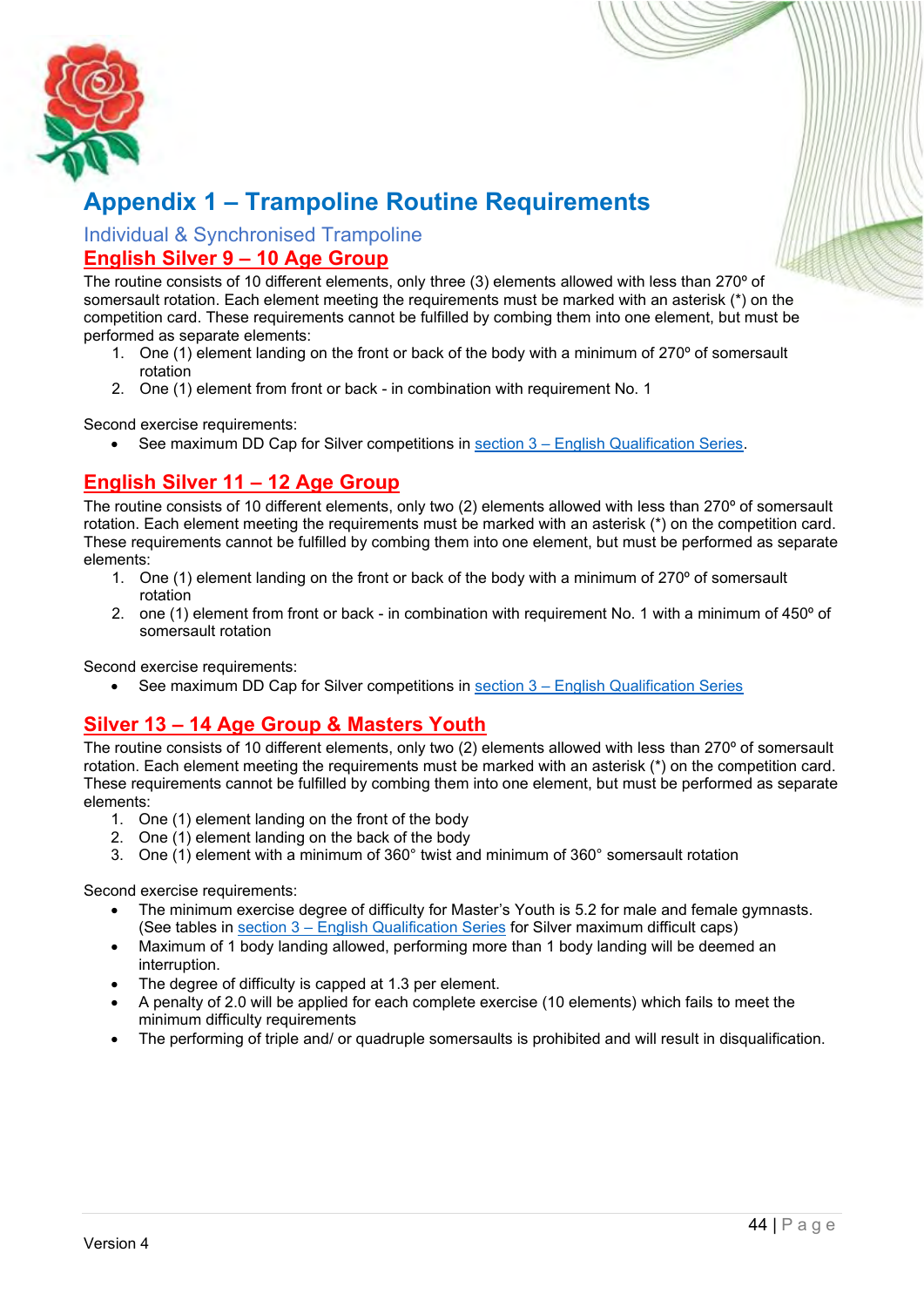![](_page_45_Picture_0.jpeg)

### <span id="page-45-0"></span>**Gold 13 – 14 Age Group & Silver 15 – 16 Age Group**

The routine consists of ten (10) different elements, only one (1) element allowed with less than 270° somersault rotation. Each element meeting the requirement must be marked with an asterisk (\*) on the competition card. These requirements cannot be fulfilled by combining them into one (1) element, but must be performed as separate elements:

- 1. One (1) element to front or back
- 2. One (1) element from front or back in combination with requirement No. 1
- 3. One  $(1)$  double front or back somersault with or without twist and
- 4. One (1) element with a minimum of 540° twist and minimum of 360° somersault rotation

Second exercise requirements:

- The minimum exercise degree of difficulty is 7.0 for male and female gymnasts (for Gold ONLY). (See tables in section 3 – [English Qualification Series](#page-20-0) for Silver maximum difficult caps)
- Maximum of 1 body landing allowed, performing more than 1 body landing will be deemed an interruption.
- The degree of difficulty is capped at 2.0 per element.
- A penalty of 2.0 will be applied for each complete exercise (10 elements) which fails to meet the minimum difficulty requirements
- The performing of quadruple somersaults is prohibited and will result in disqualification.

### <span id="page-45-1"></span>**Gold 15 – 16 Age Group, Masters Junior, Silver 17+ Age Group**

The routine consists of ten (10) different elements, only one (1) element allowed with less than 270° somersault rotation. Each element meeting the requirement must be marked with an asterisk (\*) on the competition card. These requirements cannot be fulfilled by combining them into one (1) element but must be performed as separate elements:

- 1. One (1) element to front or back
- 2. One (1) element from front or back in combination with requirement No. 1
- 3. One (1) double front or double back somersault with or without twist and
- 4. One (1) element with a minimum of 540° twist and minimum of 360° somersault rotation

Second exercise requirements:

- The minimum exercise degree of difficulty for Gold 15 16 and Silver 17+ is 7.6 for male and female gymnasts.
	- (See tables in section 3 [English Qualification Series](#page-20-0) for Silver maximum difficult caps)
- The minimum exercise degree of difficulty for Master's Junior is 9.0 for males and female gymnast.
- Maximum of 1 body landing allowed, performing more than 1 body landing will be deemed an interruption.
- The degree of difficulty is capped at 2.0 per element.
- A penalty of 2.0 will be applied for each complete exercise (10 elements) which fails to meet the minimum difficulty requirements
- The performing of quadruple somersaults is prohibited and will result in disqualification.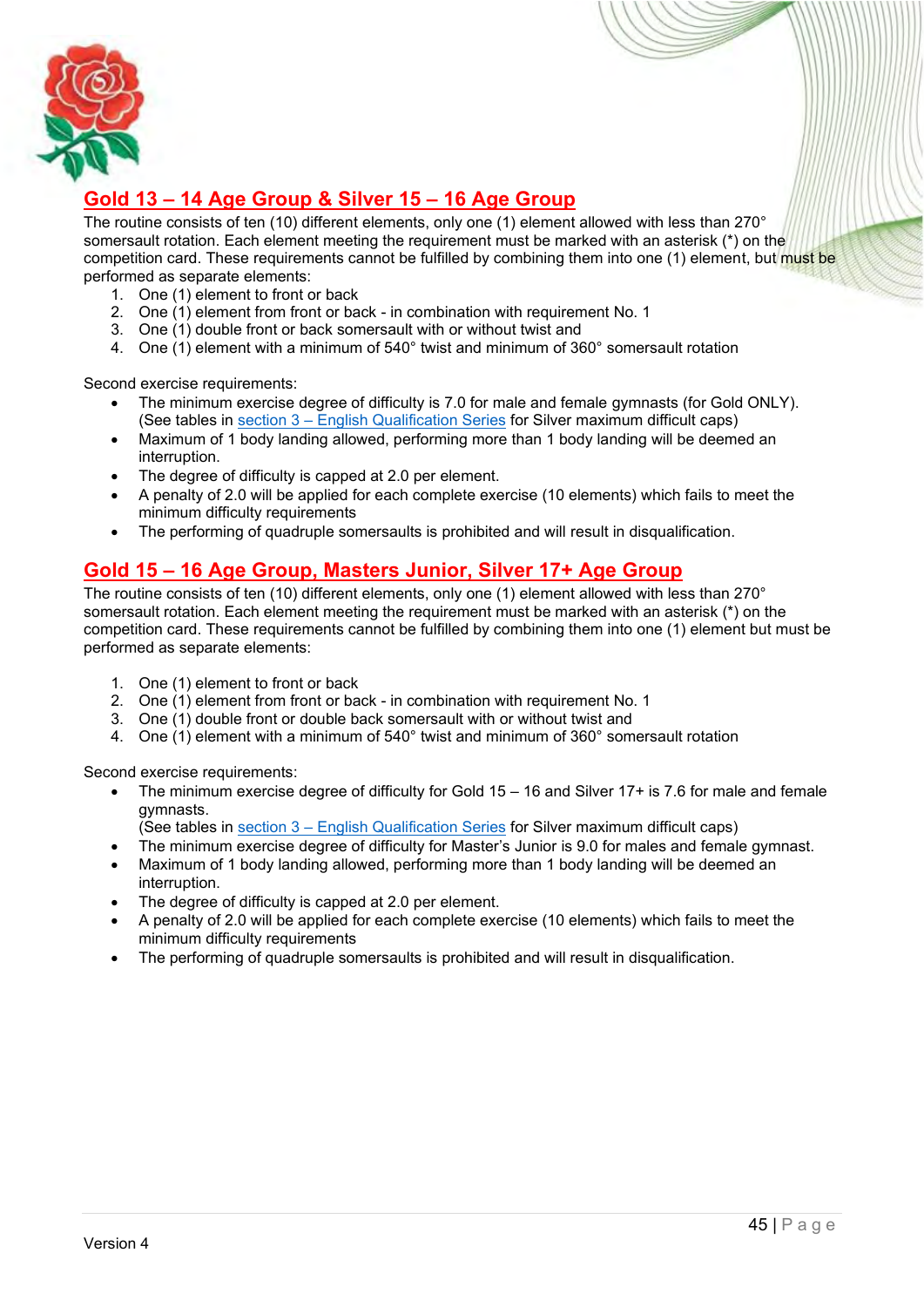![](_page_46_Picture_0.jpeg)

### <span id="page-46-0"></span>**Masters Senior**

The Gymnasts will perform 2 Voluntary exercises which must contain ten (10) different elements, each with a minimum of 360° somersault rotation.

- 1. Highest scored exercise will be used to rank the gymnasts for qualification.
- 2. Maximum of 1 body landing allowed, performing more than 1 body landing will be deemed an interruption.
- 3. Minimum difficulty requirements is 9.6 for both male and female gymnasts.
- 4. There is no difficulty cap at English events for senior gymnasts.
- 5. A penalty of 2.0 will be applied for each complete exercise (10 elements) which fails to meet the minimum difficulty requirements

### <span id="page-46-2"></span><span id="page-46-1"></span>English Disability Routine Requirement **Silver Requirements**

A separate document contains the full DIS Programme.

### <span id="page-46-3"></span>**Gold Requirements, and Disability Synchronised Trampoline**

A separate document contains the full DIS Programme.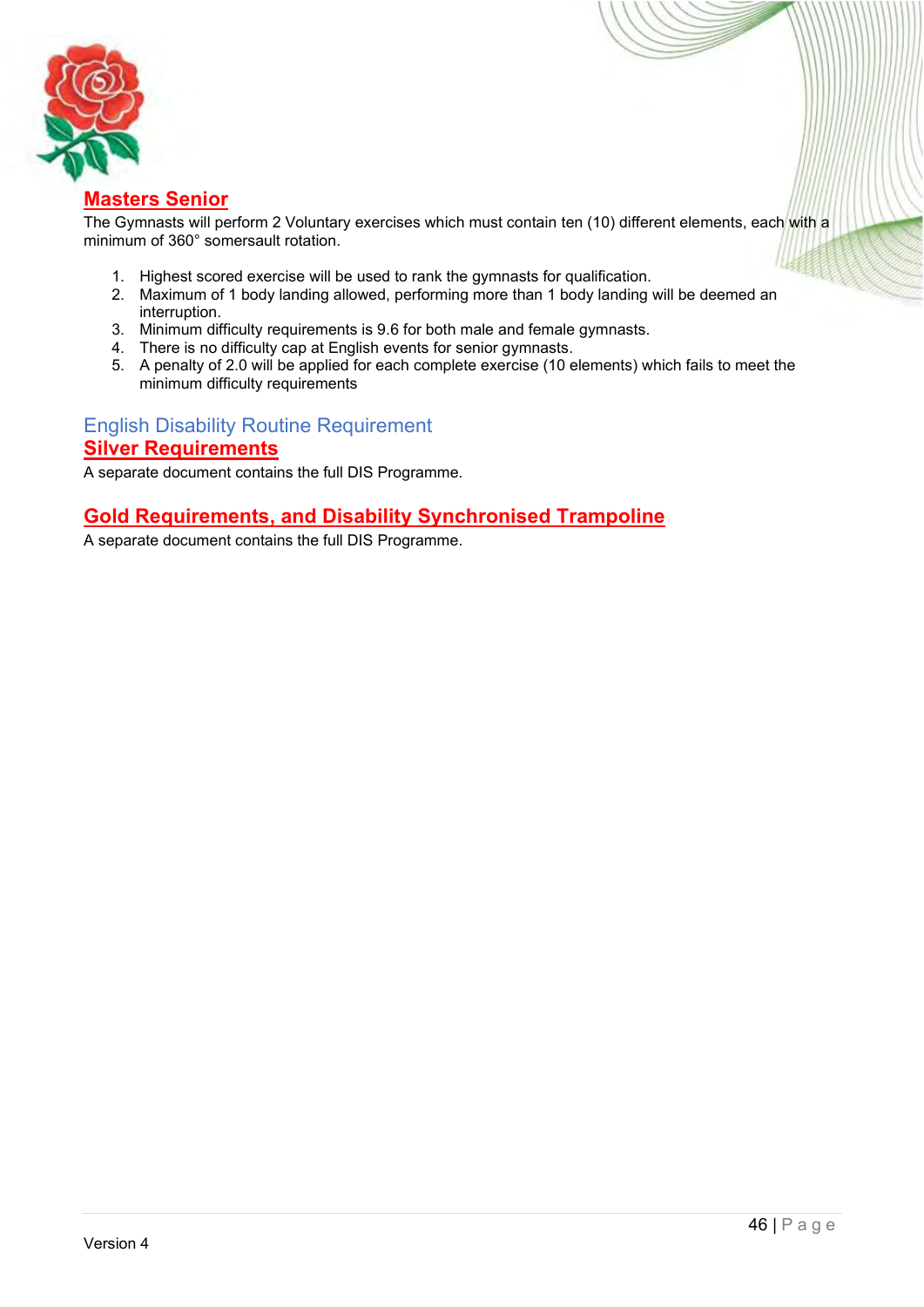![](_page_47_Picture_0.jpeg)

# **NDP LEVEL GENDER AGE GROUP** CCL 5 | Male |  $9 - 10$  |  $11 - 12$  |  $13 +$ CCL 5 | Female |  $9 - 10$  |  $11 - 12$  |  $13 +$  $CCL 6$  | Male |  $9-10$  |  $11-12$  |  $13+$ CCL 6  $\vert$  Female  $\vert$  9 – 10  $\vert$  11 – 12  $\vert$  13+ RCC 1 | Male | 9 – 10 | 11 – 12 | 13+

### <span id="page-47-0"></span>**Appendix 2 – Silver TUM Competitions**

| RCC <sub>1</sub> | Male   | $9 - 10$ | $11 - 12$ | $13+$     |       |     |                 |
|------------------|--------|----------|-----------|-----------|-------|-----|-----------------|
| RCC <sub>1</sub> | Female | $9 - 10$ | $11 - 12$ | $13+$     |       |     |                 |
| RCC <sub>2</sub> | Male   |          | $10 - 12$ | $13 - 14$ | $15+$ |     |                 |
| RCC <sub>2</sub> | Female |          | $10 - 12$ | $13 - 14$ | $15+$ |     |                 |
| RCC <sub>3</sub> | Male   |          |           |           |       | U13 | O <sub>13</sub> |
| RCC <sub>3</sub> | Female |          |           |           |       | U13 | O <sub>13</sub> |
| RCC <sub>4</sub> | Male   | $9 - 10$ | $11 - 12$ | $13 - 14$ | $15+$ |     |                 |
| RCC <sub>4</sub> | Female | $9 - 10$ | $11 - 12$ | $13 - 14$ | $15+$ |     |                 |

### **Number of gymnasts qualifying to Silver per gender/ age group/ grade:**

- 
- 
- 
- **Club (CCL 5 & 6)** x2 competitors per gender/ age group/ grade per region • **Regional (RCC 1 – 3)** x2 competitors per gender/ age group/ grade per region
	-
	- **Regional (RCC 4)** x3 competitors per gender/ age group/ grade per region

Upon Regional selection, individual clubs can enter gymnasts via the [British Gymnastics Online Entry System](https://www.british-gymnastics.org/gymnet/)  [\(GymNET\).](https://www.british-gymnastics.org/gymnet/)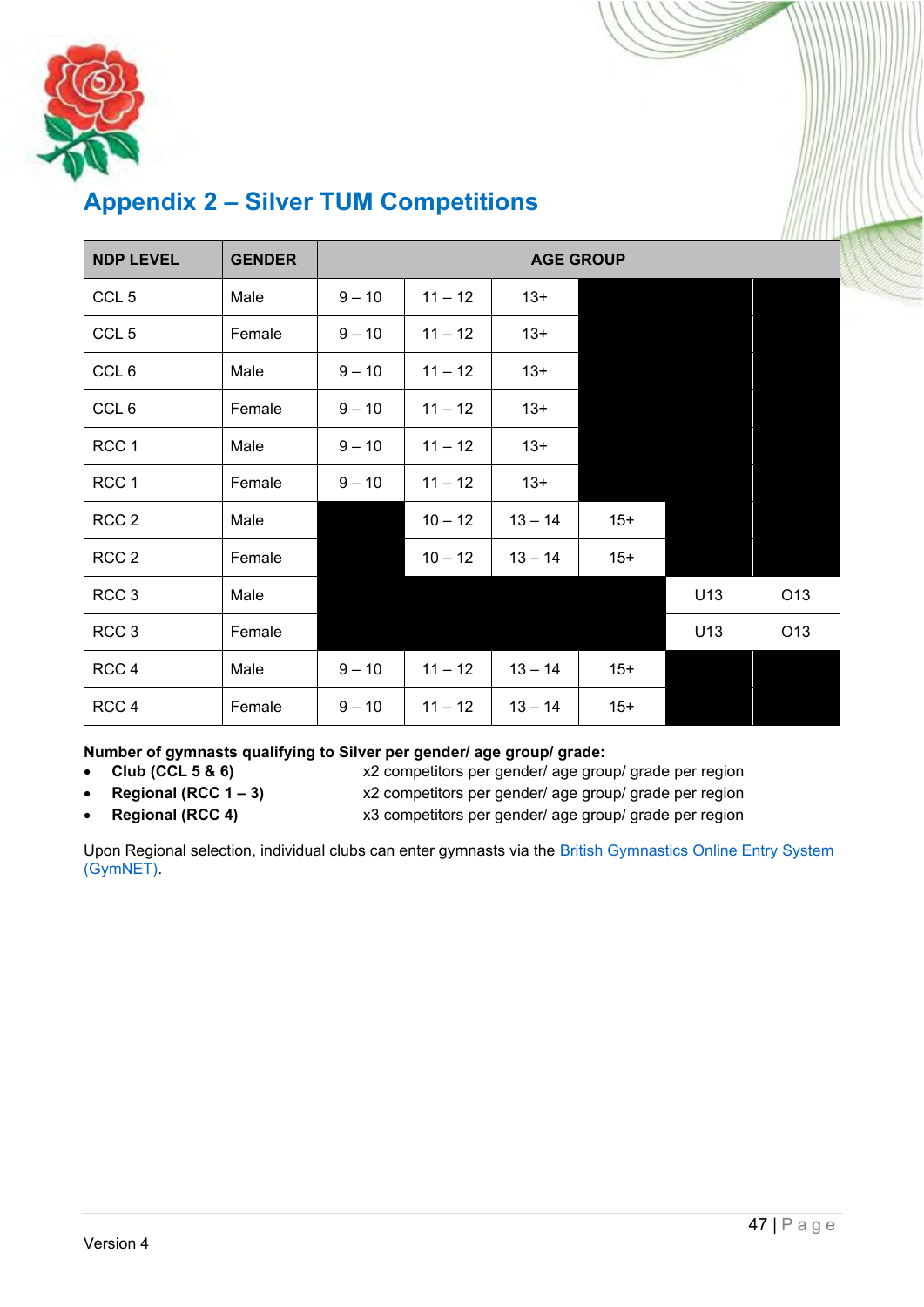![](_page_48_Picture_0.jpeg)

# <span id="page-48-0"></span>**Appendix 3 – Frequently Asked Questions**

For difficulty in all disciplines §18.1 of the FIG Code of Points will apply. For the different age groups in the different disciplines this means following limitations to the difficulty in a single element:

|     | Youth<br>$(9 - 12)$ years | $13 - 14$ years | $15 - 16$ years | $17 - 21$ years |
|-----|---------------------------|-----------------|-----------------|-----------------|
| TRA | 1.3                       |                 | 2.0             |                 |
| TUM | 2.7                       | 3.5             | 4.3             | 4.3             |
| DMT | 3.6                       | 4.4             | 4.6             | 4.6             |

**Notes:**

- For 11 12 years old, triple somersaults are prohibited.
- For all age groups, quadruple somersaults are prohibited.

Any abuse of this rule(s) will result in the disqualification of the gymnast.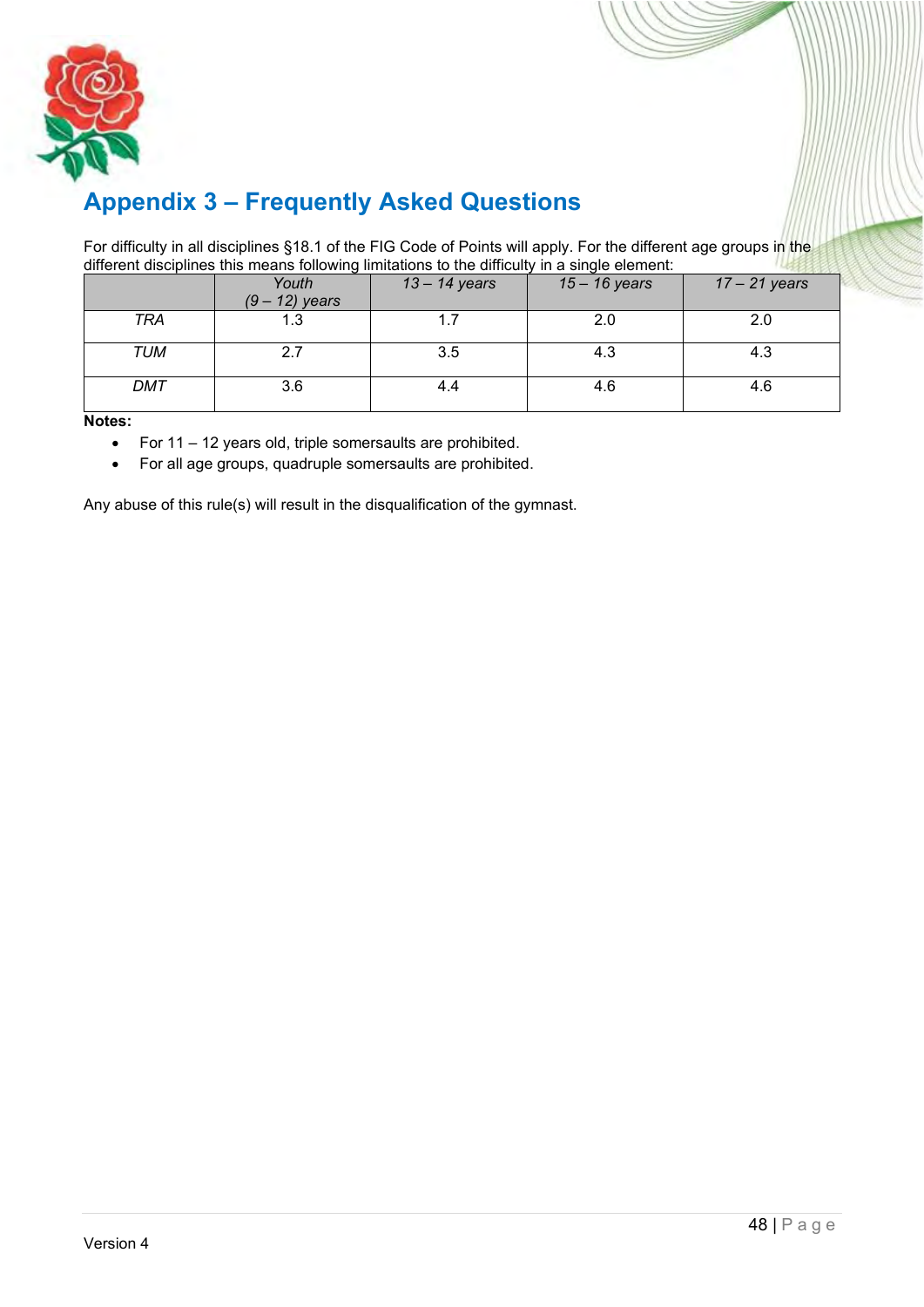![](_page_49_Picture_0.jpeg)

# <span id="page-49-0"></span>**Appendix 4 – Time of Flight Protocols**

(Time of Flight Measurement Device = TMD) ToF Score (T-Score) Protocol

The T score will be determined by the measurement retrieved via the TMD. In the event of this NOT being achieved the following back up protocols will be adopted:

### **ToF Back-up Protocol 1**

In the first instance, the T score will be determined using the TMD's recommended T-Score retrieval software-VTimer.

### **ToF Back-up Protocol 2**

In the event of the routine being missed on both the TMD and the capturing software, the competitor will be authorised another attempt(s). The authorisation will be granted based on 'faulty equipment'. In this scenario, the original E and D scores will remain the same. The attempt(s) will be judged only by the ToF judge, and the routine being verified by the D judges. Should this happen, the following regulations will be applied:

The Chair of judges will negotiate only with the gymnast's coach for the most opportune moment for him/ her to have their second attempt(s), (this must be completed within the time scale permitted as outlined in the event timetable).

The second attempt/s will be judged only by the ToF judge. The original E and D score will remain operative.

The gymnast must compete with the exact same routine as the one in which their T-score was missed.

In the event the gymnast fails to complete their routine after an agreed amount of attempts the T-score will be calculated based on previous scores.

### **ToF Back-up Protocol 3 (Previous Scores)**

In the event of the gymnast failing to complete their attempts the T-score will be based on the T=score from the last (or previous) qualification event(s). However, the routine would have needed to be the same. Should this not be possible, this protocol will not be used, and Number 4 will become operative.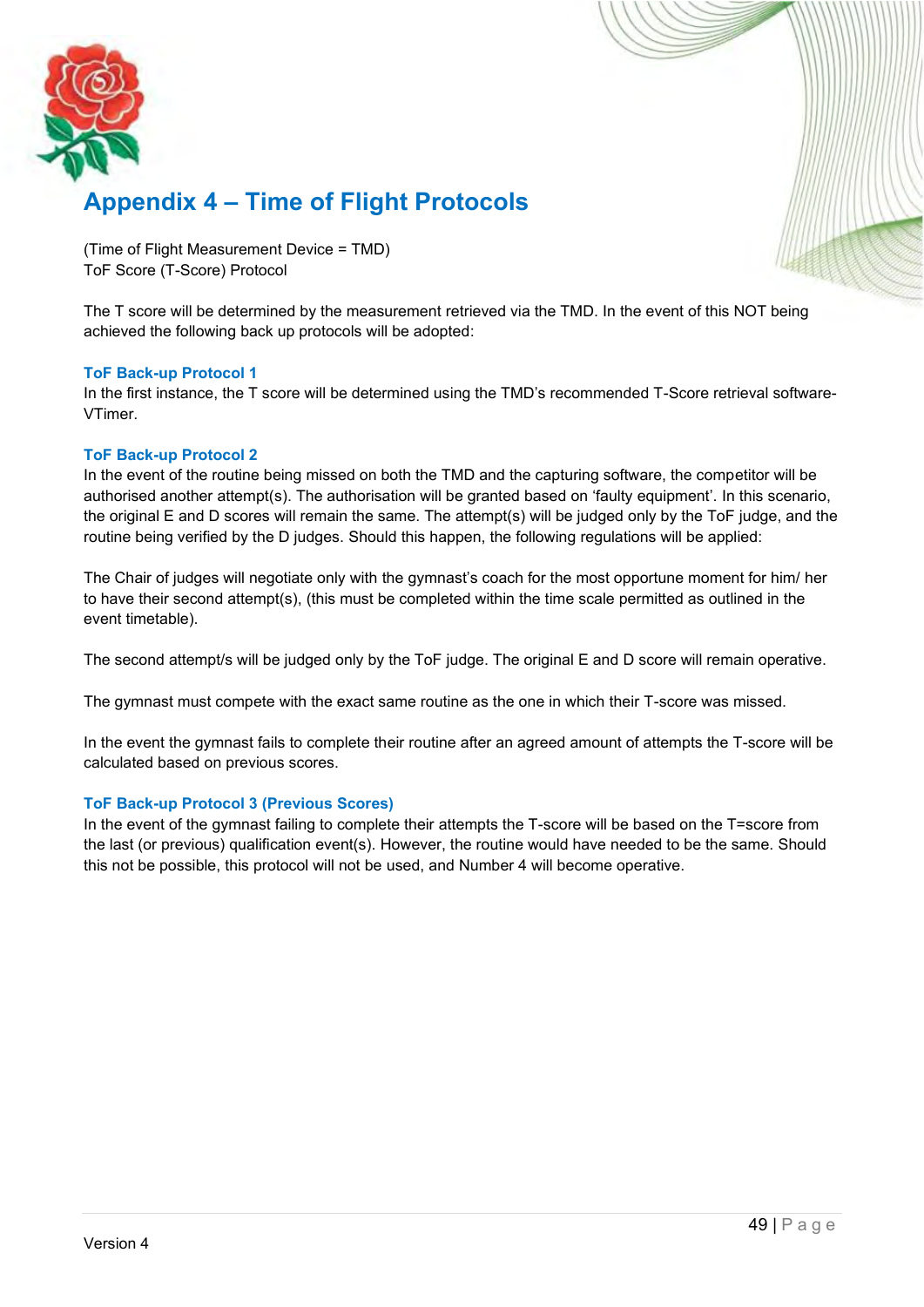![](_page_50_Picture_0.jpeg)

### <span id="page-50-0"></span>**Appendix 5 – Tie Break Rules**

**FIG 2022 Technical Regulation (PDF) can be found [here.](https://www.gymnastics.sport/site/rules/)** 

### **Specific focus on pages 105 – 107 (art. 4.4). Below are those rules:**

#### **Art. 4.4 Tie-breaking rules**

These tie-breaking rules define how to determine which gymnast or team should prevail in case of equality of points.

### **Art. 4.4.1 Individual Trampoline**

In case of a tie, the ranking will be determined by the following criteria:

- 1. The gymnast with the higher T-score of the counting exercise prevails
- 2. The gymnast with the higher H-score of the counting exercise prevails
- 3. The gymnast with the higher D-score of the counting exercise prevails
- 4. The gymnast with the higher sum of all E-scores the counting exercise prevails
- 5. The gymnast with the higher sum of the scores of the two exercises (applicable only for the first Qualifying Round)

#### **Art. 4.4.2 Synchronised Trampoline**

In case of a tie, the ranking will be determined by the following criteria:

- 1. The pair with the higher S-score of the counting exercise prevails
- 2. The pair with the higher H-score of the counting exercise prevails
- 3. The pair with the higher D-score of the counting exercise prevails
- 4. The pair with the higher sum of all E-scores the counting exercise prevails
- 5. The pair with the higher sum of the two exercises (applicable only for the first Qualifying Round)

If there is still a tie, the tie will not be broken.

#### **Art. 4.4.3 Team Competition Trampoline**

In case of a tie, the ranking will be determined by the following criteria:

- 1. The team with the higher sum of the 3 best T-scores of the counting exercises prevails
- 2. The team with the higher sum of the 3 best H-scores of the counting exercises prevails
- 3. The team with the higher sum of the 3 best D-scores of the counting exercises prevails
- 4. The team with the higher sum of the 3 best of all E-scores of the counting exercises prevails

If there is still a tie, the tie will not be broken.

#### **Art. 4.4.4 Tumbling and Double Mini-Trampoline**

In case of a tie, in points at any place in the First Qualifying Round (Q1), the ranking will be determined by the following criteria:

- 1. The gymnast with the higher sum of the D-scores of both exercises prevails
- 2. The gymnast with the higher sum of all the E-scores of both exercises prevails
- 3. The gymnast with the higher sum of all the E-scores per skill of both exercises, minus the lower Escore per skill, prevails
- 4. The gymnast with the higher sum of all the E-scores per skill of both exercises, minus the two lower E-scores per skill, and subsequently until the five lowest, prevails

In case of a tie, in points at any place in the Second Qualifying Round (Q2), the ranking will be determined by the following criteria:

1. The gymnast with the higher ranking in the First Qualifying Round (Q1) prevails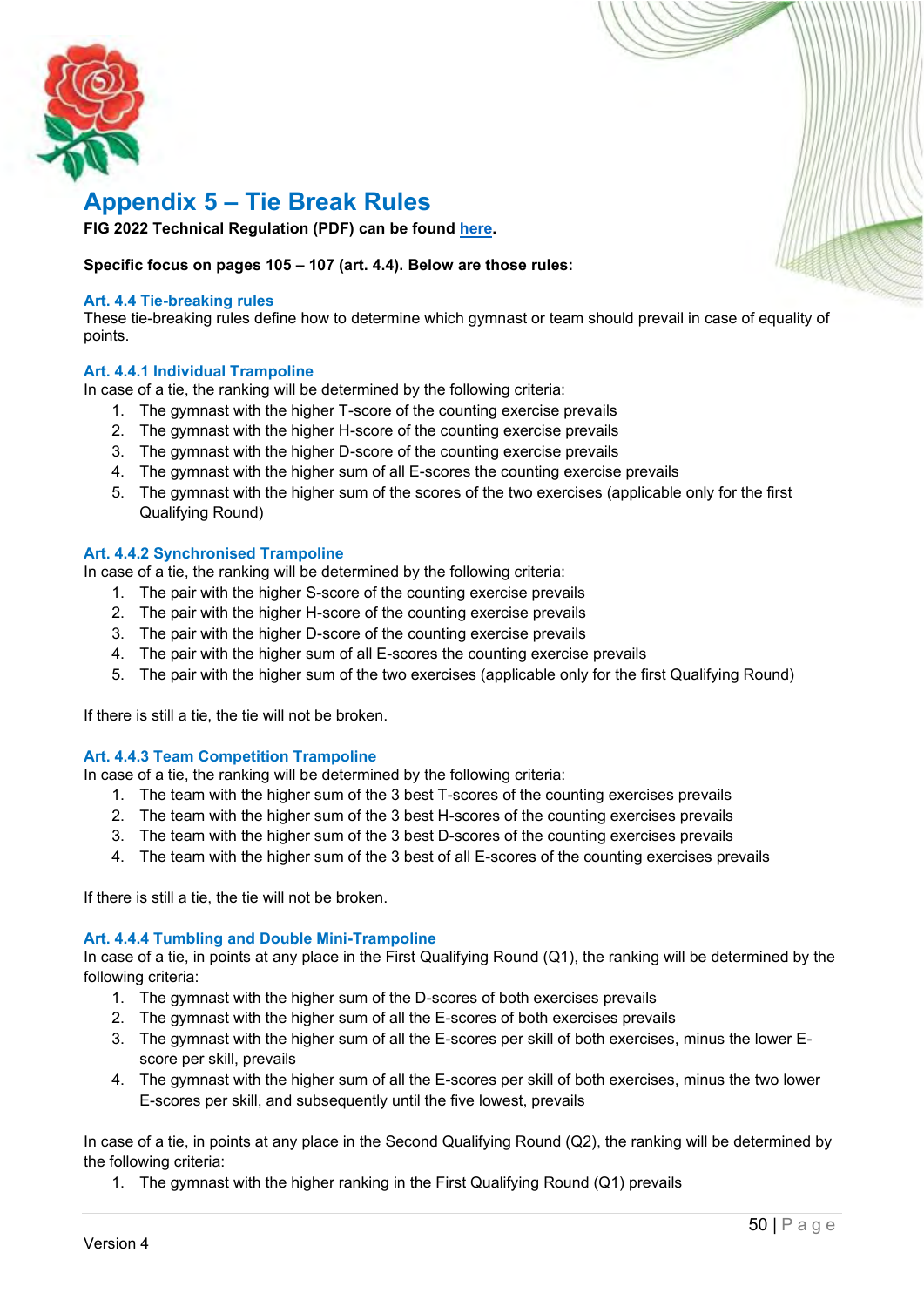![](_page_51_Picture_0.jpeg)

In case of a tie, in points at any place in F1, the ranking will be determined by the following criteria: 1. The gymnast with the higher ranking in the Second Qualifying Round (Q2) prevails

In case of a tie, in points at any place in F2, the ranking will be determined by the following criteria:

1. The gymnast with the higher ranking in F1 prevails

### **Art. 4.4.5 Team Competition Tumbling and Double Mini-Trampoline**

In case of a tie, in points at any place in the Qualifying Round, the ranking will be determined by the following criteria:

- 1. The team with the higher sum of the 3 best D-scores of both exercises prevails
- 2. The team with the higher individual D-score of both exercises prevails
- 3. The team with the higher sum of the 3 best of all E-scores of both exercises prevails
- 4. The team with the higher sum of the 2 best of all E-scores of both exercises prevails

If there is still a tie, the tie will not be broken.

In case of a tie, in points at any place in the Team Final, the ranking will be determined by the following criteria:

- 1. The team with the higher 3 D-scores prevails
- 2. The team with the higher individual D-score prevails
- 3. The team with the higher sum of the 3 all E-scores prevails
- 4. The team with the higher sum of the 2 all E-scores prevails

If there is still a tie, the tie will not be broken.

#### **Art. 4.4.5 Team Competition Tumbling and Double Mini-Trampoline**

In case of a tie in points at any place after the Qualifying Round Ranking, the ranking will be determined by the following criteria:

- 1. The team with the higher sum of the 8 best D-scores prevails
- 2. The team with the higher sum of the 7 best D-scores prevails
- 3. The team with the higher sum of the 6 best D-scores, and subsequently, prevails

If there is still a tie, the tie will not be broken.

In case of a tie at any individual discipline during the All-Around Team Final, the tie will not be broken and both teams will receive the same amount of points.

In case of a tie at any place in the transition between rounds, the starting order will be determined by the Qualifying Round Ranking

If there is a tie in points after the final discipline, the following will apply to determine the winner:

1. The team with the highest total score (adding the scores of the eight events from Finals)

If there is still a tie, the team with the higher Qualifying Round Ranking prevails.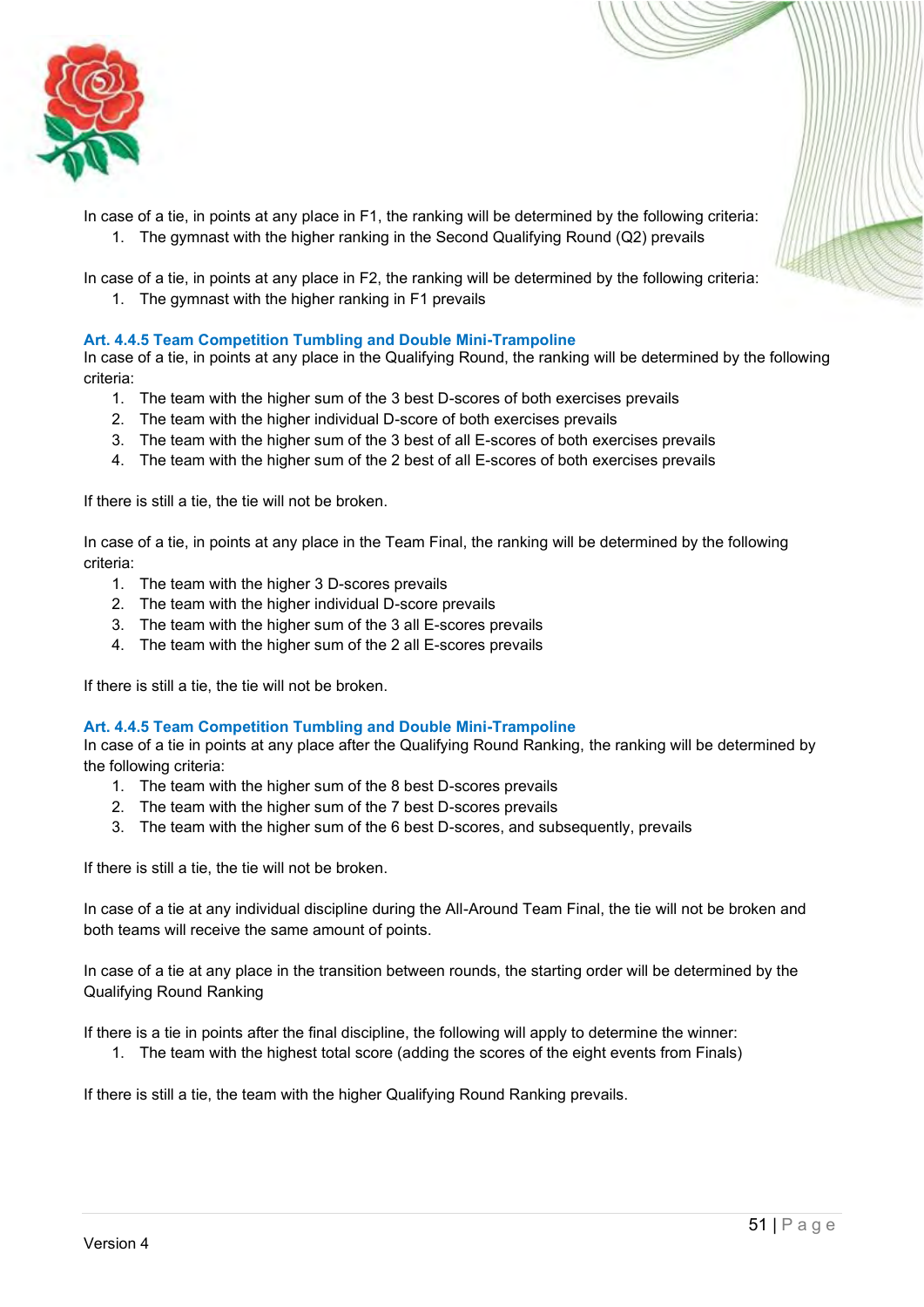![](_page_52_Picture_0.jpeg)

# <span id="page-52-0"></span>**Appendix 6 – English Gymnastics and English Regional Websites**

# **English Gymnastics:**

# **English Regions:**

[www.englishgymnastics.org.uk](http://www.englishgymnastics.org.uk/)

East: East: East: [www.british-gymnastics.org/east](http://www.british-gymnastics.org/east)<br>East Midlands: www.emgymnastics.org.uk East Midlands: [www.emgymnastics.org.uk](http://www.emgymnastics.org.uk/)<br>
London: www.london-gymnastics.co London: [www.london-gymnastics.co.uk](http://www.london-gymnastics.co.uk/) North: [www.northgymnastics.org.uk](http://www.northgymnastics.org.uk/) [www.nwga.org.uk](http://www.nwga.org.uk/) South: [www.british-gymnastics.org/south](http://www.british-gymnastics.org/south)<br>South East: www.british-gymnastics.org/south-South East: [www.british-gymnastics.org/south-east](http://www.british-gymnastics.org/south-east) South West: [www.british-gymnastics.org/south-west](http://www.british-gymnastics.org/south-west) West Midlands: [www.wmgymnastics.org.uk](http://www.wmgymnastics.org.uk/)<br>Yorkshire: www.british-aymnastics.org [www.british-gymnastics.org/yorkshire](http://www.british-gymnastics.org/yorkshire)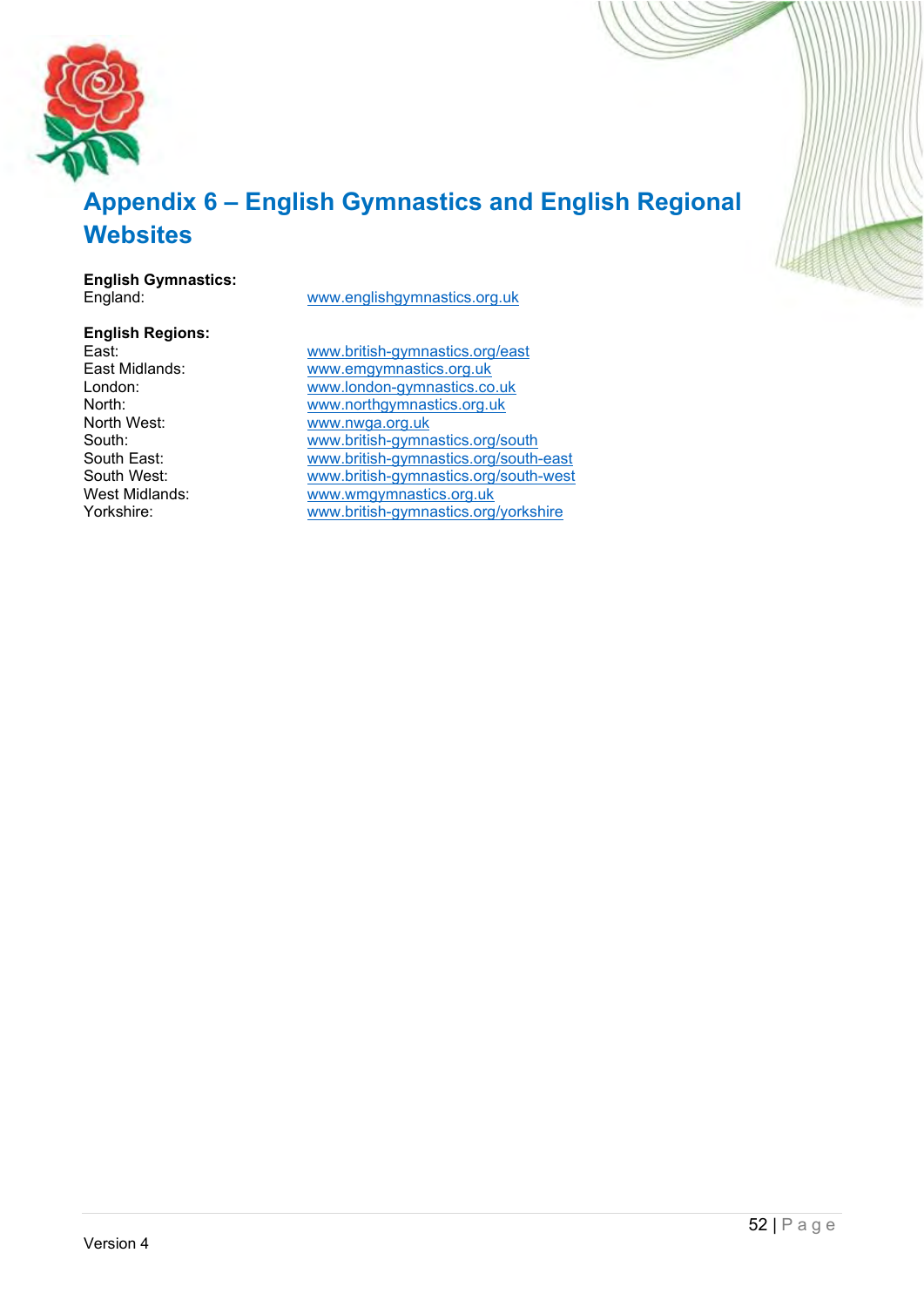![](_page_53_Picture_0.jpeg)

<span id="page-53-0"></span>![](_page_53_Picture_1.jpeg)

Would like to help with the organising or running of the competition?

We are looking for volunteers both adult & children. Completing your Duke of Edinburgh Award Scheme or feel a need to volunteer your time to the sport that is close to the hearts of us all. Come along and help make the days of Qualification and Championships competitions smoother.

If you're interested, email our [English Gymnastics Events](mailto:engevents@englishgymnastics.org.uk) team.

### **Jobs available:**

March on Managers Warm Up Managers Welfare Officer Judge Refresher

Medal Ceremony (Children Only) Door Staff (Adults only) Ticket Sellers (Adults Only) Check in Staff

# **Thank you in advanced for any help you can provide**